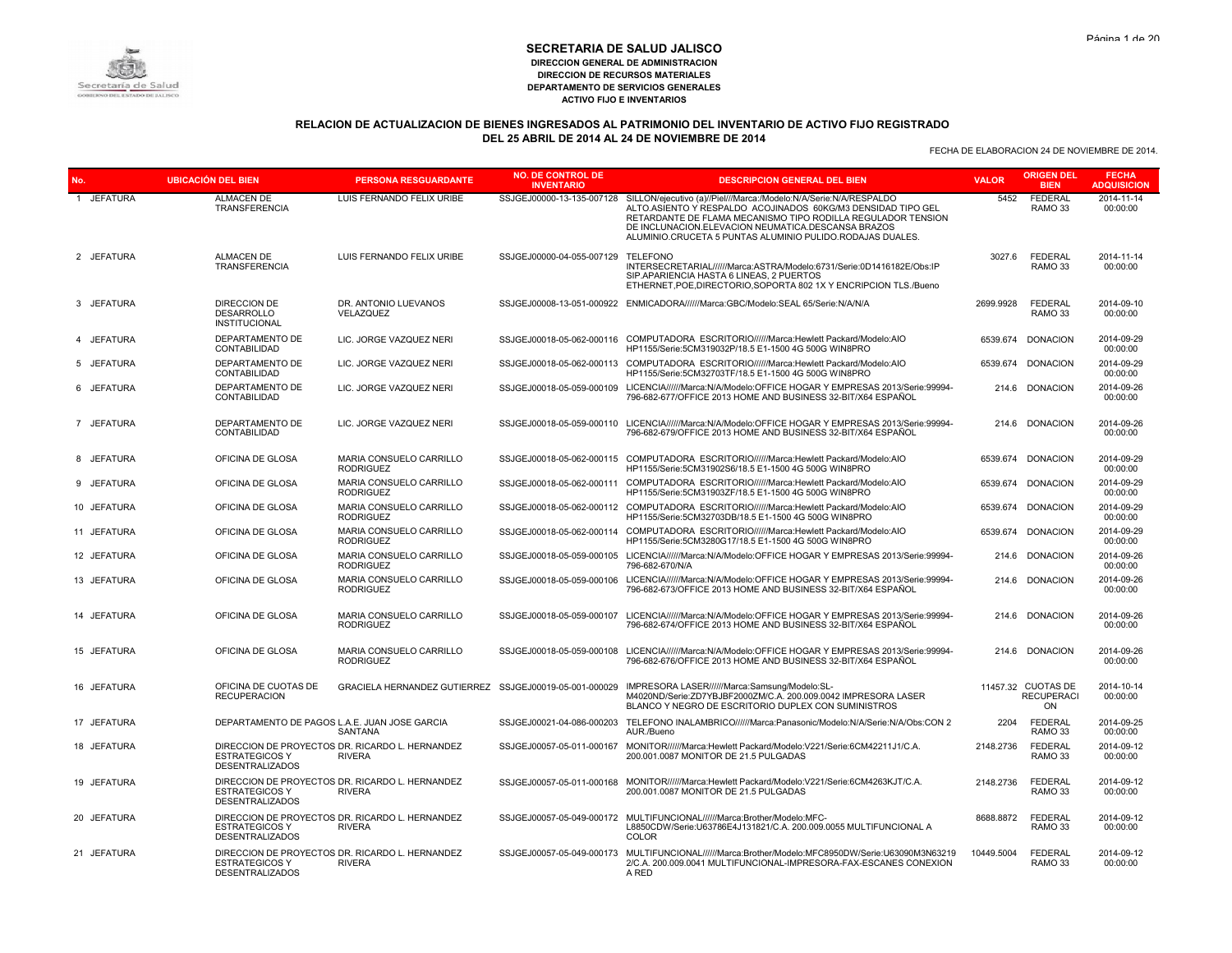

# **RELACION DE ACTUALIZACION DE BIENES INGRESADOS AL PATRIMONIO DEL INVENTARIO DE ACTIVO FIJO REGISTRADO DEL 25 ABRIL DE 2014 AL 24 DE NOVIEMBRE DE 2014**

| No.                                                   | <b>UBICACIÓN DEL BIEN</b>                       | <b>PERSONA RESGUARDANTE</b>                                      | <b>NO. DE CONTROL DE</b><br><b>INVENTARIO</b> | <b>DESCRIPCION GENERAL DEL BIEN</b>                                                                                                                                                      | <b>VALOR</b> | <b>ORIGEN DEL</b><br><b>BIEN</b>     | <b>FECHA</b><br><b>ADQUISICION</b> |
|-------------------------------------------------------|-------------------------------------------------|------------------------------------------------------------------|-----------------------------------------------|------------------------------------------------------------------------------------------------------------------------------------------------------------------------------------------|--------------|--------------------------------------|------------------------------------|
| 22 JEFATURA                                           | <b>ESTRATEGICOS Y</b><br><b>DESENTRALIZADOS</b> | DIRECCION DE PROYECTOS DR. RICARDO L. HERNANDEZ<br><b>RIVERA</b> |                                               | SSJGEJ00057-05-063-000174 REGULADOR/nobreak/////Marca:APC/Modelo:N/A/Serie:4B1414P03039/C.A.<br>200.002.0015 REGULADOR CON NO-BREAK INTEGRADO DE 450VA                                   | 1140.2336    | <b>FEDERAL</b><br>RAMO <sub>33</sub> | 2014-09-12<br>00:00:00             |
| 23 JEFATURA                                           | <b>ESTRATEGICOS Y</b><br><b>DESENTRALIZADOS</b> | DIRECCION DE PROYECTOS DR. RICARDO L. HERNANDEZ<br><b>RIVERA</b> |                                               | SSJGEJ00057-05-063-000175 REGULADOR/nobreak/////Marca:APC/Modelo:N/A/Serie:4B1414P03048/C.A.<br>200.002.0015 REGULADOR CON NO-BREAK INTEGRADO DE 450VA                                   | 1140.2336    | <b>FEDERAL</b><br>RAMO <sub>33</sub> | 2014-09-12<br>00:00:00             |
| 24 JEFATURA                                           | <b>ESTRATEGICOS Y</b><br><b>DESENTRALIZADOS</b> | DIRECCION DE PROYECTOS DR. RICARDO L. HERNANDEZ<br><b>RIVERA</b> | SSJGEJ00057-05-063-000176                     | REGULADOR/nobreak/////Marca:APC/Modelo:N/A/Serie:4B1414P08900/C.A.<br>200.002.0015 REGULADOR CON NO-BREAK INTEGRADO DE 450VA                                                             | 1140.2336    | <b>FEDERAL</b><br>RAMO 33            | 2014-09-12<br>00:00:00             |
| 25 JEFATURA                                           | <b>ESTRATEGICOS Y</b><br><b>DESENTRALIZADOS</b> | DIRECCION DE PROYECTOS DR. RICARDO L. HERNANDEZ<br><b>RIVERA</b> | SSJGEJ00057-05-015-000169                     | UNIDAD CENTRAL DE PROCESO//////Marca:Hewlett<br>Packard/Modelo:F4L45LT/Serie:MXL4232WMF/C.A. 200.001.0087 COMPUTADORA<br>DE ESCRITORIO INCLUYE MOUSE Y TECLADO                           | 11028.8856   | <b>FEDERAL</b><br>RAMO 33            | 2014-09-12<br>00:00:00             |
| 26 JEFATURA                                           | <b>ESTRATEGICOS Y</b><br><b>DESENTRALIZADOS</b> | DIRECCION DE PROYECTOS DR. RICARDO L. HERNANDEZ<br><b>RIVERA</b> | SSJGEJ00057-05-015-000170                     | UNIDAD CENTRAL DE PROCESO//////Marca:Hewlett<br>Packard/Modelo:F4L45LT/Serie:MXL4232WML/C.A. 200.001.0087 COMPUTADORA<br>DE ESCRITORIO INCLUYE MOUSE Y TECLADO                           | 11028.8856   | <b>FEDERAL</b><br>RAMO <sub>33</sub> | 2014-09-12<br>00:00:00             |
| 27 JEFATURA                                           | <b>ESTRATEGICOS Y</b><br><b>DESENTRALIZADOS</b> | DIRECCION DE PROYECTOS DR. RICARDO L. HERNANDEZ<br><b>RIVERA</b> | SSJGEJ00057-05-038-000171                     | VIDEO-PROYECTOR MULTIMEDIA (CAÃ?<br>ON)//////Marca:Beng/Modelo:MX666/Serie:PDT5E03916000/C.A. 200.007.0006<br>CAÑON DE PROYECCION DLP (TIPO 2)                                           | 10375.2952   | <b>FEDERAL</b><br>RAMO 33            | 2014-09-12<br>00:00:00             |
| 28 JEFATURA                                           | UNIDAD DE<br><b>TRANSPARENCIA</b>               | LIC. MARGARITA GASPAR<br><b>CABRERA</b>                          | SSJGEJ00100-05-011-000006                     | MONITOR//////Marca:Hewlett Packard/Modelo:V221/Serie:6CM422113H/C.A.<br>200,001,0087 MONITOR DE 21.5 PULGADAS                                                                            | 2148.2736    | <b>FEDERAL</b><br>RAMO <sub>33</sub> | 2014-09-12<br>00:00:00             |
| 29 JEFATURA                                           | UNIDAD DE<br><b>TRANSPARENCIA</b>               | LIC. MARGARITA GASPAR<br><b>CABRERA</b>                          |                                               | SSJGEJ00100-05-011-000007 MONITOR//////Marca:Hewlett Packard/Modelo:V221/Serie:6CM422113S/C.A.<br>200.001.0087 MONITOR DE 21.5 PULGADAS                                                  | 2148.2736    | <b>FEDERAL</b><br>RAMO <sub>33</sub> | 2014-09-12<br>00:00:00             |
| 30 JEFATURA                                           | UNIDAD DE<br>TRANSPARENCIA                      | LIC. MARGARITA GASPAR<br><b>CABRERA</b>                          | SSJGEJ00100-05-011-000008                     | MONITOR//////Marca:Hewlett Packard/Modelo:V221/Serie:6CM422113Y/C.A.<br>200.001.0087 MONITOR DE 21.5 PULGADAS                                                                            | 2148.2736    | <b>FEDERAL</b><br>RAMO 33            | 2014-09-12<br>00:00:00             |
| 31 JEFATURA                                           | UNIDAD DE<br>TRANSPARENCIA                      | LIC. MARGARITA GASPAR<br><b>CABRERA</b>                          | SSJGEJ00100-05-011-000009                     | MONITOR//////Marca:Hewlett Packard/Modelo:V221/Serie:6CM42211HL/C.A.<br>200.001.0087 MONITOR DE 21.5 PULGADAS                                                                            | 2148.2736    | <b>FEDERAL</b><br>RAMO 33            | 2014-09-12<br>00:00:00             |
| 32 JEFATURA                                           | UNIDAD DE<br>TRANSPARENCIA                      | LIC. MARGARITA GASPAR<br><b>CABRERA</b>                          | SSJGEJ00100-05-011-000010                     | MONITOR//////Marca:Hewlett Packard/Modelo:V221/Serie:6CM42211HW/C.A.<br>200.001.0087 MONITOR DE 21.5 PULGADAS                                                                            | 2148.2736    | <b>FEDERAL</b><br>RAMO 33            | 2014-09-12<br>00:00:00             |
| 33 JEFATURA                                           | UNIDAD DE<br>TRANSPARENCIA                      | LIC. MARGARITA GASPAR<br>CABRERA                                 |                                               | SSJGEJ00100-05-063-000016 REGULADOR/nobreak/////Marca:APC/Modelo:N/A/Serie:4B1414P02578/C.A.<br>200.002.0015 REGULADOR CON NO-BREAK INTEGRADO DE 450VA                                   | 1140.2336    | FEDERAL<br>RAMO 33                   | 2014-09-12<br>00:00:00             |
| 34 JEFATURA                                           | UNIDAD DE<br>TRANSPARENCIA                      | LIC. MARGARITA GASPAR<br><b>CABRERA</b>                          | SSJGEJ00100-05-063-000017                     | REGULADOR/nobreak/////Marca:APC/Modelo:N/A/Serie:4B1414P02579/C.A.<br>200.002.0015 REGULADOR CON NO-BREAK INTEGRADO DE 450VA                                                             | 1140.2336    | <b>FEDERAL</b><br>RAMO 33            | 2014-09-12<br>00:00:00             |
| 35 JEFATURA                                           | UNIDAD DE<br>TRANSPARENCIA                      | LIC. MARGARITA GASPAR<br>CABRERA                                 |                                               | SSJGEJ00100-05-063-000018 REGULADOR/nobreak/////Marca:APC/Modelo:N/A/Serie:4B1414P03008/C.A.<br>200.002.0015 REGULADOR CON NO-BREAK INTEGRADO DE 450VA                                   | 1140.2336    | FEDERAL<br>RAMO 33                   | 2014-09-12<br>00:00:00             |
| 36 JEFATURA                                           | UNIDAD DE<br><b>TRANSPARENCIA</b>               | LIC. MARGARITA GASPAR<br><b>CABRERA</b>                          |                                               | SSJGEJ00100-05-063-000019 REGULADOR/nobreak/////Marca:APC/Modelo:N/A/Serie:4B1414P03010/C.A.<br>200.002.0015 REGULADOR CON NO-BREAK INTEGRADO DE 450VA                                   | 1140.2336    | FEDERAL<br>RAMO <sub>33</sub>        | 2014-09-12<br>00:00:00             |
| 37 JEFATURA                                           | UNIDAD DE<br><b>TRANSPARENCIA</b>               | LIC. MARGARITA GASPAR<br><b>CABRERA</b>                          | SSJGEJ00100-05-063-000020                     | REGULADOR/nobreak/////Marca:APC/Modelo:N/A/Serie:4B1414P03016/C.A.<br>200.002.0015 REGULADOR CON NO-BREAK INTEGRADO DE 450VA                                                             | 1140.2336    | <b>FEDERAL</b><br>RAMO <sub>33</sub> | 2014-09-12<br>00:00:00             |
| 38 JEFATURA                                           | UNIDAD DE<br><b>TRANSPARENCIA</b>               | LIC. MARGARITA GASPAR<br><b>CABRERA</b>                          | SSJGEJ00100-05-015-000011                     | UNIDAD CENTRAL DE PROCESO//////Marca:Hewlett<br>Packard/Modelo:F4L45LT/Serie:MXL4232WLC/C.A. 200.001.0087 COMPUTADORA<br>DE ESCRITORIO INCLUYE MOUSE Y TECLADO                           | 11028.8856   | <b>FEDERAL</b><br>RAMO <sub>33</sub> | 2014-09-12<br>00:00:00             |
| 39 JEFATURA                                           | UNIDAD DE<br>TRANSPARENCIA                      | LIC. MARGARITA GASPAR<br>CABRERA                                 |                                               | SSJGEJ00100-05-015-000012 UNIDAD CENTRAL DE PROCESO//////Marca:Hewlett<br>Packard/Modelo:F4L45LT/Serie:MXL4232WLG/C.A. 200.001.0087 COMPUTADORA<br>DE ESCRITORIO INCLUYE MOUSE Y TECLADO | 11028.8856   | <b>FEDERAL</b><br>RAMO 33            | 2014-09-12<br>00:00:00             |
| 40 JEFATURA                                           | UNIDAD DE<br><b>TRANSPARENCIA</b>               | LIC. MARGARITA GASPAR<br><b>CABRERA</b>                          | SSJGEJ00100-05-015-000013                     | UNIDAD CENTRAL DE PROCESO//////Marca:Hewlett<br>Packard/Modelo:F4L45LT/Serie:MXL4232WLK/C.A. 200.001.0087 COMPUTADORA<br>DE ESCRITORIO INCLUYE MOUSE Y TECLADO                           | 11028.8856   | <b>FEDERAL</b><br>RAMO <sub>33</sub> | 2014-09-12<br>00:00:00             |
| 41 JEFATURA                                           | UNIDAD DE<br>TRANSPARENCIA                      | LIC. MARGARITA GASPAR<br>CABRERA                                 | SSJGEJ00100-05-015-000014                     | UNIDAD CENTRAL DE PROCESO//////Marca:Hewlett<br>Packard/Modelo:F4L45LT/Serie:MXL4232WLR/C.A. 200.001.0087 COMPUTADORA<br>DE ESCRITORIO INCLUYE MOUSE Y TECLADO                           | 11028.8856   | <b>FEDERAL</b><br>RAMO 33            | 2014-09-12<br>00:00:00             |
| 42 JEFATURA                                           | UNIDAD DE<br><b>TRANSPARENCIA</b>               | LIC. MARGARITA GASPAR<br><b>CABRERA</b>                          |                                               | SSJGEJ00100-05-015-000015 UNIDAD CENTRAL DE PROCESO//////Marca:Hewlett<br>Packard/Modelo:F4L45LT/Serie:MXL4232WLV/C.A. 200.001.0087 COMPUTADORA<br>DE ESCRITORIO INCLUYE MOUSE Y TECLADO | 11028.8856   | <b>FEDERAL</b><br>RAMO <sub>33</sub> | 2014-09-12<br>00:00:00             |
| 43 JURISDICCION IX AMECA                              | MAGDALENA                                       | DR. JUAN PLABLO RINCON<br>GONZALEZ                               |                                               | SSJGEJ09135-13-125-000404 RELOJ CHECADOR//////Marca:Amano/Modelo:BX 600/Serie:N/A/N/A                                                                                                    |              | 1873.0752 INV INICIAL                | 2014-11-10<br>00:00:00             |
| 44 JURISDICCION IX AMECA                              | PACANA                                          | ENF. LAURA ACEVES ROSAS                                          |                                               | SSJGEJ09152-13-105-000166 MESA DE TRABAJO//////Marca:N/A/Modelo:N/A/Serie:N/A/N/A                                                                                                        |              | 828.3096 INV INICIAL                 | 2014-11-10<br>00:00:00             |
| 45 JURISDICCION X CENTRO ZAPOPAN NORTE I<br>- ZAPOPAN |                                                 | <b>BARRERA GARCIA ARACELI</b>                                    |                                               | SSJGEJ10119-02-200-000594 UNIDAD DENTAL/Portatil/////Marca:FIJO-DENT/Modelo:PORTATIL/Serie:F001-<br>14/Obs:ROBOTIN Y SILLON PORTATIL/Bueno                                               |              | 12992 FEDERAL SI<br>CALIDAD          | 2014-09-29<br>00:00:00             |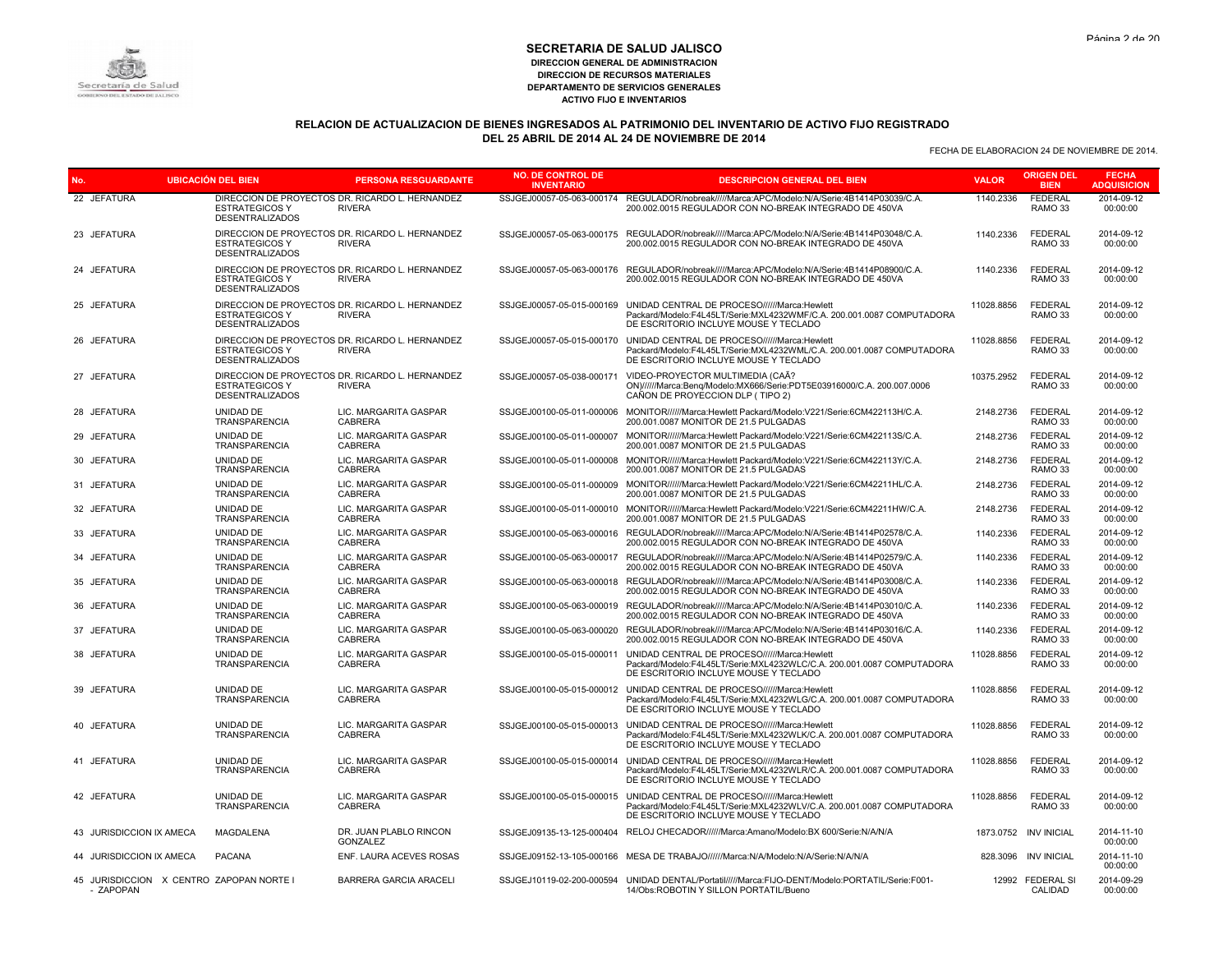

# **RELACION DE ACTUALIZACION DE BIENES INGRESADOS AL PATRIMONIO DEL INVENTARIO DE ACTIVO FIJO REGISTRADO DEL 25 ABRIL DE 2014 AL 24 DE NOVIEMBRE DE 2014**

| No. | <b>UBICACIÓN DEL BIEN</b>                                                            | <b>PERSONA RESGUARDANTE</b>                | <b>NO. DE CONTROL DE</b><br><b>INVENTARIO</b> | <b>DESCRIPCION GENERAL DEL BIEN</b>                                                            | <b>VALOR</b> | <b>ORIGEN DEL</b><br><b>BIEN</b>     | <b>FECHA</b><br><b>ADQUISICION</b> |
|-----|--------------------------------------------------------------------------------------|--------------------------------------------|-----------------------------------------------|------------------------------------------------------------------------------------------------|--------------|--------------------------------------|------------------------------------|
|     | 46 JURISDICCION XI CENTRO LAS PINTITAS<br>- TONALA                                   | DR. JOSE DE JESUS ROMO<br><b>HUERTA</b>    |                                               | SSJGEJ11104-13-095-000737 MESA/plegable/////Marca:Life Time/Modelo:N/A/Serie:N/A/Obs:N/A/Bueno | 624.99       | <b>FEDERAL</b><br>RAMO <sub>33</sub> | 2014-09-18<br>00:00:00             |
|     | 47 JURISDICCION XI CENTRO EL SALTO<br>- TONALA                                       | DR. JOSE DE JESUS ROMO<br><b>HUERTA</b>    |                                               | SSJGEJ11106-13-095-001235 MESA/plegable/////Marca:Life Time/Modelo:N/A/Serie:N/A/Obs:N/A/Bueno | 624.99       | <b>FEDERAL</b><br>RAMO <sub>33</sub> | 2014-09-18<br>00:00:00             |
|     | 48 JURISDICCION XI CENTRO EL ROSARIO<br>- TONALA                                     | DRA. PATRICIA SANCHEZ OROZCO               |                                               | SSJGEJ11129-13-095-001046 MESA/plegable/////Marca:Life Time/Modelo:N/A/Serie:N/A/Obs:N/A/Bueno | 624.99       | <b>FEDERAL</b><br>RAMO <sub>33</sub> | 2014-09-18<br>00:00:00             |
|     | 49 JURISDICCION XI CENTRO TONALA<br>- TONALA                                         | DR. FRANCISCO LEOS OROZCO                  |                                               | SSJGEJ11130-13-095-001503 MESA/plegable/////Marca:Life Time/Modelo:N/A/Serie:N/A/Obs:N/A/Bueno | 624.99       | <b>FEDERAL</b><br>RAMO <sub>33</sub> | 2014-09-18<br>00:00:00             |
|     | 50 JURISDICCION XI CENTRO LOMA BONITA<br>- TONALA                                    | DR. ALBERTO FABIAN MEDINA<br><b>GARCIA</b> |                                               | SSJGEJ11131-13-095-000516 MESA/plegable/////Marca:Life Time/Modelo:N/A/Serie:N/A/Obs:N/A/Bueno | 624.99       | <b>FEDERAL</b><br>RAMO <sub>33</sub> | 2014-09-18<br>00:00:00             |
|     | 51 JURISDICCION XI CENTRO ZAPOTLANEJO<br>- TONALA                                    | DR. J. JESUS AGUILERA VALDIVIA             |                                               | SSJGEJ11135-13-095-001883 MESA/plegable/////Marca:Life Time/Modelo:N/A/Serie:N/A/Obs:N/A/Bueno | 624.99       | <b>FEDERAL</b><br>RAMO <sub>33</sub> | 2014-09-18<br>00:00:00             |
|     | 52 JURISDICCION XIII CENTRO ALMACEN DE<br><b>GUADALAJARA</b><br>TRANSFERENCIA        | MARIA TERESA GALLO SALAZAR                 | SSJGEJ13000-10-002-026101                     | BASCULA/Portatil/////Marca:Tagarno/Modelo:N/A/Serie:N/A/Obs:DE PISO<br>MARCA:TANITA/Bueno      | 800.01       | <b>DONACION</b>                      | 2014-09-15<br>00:00:00             |
| 53  | JURISDICCION XIII CENTRO ALMACEN DE<br>- GUADALAJARA<br><b>TRANSFERENCIA</b>         | MARIA TERESA GALLO SALAZAR                 | SSJGEJ13000-10-002-026102                     | BASCULA/Portatil/////Marca:Tagarno/Modelo:N/A/Serie:N/A/Obs:DE PISO<br>MARCA: TANITA/Bueno     | 800.01       | <b>DONACION</b>                      | 2014-09-15<br>00:00:00             |
|     | 54 JURISDICCION XIII CENTRO ALMACEN DE<br><b>GUADALAJARA</b><br>TRANSFERENCIA        | MARIA TERESA GALLO SALAZAR                 | SSJGEJ13000-10-002-026103                     | BASCULA/Portatil/////Marca:Tagarno/Modelo:N/A/Serie:N/A/Obs:DE PISO<br>MARCA: TANITA/Bueno     | 800.01       | <b>DONACION</b>                      | 2014-09-15<br>00:00:00             |
| 55  | JURISDICCION XIII CENTRO ALMACEN DE<br><b>TRANSFERENCIA</b><br>- GUADALAJARA         | MARIA TERESA GALLO SALAZAR                 | SSJGEJ13000-10-002-026104                     | BASCULA/Portatil/////Marca:Tagarno/Modelo:N/A/Serie:N/A/Obs:DE PISO<br>MARCA:TANITA/Bueno      | 800.01       | <b>DONACION</b>                      | 2014-09-15<br>00:00:00             |
|     | 56 JURISDICCION XIII CENTRO ALMACEN DE<br>- GUADALAJARA<br>TRANSFERENCIA             | MARIA TERESA GALLO SALAZAR                 | SSJGEJ13000-10-002-026105                     | BASCULA/Portatil/////Marca:Tagarno/Modelo:N/A/Serie:N/A/Obs:DE PISO<br>MARCA:TANITA/Bueno      | 800.01       | <b>DONACION</b>                      | 2014-09-15<br>00:00:00             |
| 57  | JURISDICCION XIII CENTRO ALMACEN DE<br><b>TRANSFERENCIA</b><br><b>GUADALAJARA</b>    | MARIA TERESA GALLO SALAZAR                 | SSJGEJ13000-10-002-026106                     | BASCULA/Portatil/////Marca:Tagarno/Modelo:N/A/Serie:N/A/Obs:DE PISO<br>MARCA: TANITA/Bueno     |              | 800.01 DONACION                      | 2014-09-15<br>00:00:00             |
|     | 58 JURISDICCION XIII CENTRO ALMACEN DE<br>TRANSFERENCIA<br><b>GUADALAJARA</b>        | MARIA TERESA GALLO SALAZAR                 | SSJGEJ13000-10-002-026107                     | BASCULA/Portatil/////Marca:Tagarno/Modelo:N/A/Serie:N/A/Obs:DE PISO<br>MARCA: TANITA/Bueno     | 800.01       | <b>DONACION</b>                      | 2014-09-15<br>00:00:00             |
| 59  | JURISDICCION XIII CENTRO ALMACEN DE<br><b>TRANSFERENCIA</b><br>- GUADALAJARA         | MARIA TERESA GALLO SALAZAR                 | SSJGEJ13000-10-002-026108                     | BASCULA/Portatil/////Marca:Tagarno/Modelo:N/A/Serie:N/A/Obs:DE PISO<br>MARCA: TANITA/Bueno     | 800.01       | <b>DONACION</b>                      | 2014-09-15<br>00:00:00             |
|     | 60 JURISDICCION XIII CENTRO ALMACEN DE<br>TRANSFERENCIA<br>- GUADALAJARA             | MARIA TERESA GALLO SALAZAR                 | SSJGEJ13000-10-002-026109                     | BASCULA/Portatil/////Marca:Tagarno/Modelo:N/A/Serie:N/A/Obs:DE PISO<br>MARCA: TANITA/Bueno     | 800.01       | <b>DONACION</b>                      | 2014-09-15<br>00:00:00             |
| 61  | JURISDICCION XIII CENTRO ALMACEN DE<br><b>TRANSFERENCIA</b><br><b>GUADALAJARA</b>    | MARIA TERESA GALLO SALAZAR                 | SSJGEJ13000-10-002-026110                     | BASCULA/Portatil/////Marca:Tagarno/Modelo:N/A/Serie:N/A/Obs:DE PISO<br>MARCA: TANITA/Bueno     | 800.01       | <b>DONACION</b>                      | 2014-09-15<br>00:00:00             |
|     | 62 JURISDICCION XIII CENTRO ALMACEN DE<br>TRANSFERENCIA<br><b>GUADALAJARA</b>        | MARIA TERESA GALLO SALAZAR                 | SSJGEJ13000-10-002-026111                     | BASCULA/Portatil/////Marca:Tagarno/Modelo:N/A/Serie:N/A/Obs:DE PISO<br>MARCA: TANITA/Bueno     | 800.01       | <b>DONACION</b>                      | 2014-09-15<br>00:00:00             |
| 63  | JURISDICCION XIII CENTRO ALMACEN DE<br><b>GUADALAJARA</b><br><b>TRANSFERENCIA</b>    | MARIA TERESA GALLO SALAZAR                 | SSJGEJ13000-10-002-026112                     | BASCULA/Portatil/////Marca:Tagarno/Modelo:N/A/Serie:N/A/Obs:DE PISO<br>MARCA: TANITA/Bueno     | 800.01       | <b>DONACION</b>                      | 2014-09-15<br>00:00:00             |
|     | 64 JURISDICCION XIII CENTRO ALMACEN DE<br><b>GUADALAJARA</b><br><b>TRANSFERENCIA</b> | MARIA TERESA GALLO SALAZAR                 | SSJGEJ13000-10-002-026113                     | BASCULA/Portatil/////Marca:Tagarno/Modelo:N/A/Serie:N/A/Obs:DE PISO<br>MARCA:TANITA/Bueno      | 800.01       | <b>DONACION</b>                      | 2014-09-15<br>00:00:00             |
| 65  | JURISDICCION XIII CENTRO ALMACEN DE<br><b>GUADALAJARA</b><br><b>TRANSFERENCIA</b>    | MARIA TERESA GALLO SALAZAR                 | SSJGEJ13000-10-002-026114                     | BASCULA/Portatil/////Marca:Tagarno/Modelo:N/A/Serie:N/A/Obs:DE PISO<br>MARCA: TANITA/Bueno     |              | 800.01 DONACION                      | 2014-09-15<br>00:00:00             |
|     | 66 JURISDICCION XIII CENTRO ALMACEN DE<br><b>TRANSFERENCIA</b><br><b>GUADALAJARA</b> | MARIA TERESA GALLO SALAZAR                 | SSJGEJ13000-10-002-026115                     | BASCULA/Portatil/////Marca:Tagarno/Modelo:N/A/Serie:N/A/Obs:DE PISO<br>MARCA: TANITA/Bueno     | 800.01       | <b>DONACION</b>                      | 2014-09-15<br>00:00:00             |
| 67  | JURISDICCION XIII CENTRO ALMACEN DE<br><b>GUADALAJARA</b><br>TRANSFERENCIA           | MARIA TERESA GALLO SALAZAR                 | SSJGEJ13000-10-002-026116                     | BASCULA/Portatil/////Marca:Tagarno/Modelo:N/A/Serie:N/A/Obs:DE PISO<br>MARCA:TANITA/Bueno      | 800.01       | <b>DONACION</b>                      | 2014-09-15<br>00:00:00             |
|     | 68 JURISDICCION XIII CENTRO ALMACEN DE<br>- GUADALAJARA<br><b>TRANSFERENCIA</b>      | MARIA TERESA GALLO SALAZAR                 | SSJGEJ13000-10-002-026117                     | BASCULA/Portatil/////Marca:Tagarno/Modelo:N/A/Serie:N/A/Obs:DE PISO<br>MARCA: TANITA/Bueno     | 800.01       | <b>DONACION</b>                      | 2014-09-15<br>00:00:00             |
| 69  | JURISDICCION XIII CENTRO ALMACEN DE<br>- GUADALAJARA<br>TRANSFERENCIA                | MARIA TERESA GALLO SALAZAR                 | SSJGEJ13000-10-002-026118                     | BASCULA/Portatil/////Marca:Tagarno/Modelo:N/A/Serie:N/A/Obs:DE PISO<br>MARCA:TANITA/Bueno      | 800.01       | <b>DONACION</b>                      | 2014-09-15<br>00:00:00             |
|     | 70 JURISDICCION XIII CENTRO ALMACEN DE<br><b>GUADALAJARA</b><br><b>TRANSFERENCIA</b> | MARIA TERESA GALLO SALAZAR                 | SSJGEJ13000-10-002-026119                     | BASCULA/Portatil/////Marca:Tagarno/Modelo:N/A/Serie:N/A/Obs:DE PISO<br>MARCA: TANITA/Bueno     | 800.01       | <b>DONACION</b>                      | 2014-09-15<br>00:00:00             |
| 71  | JURISDICCION XIII CENTRO ALMACEN DE<br>- GUADALAJARA<br>TRANSFERENCIA                | MARIA TERESA GALLO SALAZAR                 | SSJGEJ13000-10-002-026120                     | BASCULA/Portatil/////Marca:Tagarno/Modelo:N/A/Serie:N/A/Obs:DE PISO<br>MARCA:TANITA/Bueno      | 800.01       | <b>DONACION</b>                      | 2014-09-15<br>00:00:00             |
|     | 72 JURISDICCION XIII CENTRO ALMACEN DE<br><b>GUADALAJARA</b><br>TRANSFERENCIA        | MARIA TERESA GALLO SALAZAR                 | SSJGEJ13000-10-002-026121                     | BASCULA/Portatil/////Marca:Tagarno/Modelo:N/A/Serie:N/A/Obs:DE PISO<br>MARCA: TANITA/Bueno     | 800.01       | <b>DONACION</b>                      | 2014-09-15<br>00:00:00             |
| 73  | JURISDICCION XIII CENTRO ALMACEN DE<br><b>GUADALAJARA</b><br>TRANSFERENCIA           | MARIA TERESA GALLO SALAZAR                 | SSJGEJ13000-10-002-026122                     | BASCULA/Portatil/////Marca:Tagarno/Modelo:N/A/Serie:N/A/Obs:DE PISO<br>MARCA: TANITA/Bueno     |              | 800.01 DONACION                      | 2014-09-15<br>00:00:00             |
|     | 74 JURISDICCION XIII CENTRO ALMACEN DE<br>- GUADALAJARA<br><b>TRANSFERENCIA</b>      | MARIA TERESA GALLO SALAZAR                 | SSJGEJ13000-10-002-026123                     | BASCULA/Portatil/////Marca:Tagarno/Modelo:N/A/Serie:N/A/Obs:DE PISO<br>MARCA:TANITA/Bueno      |              | 800.01 DONACION                      | 2014-09-15<br>00:00:00             |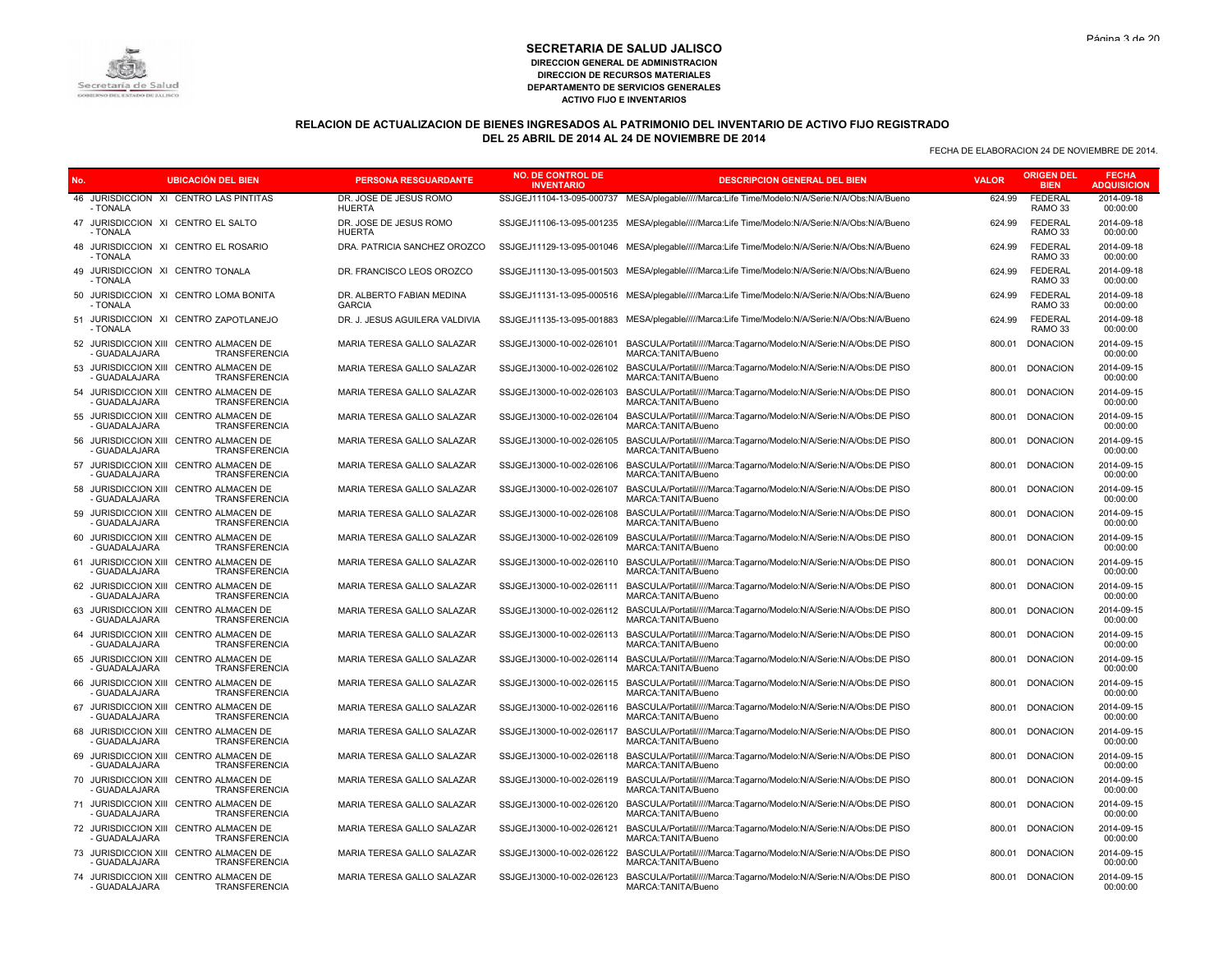# **RELACION DE ACTUALIZACION DE BIENES INGRESADOS AL PATRIMONIO DEL INVENTARIO DE ACTIVO FIJO REGISTRADO DEL 25 ABRIL DE 2014 AL 24 DE NOVIEMBRE DE 2014**

|     |                                                              | <b>UBICACION DEL BIEN</b>   | <b>PERSONA RESGUARDANTE</b>  | <b>NO. DE CONTROL DE</b><br><b>INVENTARIO</b> | <b>DESCRIPCION GENERAL DEL BIEN</b>                                                                                  | <b>VALOR</b> | <b>ORIGEN DEL</b><br><b>BIEN</b> | <b>FECHA</b><br><b>ADQUISICION</b> |
|-----|--------------------------------------------------------------|-----------------------------|------------------------------|-----------------------------------------------|----------------------------------------------------------------------------------------------------------------------|--------------|----------------------------------|------------------------------------|
|     | 75 JURISDICCION XIII CENTRO ALMACEN DE<br><b>GUADALAJARA</b> | <b>TRANSFERENCIA</b>        | MARIA TERESA GALLO SALAZAR   | SSJGEJ13000-10-002-026124                     | BASCULA/Portatil/////Marca:Tagarno/Modelo:N/A/Serie:N/A/Obs:DE PISO<br>MARCA:TANITA/Bueno                            | 800.01       | <b>DONACION</b>                  | 2014-09-15<br>00:00:00             |
| 76  | JURISDICCION XIII CENTRO ALMACEN DE<br><b>GUADALAJARA</b>    | TRANSFERENCIA               | MARIA TERESA GALLO SALAZAR   |                                               | SSJGEJ13000-10-002-026125 BASCULA/Portatil/////Marca:Tagarno/Modelo:N/A/Serie:N/A/Obs:DE PISO<br>MARCA: TANITA/Bueno | 800.01       | <b>DONACION</b>                  | 2014-09-15<br>00:00:00             |
|     | 77 JURISDICCION XIII CENTRO ALMACEN DE<br><b>GUADALAJARA</b> | <b>TRANSFERENCIA</b>        | MARIA TERESA GALLO SALAZAR   | SSJGEJ13000-10-002-026126                     | BASCULA/Portatil/////Marca:Tagarno/Modelo:N/A/Serie:N/A/Obs:DE PISO<br>MARCA:TANITA/Bueno                            | 800.01       | <b>DONACION</b>                  | 2014-09-15<br>00:00:00             |
| 78  | JURISDICCION XIII CENTRO ALMACEN DE<br><b>GUADALAJARA</b>    | TRANSFERENCIA               | MARIA TERESA GALLO SALAZAR   | SSJGEJ13000-10-002-026127                     | BASCULA/Portatil/////Marca:Tagarno/Modelo:N/A/Serie:N/A/Obs:DE PISO<br>MARCA:TANITA/Bueno                            | 800.01       | <b>DONACION</b>                  | 2014-09-15<br>00:00:00             |
|     | 79 JURISDICCION XIII CENTRO ALMACEN DE<br><b>GUADALAJARA</b> | <b>TRANSFERENCIA</b>        | MARIA TERESA GALLO SALAZAR   | SSJGEJ13000-10-002-026128                     | BASCULA/Portatil/////Marca:Tagarno/Modelo:N/A/Serie:N/A/Obs:DE PISO<br>MARCA:TANITA/Bueno                            | 800.01       | <b>DONACION</b>                  | 2014-09-15<br>00:00:00             |
| 80  | JURISDICCION XIII CENTRO ALMACEN DE<br><b>GUADALAJARA</b>    | TRANSFERENCIA               | MARIA TERESA GALLO SALAZAR   | SSJGEJ13000-10-002-026129                     | BASCULA/Portatil/////Marca:Tagarno/Modelo:N/A/Serie:N/A/Obs:DE PISO<br>MARCA: TANITA/Bueno                           | 800.01       | <b>DONACION</b>                  | 2014-09-15<br>00:00:00             |
|     | 81 JURISDICCION XIII CENTRO ALMACEN DE<br>- GUADALAJARA      | <b>TRANSFERENCIA</b>        | MARIA TERESA GALLO SALAZAR   | SSJGEJ13000-10-002-026130                     | BASCULA/Portatil/////Marca:Tagarno/Modelo:N/A/Serie:N/A/Obs:DE PISO<br>MARCA:TANITA/Bueno                            | 800.01       | <b>DONACION</b>                  | 2014-09-15<br>00:00:00             |
|     | JURISDICCION XIII CENTRO ALMACEN DE<br>- GUADALAJARA         | TRANSFERENCIA               | MARIA TERESA GALLO SALAZAR   | SSJGEJ13000-10-002-026131                     | BASCULA/Portatil/////Marca:Tagarno/Modelo:N/A/Serie:N/A/Obs:DE PISO<br>MARCA: TANITA/Bueno                           | 800.01       | <b>DONACION</b>                  | 2014-09-15<br>00:00:00             |
|     | 83 JURISDICCION XIII CENTRO ALMACEN DE<br>- GUADALAJARA      | <b>TRANSFERENCIA</b>        | MARIA TERESA GALLO SALAZAR   |                                               | SSJGEJ13000-10-002-026132 BASCULA/Portatil/////Marca:Tagarno/Modelo:N/A/Serie:N/A/Obs:DE PISO<br>MARCA:TANITA/Bueno  | 800.01       | <b>DONACION</b>                  | 2014-09-15<br>00:00:00             |
|     | 84 JURISDICCION XIII CENTRO ALMACEN DE<br><b>GUADALAJARA</b> | <b>TRANSFERENCIA</b>        | MARIA TERESA GALLO SALAZAR   | SSJGEJ13000-10-002-026133                     | BASCULA/Portatil/////Marca:Tagarno/Modelo:N/A/Serie:N/A/Obs:DE PISO<br>MARCA:TANITA/Bueno                            | 800.01       | <b>DONACION</b>                  | 2014-09-15<br>00:00:00             |
|     | 85 JURISDICCION XIII CENTRO ALMACEN DE<br>- GUADALAJARA      | <b>TRANSFERENCIA</b>        | MARIA TERESA GALLO SALAZAR   | SSJGEJ13000-10-002-026134                     | BASCULA/Portatil/////Marca:Tagarno/Modelo:N/A/Serie:N/A/Obs:DE PISO<br>MARCA:TANITA/Bueno                            | 800.01       | <b>DONACION</b>                  | 2014-09-15<br>00:00:00             |
| 86  | JURISDICCION XIII CENTRO ALMACEN DE<br><b>GUADALAJARA</b>    | <b>TRANSFERENCIA</b>        | MARIA TERESA GALLO SALAZAR   | SSJGEJ13000-10-002-026135                     | BASCULA/Portatil/////Marca:Tagarno/Modelo:N/A/Serie:N/A/Obs:DE PISO<br>MARCA:TANITA/Bueno                            | 800.01       | <b>DONACION</b>                  | 2014-09-15<br>00:00:00             |
|     | 87 JURISDICCION XIII CENTRO ALMACEN DE<br>- GUADALAJARA      | <b>TRANSFERENCIA</b>        | MARIA TERESA GALLO SALAZAR   | SSJGEJ13000-10-002-026136                     | BASCULA/Portatil/////Marca:Tagarno/Modelo:N/A/Serie:N/A/Obs:DE PISO<br>MARCA: TANITA/Bueno                           | 800.01       | <b>DONACION</b>                  | 2014-09-15<br>00:00:00             |
| 88  | JURISDICCION XIII CENTRO ALMACEN DE<br><b>GUADALAJARA</b>    | <b>TRANSFERENCIA</b>        | MARIA TERESA GALLO SALAZAR   | SSJGEJ13000-10-002-026137                     | BASCULA/Portatil/////Marca:Tagarno/Modelo:N/A/Serie:N/A/Obs:DE PISO<br>MARCA:TANITA/Bueno                            | 800.01       | <b>DONACION</b>                  | 2014-09-15<br>00:00:00             |
|     | 89 JURISDICCION XIII CENTRO ALMACEN DE<br>- GUADALAJARA      | TRANSFERENCIA               | MARIA TERESA GALLO SALAZAR   | SSJGEJ13000-10-002-026138                     | BASCULA/Portatil/////Marca:Tagarno/Modelo:N/A/Serie:N/A/Obs:DE PISO<br>MARCA:TANITA/Bueno                            | 800.01       | <b>DONACION</b>                  | 2014-09-15<br>00:00:00             |
| 90  | JURISDICCION XIII CENTRO ALMACEN DE<br><b>GUADALAJARA</b>    | TRANSFERENCIA               | MARIA TERESA GALLO SALAZAR   | SSJGEJ13000-10-002-026139                     | BASCULA/Portatil/////Marca:Tagarno/Modelo:N/A/Serie:N/A/Obs:DE PISO<br>MARCA:TANITA/Bueno                            | 800.01       | <b>DONACION</b>                  | 2014-09-15<br>00:00:00             |
|     | 91 JURISDICCION XIII CENTRO ALMACEN DE<br>- GUADALAJARA      | <b>TRANSFERENCIA</b>        | MARIA TERESA GALLO SALAZAR   | SSJGEJ13000-10-002-026140                     | BASCULA/Portatil/////Marca:Tagarno/Modelo:N/A/Serie:N/A/Obs:DE PISO<br>MARCA:TANITA/Bueno                            | 800.01       | <b>DONACION</b>                  | 2014-09-15<br>00:00:00             |
| 92  | JURISDICCION XIII CENTRO ALMACEN DE<br>- GUADALAJARA         | TRANSFERENCIA               | MARIA TERESA GALLO SALAZAR   | SSJGEJ13000-10-002-026141                     | BASCULA/Portatil/////Marca:Tagarno/Modelo:N/A/Serie:N/A/Obs:DE PISO<br>MARCA:TANITA/Bueno                            | 800.01       | <b>DONACION</b>                  | 2014-09-15<br>00:00:00             |
|     | 93 JURISDICCION XIII CENTRO ALMACEN DE<br>- GUADALAJARA      | TRANSFERENCIA               | MARIA TERESA GALLO SALAZAR   | SSJGEJ13000-10-002-026142                     | BASCULA/Portatil/////Marca:Tagarno/Modelo:N/A/Serie:N/A/Obs:DE PISO<br>MARCA: TANITA/Bueno                           | 800.01       | <b>DONACION</b>                  | 2014-09-15<br>00:00:00             |
|     | JURISDICCION XIII CENTRO ALMACEN DE<br>- GUADALAJARA         | TRANSFERENCIA               | MARIA TERESA GALLO SALAZAR   | SSJGEJ13000-10-002-026143                     | BASCULA/Portatil/////Marca:Tagarno/Modelo:N/A/Serie:N/A/Obs:DE PISO<br>MARCA:TANITA/Bueno                            | 800.01       | <b>DONACION</b>                  | 2014-09-15<br>00:00:00             |
|     | 95 JURISDICCION XIII CENTRO ALMACEN DE<br>- GUADALAJARA      | TRANSFERENCIA               | MARIA TERESA GALLO SALAZAR   | SSJGEJ13000-10-002-026144                     | BASCULA/Portatil/////Marca:Tagarno/Modelo:N/A/Serie:N/A/Obs:DE PISO<br>MARCA: TANITA/Bueno                           | 800.01       | <b>DONACION</b>                  | 2014-09-15<br>00:00:00             |
| 96. | JURISDICCION XIII CENTRO ALMACEN DE<br>- GUADALAJARA         | TRANSFERENCIA               | MARIA TERESA GALLO SALAZAR   | SSJGEJ13000-10-002-026145                     | BASCULA/Portatil/////Marca:Tagarno/Modelo:N/A/Serie:N/A/Obs:DE PISO<br>MARCA:TANITA/Bueno                            | 800.01       | <b>DONACION</b>                  | 2014-09-15<br>00:00:00             |
|     | 97 JURISDICCION XIII CENTRO ALMACEN DE<br>- GUADALAJARA      | TRANSFERENCIA               | MARIA TERESA GALLO SALAZAR   | SSJGEJ13000-10-002-026146                     | BASCULA/Portatil/////Marca:Tagarno/Modelo:N/A/Serie:N/A/Obs:DE PISO<br>MARCA:TANITA/Bueno                            | 800.01       | <b>DONACION</b>                  | 2014-09-15<br>00:00:00             |
| 98. | JURISDICCION XIII CENTRO ALMACEN DE<br>GUADALAJARA           | TRANSFERENCIA               | MARIA TERESA GALLO SALAZAR   | SSJGEJ13000-10-002-026147                     | BASCULA/Portatil/////Marca:Tagarno/Modelo:N/A/Serie:N/A/Obs:DE PISO<br>MARCA:TANITA/Bueno                            | 800.01       | <b>DONACION</b>                  | 2014-09-15<br>00:00:00             |
|     | 99 JURISDICCION XIII CENTRO ALMACEN DE<br><b>GUADALAJARA</b> | TRANSFERENCIA               | MARIA TERESA GALLO SALAZAR   |                                               | SSJGEJ13000-10-002-026148 BASCULA/Portatil/////Marca:Tagarno/Modelo:N/A/Serie:N/A/Obs:DE PISO<br>MARCA:TANITA/Bueno  | 800.01       | <b>DONACION</b>                  | 2014-09-15<br>00:00:00             |
|     | 100 JURISDICCION XIII CENTRO ALMACEN DE<br>- GUADALAJARA     | TRANSFERENCIA               | MARIA TERESA GALLO SALAZAR   | SSJGEJ13000-10-002-026149                     | BASCULA/Portatil/////Marca:Tagarno/Modelo:N/A/Serie:N/A/Obs:DE PISO<br>MARCA:TANITA/Bueno                            | 800.01       | <b>DONACION</b>                  | 2014-09-15<br>00:00:00             |
|     | 101 JURISDICCION XIII CENTRO ALMACEN DE<br>- GUADALAJARA     | <b>TRANSFERENCIA</b>        | MARIA TERESA GALLO SALAZAR   | SSJGEJ13000-10-002-026150                     | BASCULA/Portatil/////Marca:Tagarno/Modelo:N/A/Serie:N/A/Obs:DE PISO<br>MARCA:TANITA/Bueno                            | 800.01       | <b>DONACION</b>                  | 2014-09-15<br>00:00:00             |
|     | 102 HOSPITAL REGIONAL<br>TEPATITLAN DE MORELOS               | ALMACEN DE<br>TRANSFERENCIA | <b>IRENE PLACENCIA ISAIS</b> | SSJGEJ21000-13-142-002835                     | VENTILADOR/De piso/////Marca:N/A/Modelo:N/A/Serie:N/A/MARCA LAKEWOOD,<br>DONACION PATRONATO DEL HOSPITAL             |              | 433.55 DONACION                  | 2014-09-22<br>00:00:00             |
|     | 103 HOSPITAL REGIONAL<br>TEPATITLAN DE MORELOS               | ALMACEN DE<br>TRANSFERENCIA | <b>IRENE PLACENCIA ISAIS</b> | SSJGEJ21000-13-142-002836                     | VENTILADOR/De piso/////Marca:N/A/Modelo:N/A/Serie:N/A/MARCA LAKEWOOD,<br>DONACION PATRONATO DEL HOSPITAL             |              | 433.55 DONACION                  | 2014-09-22<br>00:00:00             |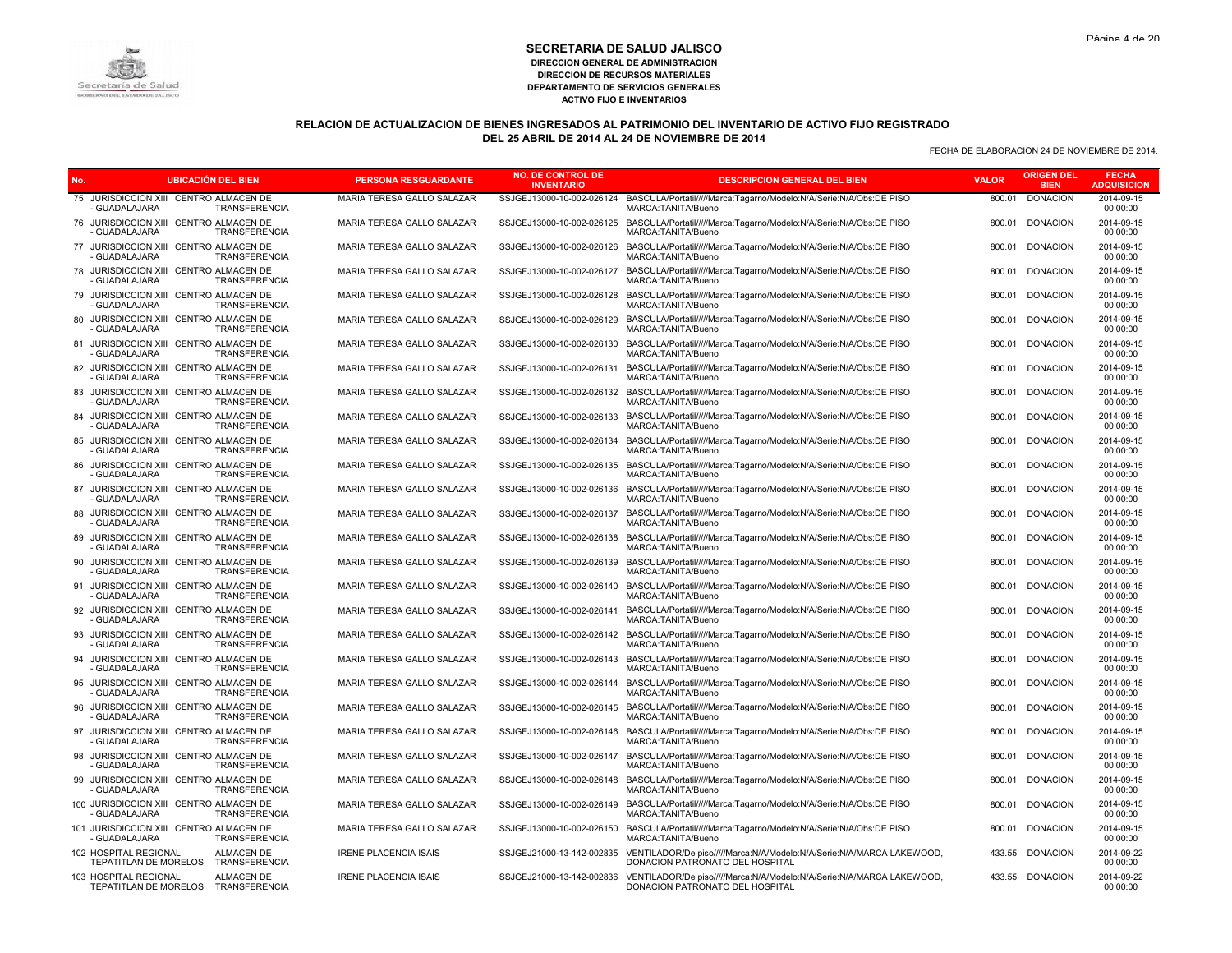# **RELACION DE ACTUALIZACION DE BIENES INGRESADOS AL PATRIMONIO DEL INVENTARIO DE ACTIVO FIJO REGISTRADO DEL 25 ABRIL DE 2014 AL 24 DE NOVIEMBRE DE 2014**

| No. |                         | <b>UBICACIÓN DEL BIEN</b> | <b>PERSONA RESGUARDANTE</b> | <b>NO. DE CONTROL DE</b><br><b>INVENTARIO</b> | <b>DESCRIPCION GENERAL DEL BIEN</b>                                                                               | <b>VALOR</b> | <b>ORIGEN DEL</b><br><b>BIEN</b> | <b>FECHA</b><br><b>ADQUISICION</b> |
|-----|-------------------------|---------------------------|-----------------------------|-----------------------------------------------|-------------------------------------------------------------------------------------------------------------------|--------------|----------------------------------|------------------------------------|
|     | 104 HIBRIDO DE COLOTLAN | <b>REUBICACION</b>        | MARIO ELISEO TOSTADO OROZCO | SSJGEJ50037-02-197-000151                     | TRIPIE PORTA SUERO//////Marca:N/A/Modelo:N/A/Serie:N/A/N/A                                                        | 232.6496     | <b>INV INICIAL</b>               | 2014-09-17<br>00:00:00             |
|     | 105 HIBRIDO DE COLOTLAN | <b>REUBICACION</b>        | MARIO ELISEO TOSTADO OROZCO |                                               | SSJGEJ50037-02-197-000152 TRIPIE PORTA SUERO//////Marca:N/A/Modelo:N/A/Serie:N/A/N/A                              | 232.6496     | <b>INV INICIAL</b>               | 2014-09-17<br>00:00:00             |
|     | 106 HIBRIDO DE COLOTLAN | <b>REUBICACION</b>        | MARIO ELISEO TOSTADO OROZCO | SSJGEJ50037-02-197-000153                     | TRIPIE PORTA SUERO//////Marca:N/A/Modelo:N/A/Serie:N/A/N/A                                                        | 232.6496     | <b>INV INICIAL</b>               | 2014-09-17<br>00:00:00             |
|     | 107 HIBRIDO DE COLOTLAN | <b>REUBICACION</b>        | MARIO ELISEO TOSTADO OROZCO | SSJGEJ50037-02-197-000154                     | TRIPIE PORTA SUERO//////Marca:N/A/Modelo:N/A/Serie:N/A/N/A                                                        | 232.6496     | <b>INV INICIAL</b>               | 2014-09-17<br>00:00:00             |
|     | 108 HIBRIDO DE COLOTLAN | <b>REUBICACION</b>        | MARIO ELISEO TOSTADO OROZCO | SSJGEJ50037-02-197-000155                     | TRIPIE PORTA SUERO//////Marca:N/A/Modelo:N/A/Serie:N/A/N/A                                                        | 232.6496     | <b>INV INICIAL</b>               | 2014-09-17<br>00:00:00             |
|     | 109 HIBRIDO DE COLOTLAN | <b>REUBICACION</b>        | MARIO ELISEO TOSTADO OROZCO | SSJGEJ50037-02-197-000156                     | TRIPIE PORTA SUERO//////Marca:N/A/Modelo:N/A/Serie:N/A/N/A                                                        | 232.6496     | <b>INV INICIAL</b>               | 2014-09-17<br>00:00:00             |
|     | 110 HIBRIDO DE COLOTLAN | <b>REUBICACION</b>        | MARIO ELISEO TOSTADO OROZCO | SSJGEJ50037-02-197-000157                     | TRIPIE PORTA SUERO//////Marca:N/A/Modelo:N/A/Serie:N/A/N/A                                                        | 232.6496     | <b>INV INICIAL</b>               | 2014-09-17<br>00:00:00             |
|     | 111 HIBRIDO DE COLOTLAN | <b>REUBICACION</b>        | MARIO ELISEO TOSTADO OROZCO | SSJGEJ50037-02-197-000158                     | TRIPIE PORTA SUERO//////Marca:N/A/Modelo:N/A/Serie:N/A/N/A                                                        | 232.6496     | <b>INV INICIAL</b>               | 2014-09-17<br>00:00:00             |
|     | 112 HIBRIDO DE COLOTLAN | <b>REUBICACION</b>        | MARIO ELISEO TOSTADO OROZCO | SSJGEJ50037-02-203-000159                     | UNIDAD PORTATIL RAYOS<br>X/RODABLE///Beige//Marca:Phillips/Modelo:N/AX20/Serie:N/AM32830/Obs:N/A/Buen<br>$\Omega$ | 376768       | INV INICIAL                      | 2014-09-12<br>00:00:00             |
|     | 113 HIBRIDO DE COLOTLAN | <b>REUBICACION</b>        | MARIO ELISEO TOSTADO OROZCO | SSJGEJ50037-04-061-000201                     | VIDEOCASETERA///Plastico/Arena//Marca:/Modelo:N/A/Serie:66-<br>0870733/Obs:N/AMARCA BROKSONIC/Malo                |              | 66.7 INV INICIAL                 | 2014-09-12<br>00:00:00             |
|     | 114 HIBRIDO DE COLOTLAN | <b>REUBICACION</b>        | MARIO ELISEO TOSTADO OROZCO | SSJGEJ50037-14-075-000246                     | VITRINA/Clinico////1 puerta/Marca:/Modelo:N/A/Serie:N/A/Obs:N/A/Malo                                              | 1508         | <b>INV INICIAL</b>               | 2014-09-12<br>00:00:00             |
|     | 115 HIBRIDO DE COLOTLAN | <b>REUBICACION</b>        | MARIO ELISEO TOSTADO OROZCO | SSJGEJ50037-14-075-000247                     | VITRINA/Clinico////1 puerta/Marca:/Modelo:N/A/Serie:N/A/Obs:N/A/Malo                                              | 1508         | <b>INV INICIAL</b>               | 2014-09-12<br>00:00:00             |
|     | 116 HIBRIDO DE COLOTLAN | <b>BAJAS</b>              | MARIO ELISEO TOSTADO OROZCO | SSJGEJ50037-02-206-000160                     | APARATO ANESTECIA//////Marca:Royal/Modelo:N/A/Serie:N/A/Obs:N/AROYAL MINI-<br>7/Bueno                             | 20184        | <b>INV INICIAL</b>               | 2014-09-12<br>00:00:00             |
|     | 117 HIBRIDO DE COLOTLAN | <b>BAJAS</b>              | MARIO ELISEO TOSTADO OROZCO | SSJGEJ50037-13-016-000207                     | ARCHIVERO//Lamina//Arena//Marca:/Modelo:N/A/Serie:N/A/Obs:N/A/Malo                                                | 1148.39      | <b>INV INICIAL</b>               | 2014-09-12<br>00:00:00             |
|     | 118 HIBRIDO DE COLOTLAN | <b>BAJAS</b>              | MARIO ELISEO TOSTADO OROZCO | SSJGEJ50037-13-016-000208                     | ARCHIVERO//metalico (a)//Arena//Marca:/Modelo:N/A/Serie:N/A/Obs:N/A/Malo                                          | 1148.39      | <b>INV INICIAL</b>               | 2014-09-12<br>00:00:00             |
|     | 119 HIBRIDO DE COLOTLAN | <b>BAJAS</b>              | MARIO ELISEO TOSTADO OROZCO | SSJGEJ50037-13-016-000209                     | ARCHIVERO//metalico (a)//Arena//Marca:/Modelo:N/A/Serie:N/A/Obs:N/A/Malo                                          | 1148.39      | <b>INV INICIAL</b>               | 2014-09-12<br>00:00:00             |
|     | 120 HIBRIDO DE COLOTLAN | <b>BAJAS</b>              | MARIO ELISEO TOSTADO OROZCO | SSJGEJ50037-13-016-000210                     | ARCHIVERO//metalico (a)//Arena//Marca:/Modelo:N/A/Serie:N/A/Obs:N/A/Malo                                          | 1148.39      | <b>INV INICIAL</b>               | 2014-09-12<br>00:00:00             |
|     | 121 HIBRIDO DE COLOTLAN | <b>BAJAS</b>              | MARIO ELISEO TOSTADO OROZCO | SSJGEJ50037-13-016-000211                     | ARCHIVERO//metalico (a)//Arena//Marca:/Modelo:N/A/Serie:N/A/Obs:N/A/Malo                                          | 1148.39      | <b>INV INICIAL</b>               | 2014-09-12<br>00:00:00             |
|     | 122 HIBRIDO DE COLOTLAN | <b>BAJAS</b>              | MARIO ELISEO TOSTADO OROZCO |                                               | SSJGEJ50037-13-022-000212 BANCA/Tandem////de 3 plazas/Marca:N/A/Modelo:N/A/Serie:N/A/N/A                          | 927.13       | <b>INV INICIAL</b>               | 2014-09-12<br>00:00:00             |
|     | 123 HIBRIDO DE COLOTLAN | <b>BAJAS</b>              | MARIO ELISEO TOSTADO OROZCO | SSJGEJ50037-13-022-000213                     | BANCA/Tandem////de 3 plazas/Marca:N/A/Modelo:N/A/Serie:N/A/N/A                                                    | 927.13       | <b>INV INICIAL</b>               | 2014-09-12<br>00:00:00             |
|     | 124 HIBRIDO DE COLOTLAN | <b>BAJAS</b>              | MARIO ELISEO TOSTADO OROZCO |                                               | SSJGEJ50037-13-022-000214 BANCA/Tandem////de 3 plazas/Marca:N/A/Modelo:N/A/Serie:N/A/N/A                          |              | 927.13 INV INICIAL               | 2014-09-12<br>00:00:00             |
|     | 125 HIBRIDO DE COLOTLAN | <b>BAJAS</b>              | MARIO ELISEO TOSTADO OROZCO | SSJGEJ50037-02-025-000093                     | BANCO LABORATORIO////Aluminio//Marca:N/A/Modelo:N/A/Serie:N/A/N/A                                                 | 242.2544     | <b>INV INICIAL</b>               | 2014-09-17<br>00:00:00             |
|     | 126 HIBRIDO DE COLOTLAN | <b>BAJAS</b>              | MARIO ELISEO TOSTADO OROZCO | SSJGEJ50037-02-025-000094                     | BANCO LABORATORIO////Aluminio//Marca:N/A/Modelo:N/A/Serie:N/A/N/A                                                 | 242.2544     | <b>INV INICIAL</b>               | 2014-09-17<br>00:00:00             |
|     | 127 HIBRIDO DE COLOTLAN | <b>BAJAS</b>              | MARIO ELISEO TOSTADO OROZCO | SSJGEJ50037-02-025-000095                     | BANCO LABORATORIO////Aluminio//Marca:N/A/Modelo:N/A/Serie:N/A/N/A                                                 | 242.2544     | <b>INV INICIAL</b>               | 2014-09-17<br>00:00:00             |
|     | 128 HIBRIDO DE COLOTLAN | <b>BAJAS</b>              | MARIO ELISEO TOSTADO OROZCO | SSJGEJ50037-02-025-000096                     | BANCO LABORATORIO////Aluminio//Marca:N/A/Modelo:N/A/Serie:N/A/N/A                                                 | 242.2544     | <b>INV INICIAL</b>               | 2014-09-17<br>00:00:00             |
|     | 129 HIBRIDO DE COLOTLAN | <b>BAJAS</b>              | MARIO ELISEO TOSTADO OROZCO | SSJGEJ50037-02-025-000097                     | BANCO LABORATORIO/////Aluminio//Marca:N/A/Modelo:N/A/Serie:N/A/N/A                                                | 242.2544     | <b>INV INICIAL</b>               | 2014-09-17<br>00:00:00             |
|     | 130 HIBRIDO DE COLOTLAN | <b>BAJAS</b>              | MARIO ELISEO TOSTADO OROZCO | SSJGEJ50037-02-025-000098                     | BANCO LABORATORIO////Aluminio//Marca:N/A/Modelo:N/A/Serie:N/A/N/A                                                 | 242.2544     | <b>INV INICIAL</b>               | 2014-09-17<br>00:00:00             |
|     | 131 HIBRIDO DE COLOTLAN | <b>BAJAS</b>              | MARIO ELISEO TOSTADO OROZCO |                                               | SSJGEJ50037-02-025-000099 BANCO LABORATORIO////Aluminio//Marca:N/A/Modelo:N/A/Serie:N/A/N/A                       |              | 242.2544 INV INICIAL             | 2014-09-17<br>00:00:00             |

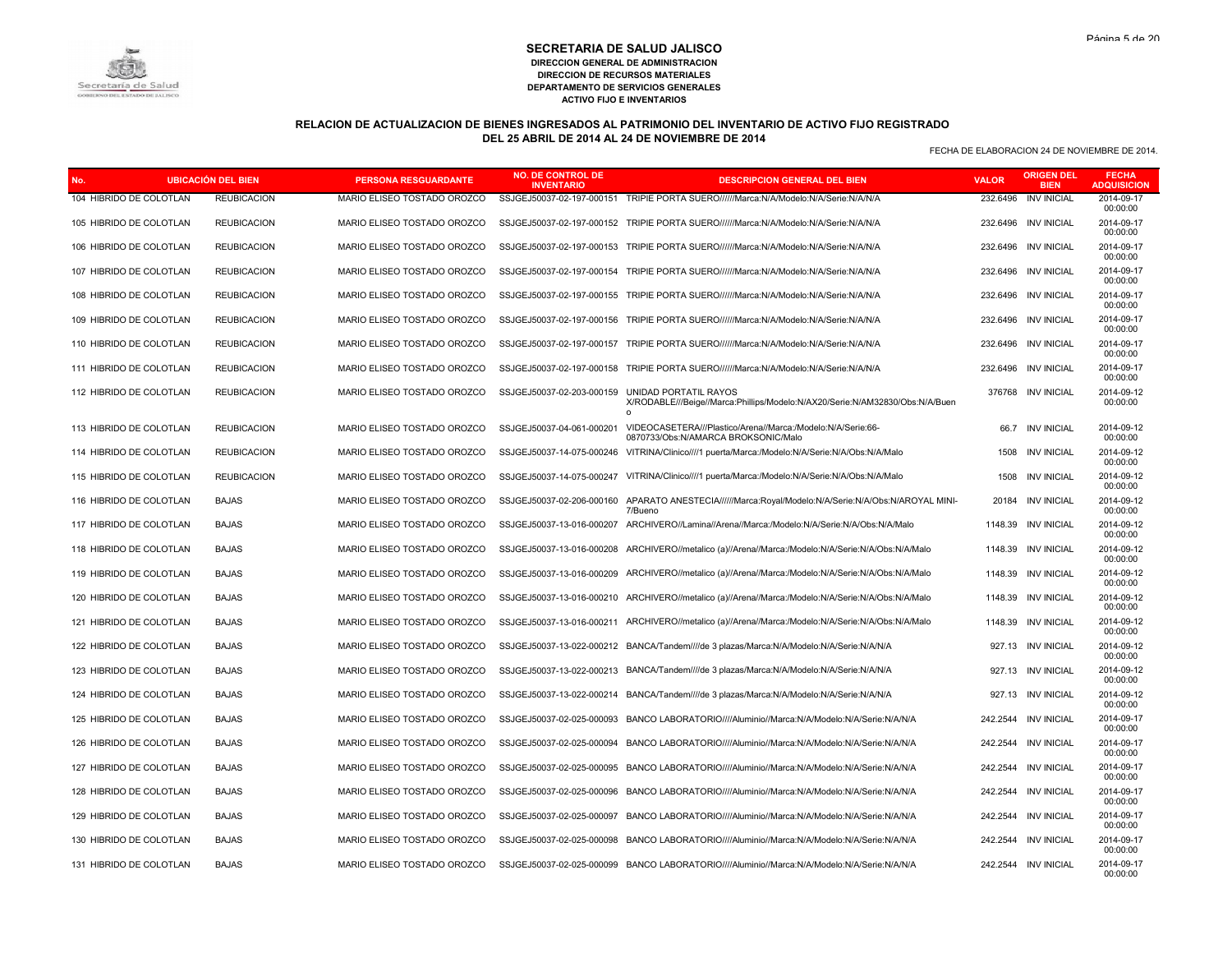# **RELACION DE ACTUALIZACION DE BIENES INGRESADOS AL PATRIMONIO DEL INVENTARIO DE ACTIVO FIJO REGISTRADO DEL 25 ABRIL DE 2014 AL 24 DE NOVIEMBRE DE 2014**

| No. |                         | <b>UBICACIÓN DEL BIEN</b> | <b>PERSONA RESGUARDANTE</b> | <b>NO. DE CONTROL DE</b><br><b>INVENTARIO</b> | <b>DESCRIPCION GENERAL DEL BIEN</b>                                                                           | <b>VALOR</b> | <b>ORIGEN DEL</b><br><b>BIEN</b> | <b>FECHA</b><br><b>ADQUISICION</b> |
|-----|-------------------------|---------------------------|-----------------------------|-----------------------------------------------|---------------------------------------------------------------------------------------------------------------|--------------|----------------------------------|------------------------------------|
|     | 132 HIBRIDO DE COLOTLAN | <b>BAJAS</b>              | MARIO ELISEO TOSTADO OROZCO |                                               | SSJGEJ50037-02-025-000100 BANCO LABORATORIO////Aluminio//Marca:N/A/Modelo:N/A/Serie:N/A/N/A                   | 242.2544     | <b>INV INICIAL</b>               | 2014-09-17<br>00:00:00             |
|     | 133 HIBRIDO DE COLOTLAN | <b>BAJAS</b>              | MARIO ELISEO TOSTADO OROZCO |                                               | SSJGEJ50037-02-025-000101 BANCO LABORATORIO////Aluminio//Marca:N/A/Modelo:N/A/Serie:N/A/N/A                   |              | 242.2544 INV INICIAL             | 2014-09-17<br>00:00:00             |
|     | 134 HIBRIDO DE COLOTLAN | <b>BAJAS</b>              | MARIO ELISEO TOSTADO OROZCO | SSJGEJ50037-02-025-000102                     | BANCO LABORATORIO/////Aluminio//Marca:N/A/Modelo:N/A/Serie:N/A/N/A                                            | 242.2544     | <b>INV INICIAL</b>               | 2014-09-17<br>00:00:00             |
|     | 135 HIBRIDO DE COLOTLAN | <b>BAJAS</b>              | MARIO ELISEO TOSTADO OROZCO | SSJGEJ50037-02-025-000103                     | BANCO LABORATORIO////Aluminio//Marca:N/A/Modelo:N/A/Serie:N/A/N/A                                             |              | 242.2544 INV INICIAL             | 2014-09-17<br>00:00:00             |
|     | 136 HIBRIDO DE COLOTLAN | <b>BAJAS</b>              | MARIO ELISEO TOSTADO OROZCO | SSJGEJ50037-02-027-000104                     | BANQUETA ALTURA/////De 1 PELDAÃ?O/Marca:N/A/Modelo:N/A/Serie:N/A/N/A                                          | 206.77       | <b>INV INICIAL</b>               | 2014-09-17<br>00:00:00             |
|     | 137 HIBRIDO DE COLOTLAN | <b>BAJAS</b>              | MARIO ELISEO TOSTADO OROZCO |                                               | SSJGEJ50037-02-027-000105 BANQUETA ALTURA/////De 1 PELDAÃ?O/Marca:N/A/Modelo:N/A/Serie:N/A/N/A                |              | 206.77 INV INICIAL               | 2014-09-17<br>00:00:00             |
|     | 138 HIBRIDO DE COLOTLAN | <b>BAJAS</b>              | MARIO ELISEO TOSTADO OROZCO | SSJGEJ50037-02-027-000106                     | BANQUETA ALTURA/////De 1 PELDAÃ?O/Marca:N/A/Modelo:N/A/Serie:N/A/N/A                                          | 206.77       | <b>INV INICIAL</b>               | 2014-09-17<br>00:00:00             |
|     | 139 HIBRIDO DE COLOTLAN | <b>BAJAS</b>              | MARIO ELISEO TOSTADO OROZCO |                                               | SSJGEJ50037-02-354-000200 BASCULA MECANICA////Amarillo//Marca:Nuevo<br>Leon/Modelo:N/A/Serie:N/A/Obs:N/A/Malo | 1467.04      | <b>INV INICIAL</b>               | 2014-09-15<br>00:00:00             |
|     | 140 HIBRIDO DE COLOTLAN | <b>BAJAS</b>              | MARIO ELISEO TOSTADO OROZCO |                                               | SSJGEJ50037-14-015-000241 BURO/Clinico///Beige//Marca:N/A/Modelo:N/A/Serie:N/A/N/A                            | 246.79       | <b>INV INICIAL</b>               | 2014-09-17<br>00:00:00             |
|     | 141 HIBRIDO DE COLOTLAN | <b>BAJAS</b>              | MARIO ELISEO TOSTADO OROZCO |                                               | SSJGEJ50037-14-015-000242 BURO/Clinico///Beige//Marca:N/A/Modelo:N/A/Serie:N/A/N/A                            |              | 246.79 INV INICIAL               | 2014-09-17<br>00:00:00             |
|     | 142 HIBRIDO DE COLOTLAN | <b>BAJAS</b>              | MARIO ELISEO TOSTADO OROZCO | SSJGEJ50037-14-015-000243                     | BURO/Clinico///Beige//Marca:N/A/Modelo:N/A/Serie:N/A/N/A                                                      | 246.79       | <b>INV INICIAL</b>               | 2014-09-17<br>00:00:00             |
|     | 143 HIBRIDO DE COLOTLAN | <b>BAJAS</b>              | MARIO ELISEO TOSTADO OROZCO | SSJGEJ50037-14-015-000244                     | BURO/Clinico///Beige//Marca:N/A/Modelo:N/A/Serie:N/A/N/A                                                      | 246.79       | <b>INV INICIAL</b>               | 2014-09-17<br>00:00:00             |
|     | 144 HIBRIDO DE COLOTLAN | <b>BAJAS</b>              | MARIO ELISEO TOSTADO OROZCO | SSJGEJ50037-14-015-000245                     | BURO/Clinico///Beige//Marca:N/A/Modelo:N/A/Serie:N/A/N/A                                                      | 246.79       | <b>INV INICIAL</b>               | 2014-09-17<br>00:00:00             |
|     | 145 HIBRIDO DE COLOTLAN | <b>BAJAS</b>              | MARIO ELISEO TOSTADO OROZCO | SSJGEJ50037-02-040-000107                     | CAMA CLINICA//////Marca:N/A/Modelo:N/A/Serie:N/A/N/A                                                          | 1248.7168    | <b>INV INICIAL</b>               | 2014-09-17<br>00:00:00             |
|     | 146 HIBRIDO DE COLOTLAN | <b>BAJAS</b>              | MARIO ELISEO TOSTADO OROZCO | SSJGEJ50037-02-040-000108                     | CAMA CLINICA//////Marca:N/A/Modelo:N/A/Serie:N/A/N/A                                                          | 1248.7168    | <b>INV INICIAL</b>               | 2014-09-17<br>00:00:00             |
|     | 147 HIBRIDO DE COLOTLAN | <b>BAJAS</b>              | MARIO ELISEO TOSTADO OROZCO | SSJGEJ50037-02-040-000109                     | CAMA CLINICA//////Marca:N/A/Modelo:N/A/Serie:N/A/N/A                                                          | 1248.7168    | <b>INV INICIAL</b>               | 2014-09-17<br>00:00:00             |
|     | 148 HIBRIDO DE COLOTLAN | <b>BAJAS</b>              | MARIO ELISEO TOSTADO OROZCO | SSJGEJ50037-02-040-000110                     | CAMA CLINICA//////Marca:N/A/Modelo:N/A/Serie:N/A/N/A                                                          |              | 1248.7168 INV INICIAL            | 2014-09-17<br>00:00:00             |
|     | 149 HIBRIDO DE COLOTLAN | <b>BAJAS</b>              | MARIO ELISEO TOSTADO OROZCO |                                               | SSJGEJ50037-02-040-000111 CAMA CLINICA//////Marca:N/A/Modelo:N/A/Serie:N/A/N/A                                | 1248.7168    | <b>INV INICIAL</b>               | 2014-09-17<br>00:00:00             |
|     | 150 HIBRIDO DE COLOTLAN | <b>BAJAS</b>              | MARIO ELISEO TOSTADO OROZCO |                                               | SSJGEJ50037-02-040-000112 CAMA CLINICA//////Marca:N/A/Modelo:N/A/Serie:N/A/N/A                                | 1248.7168    | <b>INV INICIAL</b>               | 2014-09-17<br>00:00:00             |
|     | 151 HIBRIDO DE COLOTLAN | <b>BAJAS</b>              | MARIO ELISEO TOSTADO OROZCO | SSJGEJ50037-02-040-000113                     | CAMA CLINICA//////Marca:N/A/Modelo:N/A/Serie:N/A/N/A                                                          | 1248.7168    | <b>INV INICIAL</b>               | 2014-09-17<br>00:00:00             |
|     | 152 HIBRIDO DE COLOTLAN | <b>BAJAS</b>              | MARIO ELISEO TOSTADO OROZCO |                                               | SSJGEJ50037-02-040-000114 CAMA CLINICA//////Marca:N/A/Modelo:N/A/Serie:N/A/N/A                                |              | 1248.7168 INV INICIAL            | 2014-09-17<br>00:00:00             |
|     | 153 HIBRIDO DE COLOTLAN | <b>BAJAS</b>              | MARIO ELISEO TOSTADO OROZCO | SSJGEJ50037-02-040-000115                     | CAMA CLINICA//////Marca:N/A/Modelo:N/A/Serie:N/A/N/A                                                          | 1248.7168    | <b>INV INICIAL</b>               | 2014-09-17<br>00:00:00             |
|     | 154 HIBRIDO DE COLOTLAN | <b>BAJAS</b>              | MARIO ELISEO TOSTADO OROZCO |                                               | SSJGEJ50037-02-040-000116 CAMA CLINICA//////Marca:N/A/Modelo:N/A/Serie:N/A/N/A                                |              | 1248.7168 INV INICIAL            | 2014-09-17<br>00:00:00             |
|     | 155 HIBRIDO DE COLOTLAN | <b>BAJAS</b>              | MARIO ELISEO TOSTADO OROZCO | SSJGEJ50037-02-040-000117                     | CAMA CLINICA//////Marca:N/A/Modelo:N/A/Serie:N/A/N/A                                                          | 1248.7168    | <b>INV INICIAL</b>               | 2014-09-17<br>00:00:00             |
|     | 156 HIBRIDO DE COLOTLAN | <b>BAJAS</b>              | MARIO ELISEO TOSTADO OROZCO |                                               | SSJGEJ50037-02-040-000118 CAMA CLINICA//////Marca:N/A/Modelo:N/A/Serie:N/A/N/A                                |              | 1248.7168 INV INICIAL            | 2014-09-17<br>00:00:00             |
|     | 157 HIBRIDO DE COLOTLAN | <b>BAJAS</b>              | MARIO ELISEO TOSTADO OROZCO | SSJGEJ50037-02-040-000119                     | CAMA CLINICA//////Marca:N/A/Modelo:N/A/Serie:N/A/N/A                                                          | 1248.7168    | <b>INV INICIAL</b>               | 2014-09-17<br>00:00:00             |
|     | 158 HIBRIDO DE COLOTLAN | <b>BAJAS</b>              | MARIO ELISEO TOSTADO OROZCO | SSJGEJ50037-02-040-000120                     | CAMA CLINICA//////Marca:N/A/Modelo:N/A/Serie:N/A/N/A                                                          | 1248.7168    | <b>INV INICIAL</b>               | 2014-09-17<br>00:00:00             |
|     | 159 HIBRIDO DE COLOTLAN | <b>BAJAS</b>              | MARIO ELISEO TOSTADO OROZCO | SSJGEJ50037-02-040-000121                     | CAMA CLINICA//////Marca:N/A/Modelo:N/A/Serie:N/A/N/A                                                          | 1248.7168    | <b>INV INICIAL</b>               | 2014-09-17<br>00:00:00             |
|     | 160 HIBRIDO DE COLOTLAN | <b>BAJAS</b>              | MARIO ELISEO TOSTADO OROZCO |                                               | SSJGEJ50037-02-045-000122 CARRO CAMILLA/Camilla///Beige//Marca:/Modelo:N/A/Serie:N/A/Obs:N/A/Malo             |              | 3094.88 INV INICIAL              | 2014-09-12<br>00:00:00             |

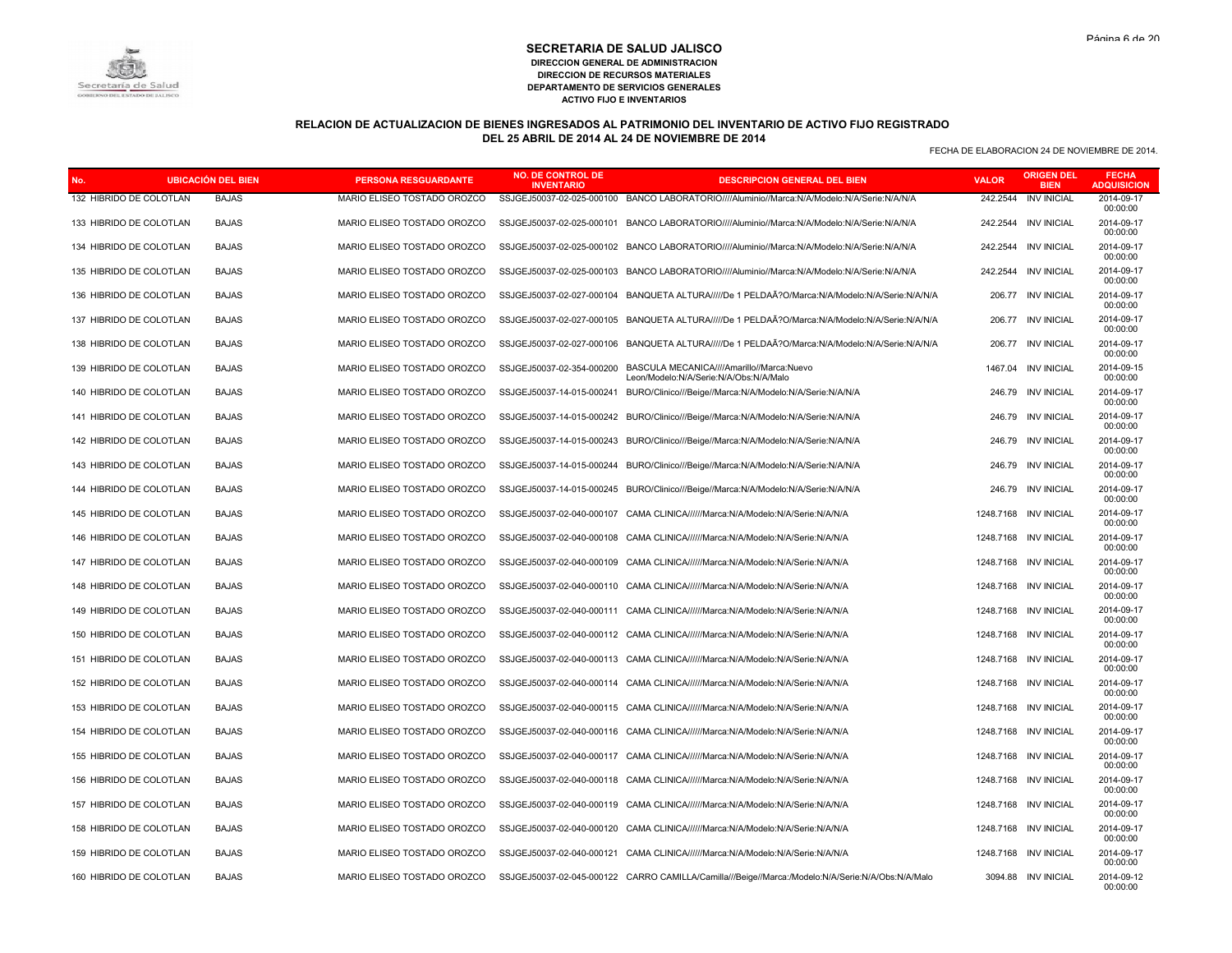# **RELACION DE ACTUALIZACION DE BIENES INGRESADOS AL PATRIMONIO DEL INVENTARIO DE ACTIVO FIJO REGISTRADO DEL 25 ABRIL DE 2014 AL 24 DE NOVIEMBRE DE 2014**

| No                      | <b>UBICACION DEL BIEN</b> | <b>PERSONA RESGUARDANTE</b> | NO. DE CONTROL DE<br><b>INVENTARIO</b>       | <b>DESCRIPCION GENERAL DEL BIEN</b>                                                                       | <b>VALOR</b> | <b>BIEN</b>          | <b>FECHA</b><br><b>ADQUISICION</b> |
|-------------------------|---------------------------|-----------------------------|----------------------------------------------|-----------------------------------------------------------------------------------------------------------|--------------|----------------------|------------------------------------|
| 161 HIBRIDO DE COLOTLAN | <b>BAJAS</b>              | MARIO ELISEO TOSTADO OROZCO | SSJGEJ50037-02-045-000123                    | CARRO CAMILLA/Camilla///Beige//Marca:/Modelo:N/A/Serie:N/A/Obs:N/A/Malo                                   | 3094.88      | <b>INV INICIAL</b>   | 2014-09-12<br>00:00:00             |
| 162 HIBRIDO DE COLOTLAN | <b>BAJAS</b>              | MARIO ELISEO TOSTADO OROZCO |                                              | SSJGEJ50037-02-045-000124 CARRO CAMILLA/Camilla///Beige//Marca:/Modelo:N/A/Serie:N/A/Obs:N/A/Malo         |              | 3094.88 INV INICIAL  | 2014-09-12<br>00:00:00             |
| 163 HIBRIDO DE COLOTLAN | <b>BAJAS</b>              | MARIO ELISEO TOSTADO OROZCO | SSJGEJ50037-02-045-000125                    | CARRO CAMILLA/Camilla///Beige//Marca:/Modelo:N/A/Serie:N/A/Obs:N/A/Malo                                   |              | 3094.88 INV INICIAL  | 2014-09-12<br>00:00:00             |
| 164 HIBRIDO DE COLOTLAN | <b>BAJAS</b>              | MARIO ELISEO TOSTADO OROZCO | SSJGEJ50037-02-045-000127                    | CARRO CAMILLA/Camilla///Beige//Marca:/Modelo:N/A/Serie:N/A/Obs:N/A/Malo                                   |              | 3094.88 INV INICIAL  | 2014-09-12<br>00:00:00             |
| 165 HIBRIDO DE COLOTLAN | <b>BAJAS</b>              | MARIO ELISEO TOSTADO OROZCO | SSJGEJ50037-02-045-000126                    | CARRO CAMILLA/Camilla/Acero//Beige//Marca:/Modelo:N/A/Serie:N/A/Obs:N/A/Malo                              |              | 3094.88 INV INICIAL  | 2014-09-12<br>00:00:00             |
| 166 HIBRIDO DE COLOTLAN | <b>BAJAS</b>              | MARIO ELISEO TOSTADO OROZCO | SSJGEJ50037-02-047-000128                    | CARRO CURACIONES/carro//Acero<br>Inoxidable///Marca:/Modelo:N/A/Serie:N/A/Obs:N/A/Bueno                   |              | 1674.17 INV INICIAL  | 2014-09-12<br>00:00:00             |
| 167 HIBRIDO DE COLOTLAN | <b>BAJAS</b>              | MARIO ELISEO TOSTADO OROZCO | SSJGEJ50037-13-038-000218                    | CESTO BASURA/campana///Arena/1<br>Cajon/Marca:/Modelo:N/A/Serie:N/A/Obs:N/A/Malo                          | 112.06       | <b>INV INICIAL</b>   | 2014-09-15<br>00:00:00             |
| 168 HIBRIDO DE COLOTLAN | <b>BAJAS</b>              | MARIO ELISEO TOSTADO OROZCO | SSJGEJ50037-13-038-000219                    | CESTO BASURA/campana///Arena/1<br>Cajon/Marca:/Modelo:N/A/Serie:N/A/Obs:N/A/Malo                          |              | 112.06 INV INICIAL   | 2014-09-15<br>00:00:00             |
| 169 HIBRIDO DE COLOTLAN | <b>BAJAS</b>              | MARIO ELISEO TOSTADO OROZCO | SSJGEJ50037-13-038-000220                    | CESTO BASURA/campana///Arena/1<br>Cajon/Marca:/Modelo:N/A/Serie:N/A/Obs:N/A/Malo                          |              | 112.06 INV INICIAL   | 2014-09-15<br>00:00:00             |
| 170 HIBRIDO DE COLOTLAN | <b>BAJAS</b>              | MARIO ELISEO TOSTADO OROZCO | SSJGEJ50037-13-038-000222                    | CESTO BASURA/campana///Arena/1<br>Cajon/Marca:/Modelo:N/A/Serie:N/A/Obs:N/A/Malo                          | 112.06       | <b>INV INICIAL</b>   | 2014-09-15<br>00:00:00             |
| 171 HIBRIDO DE COLOTLAN | <b>BAJAS</b>              | MARIO ELISEO TOSTADO OROZCO | SSJGEJ50037-13-038-000221                    | CESTO BASURA/campana/Acero//Arena/1<br>Cajon/Marca:/Modelo:N/A/Serie:N/A/Obs:N/A/Malo                     |              | 112.06 INV INICIAL   | 2014-09-15<br>00:00:00             |
| 172 HIBRIDO DE COLOTLAN | <b>BAJAS</b>              | MARIO ELISEO TOSTADO OROZCO | SSJGEJ50037-13-035-000215                    | CHEESLONGE/Cama/////Marca:/Modelo:N/A/Serie:N/A/Obs:N/A/Malo                                              |              | 403.68 INV INICIAL   | 2014-09-12<br>00:00:00             |
| 173 HIBRIDO DE COLOTLAN | <b>BAJAS</b>              | MARIO ELISEO TOSTADO OROZCO |                                              | SSJGEJ50037-13-035-000216 CHEESLONGE/Cama/////Marca:/Modelo:N/A/Serie:N/A/Obs:N/A/Malo                    |              | 403.68 INV INICIAL   | 2014-09-12<br>00:00:00             |
| 174 HIBRIDO DE COLOTLAN | <b>BAJAS</b>              | MARIO ELISEO TOSTADO OROZCO | SSJGEJ50037-13-035-000217                    | CHEESLONGE/Cama/////Marca:/Modelo:N/A/Serie:N/A/Obs:N/A/Malo                                              |              | 403.68 INV INICIAL   | 2014-09-12<br>00:00:00             |
| 175 HIBRIDO DE COLOTLAN | <b>BAJAS</b>              | MARIO ELISEO TOSTADO OROZCO | SSJGEJ50037-05-062-000205                    | <b>COMPUTADORA</b><br>ESCRITORIO//////Marca:AVATAR/Modelo:N/A/Serie:N/AMXD80A4925/Obs:N/A/Malo            |              | 6586.46 INV INICIAL  | 2014-09-12<br>00:00:00             |
| 176 HIBRIDO DE COLOTLAN | <b>BAJAS</b>              | MARIO ELISEO TOSTADO OROZCO | SSJGEJ50037-05-062-000204                    | COMPUTADORA ESCRITORIO//////Marca:HP<br>COMPAQ/Modelo:N/A/Serie:MX00155035/Obs:N/A/Malo                   | 6586.46      | <b>INV INICIAL</b>   | 2014-09-12<br>00:00:00             |
| 177 HIBRIDO DE COLOTLAN | <b>BAJAS</b>              | MARIO ELISEO TOSTADO OROZCO | SSJGEJ50037-02-309-000199                    | ESFIGMOMANOMETRO/mercurial/////Marca:/Modelo:N/A/Serie:N/A/Obs:N/A/Malo                                   |              | 1000.5 INV INICIAL   | 2014-09-15<br>00:00:00             |
| 178 HIBRIDO DE COLOTLAN | <b>BAJAS</b>              | MARIO ELISEO TOSTADO OROZCO | SSJGEJ50037-02-092-000129                    | ESTERILIZADOR//Acero/Acero Inoxidable/Aluminio/1<br>Cajon/Marca:/Modelo:N/A/Serie:N/A/Obs:N/A/Malo        |              | 8584.93 INV INICIAL  | 2014-09-12<br>00:00:00             |
| 179 HIBRIDO DE COLOTLAN | <b>BAJAS</b>              | MARIO ELISEO TOSTADO OROZCO | SSJGEJ50037-05-039-000203                    | IMPRESORA/Electrica/de plastico/Plastico///Marca:HP<br>COMPAQ/Modelo:N/A/Serie:N/AMX9831V01P/Obs:N/A/Malo | 1354.01      | <b>INV INICIAL</b>   | 2014-09-15<br>00:00:00             |
| 180 HIBRIDO DE COLOTLAN | <b>BAJAS</b>              | MARIO ELISEO TOSTADO OROZCO | SSJGEJ50037-02-119-000130                    | INCUBADORA///Plastico/Beige//Marca:/Modelo:N/AARAT/Serie:N/A/Obs:N/ADE<br>TRASLADO/Malo                   | 7104.77      | <b>INV INICIAL</b>   | 2014-09-12<br>00:00:00             |
| 181 HIBRIDO DE COLOTLAN | <b>BAJAS</b>              | MARIO ELISEO TOSTADO OROZCO | SSJGEJ50037-02-119-000131                    | INCUBADORA///Plastico/Beige/1 Cajon/Marca:/Modelo:N/APILLI<br>1000/Serie:N/A/Obs:N/APILLI 1000/Malo       | 48157.4      | <b>INV INICIAL</b>   | 2014-09-12<br>00:00:00             |
| 182 HIBRIDO DE COLOTLAN | <b>BAJAS</b>              | MARIO ELISEO TOSTADO OROZCO | SSJGEJ50037-01-187-000090                    | LAMPARA DE CHICOTE//////Marca:/Modelo:N/A/Serie:N/A/Obs:N/A/Malo                                          | 156.09       | <b>INV INICIAL</b>   | 2014-09-15<br>00:00:00             |
| 183 HIBRIDO DE COLOTLAN | <b>BAJAS</b>              | MARIO ELISEO TOSTADO OROZCO | SSJGEJ50037-01-187-000091                    | LAMPARA DE CHICOTE//////Marca:/Modelo:N/A/Serie:N/A/Obs:N/A/Malo                                          | 156.09       | <b>INV INICIAL</b>   | 2014-09-15<br>00:00:00             |
| 184 HIBRIDO DE COLOTLAN | <b>BAJAS</b>              | MARIO ELISEO TOSTADO OROZCO | SSJGEJ50037-01-187-000092                    | LAMPARA DE CHICOTE//////Marca:/Modelo:N/A/Serie:N/A/Obs:N/A/Malo                                          | 156.09       | <b>INV INICIAL</b>   | 2014-09-15<br>00:00:00             |
| 185 HIBRIDO DE COLOTLAN | <b>BAJAS</b>              | MARIO ELISEO TOSTADO OROZCO | SSJGEJ50037-02-125-000132 LAMPARA EMERGENCIA | QUIROFANO//Acero////Marca:/Modelo:N/A/Serie:N/A/Obs:N/A/Malo                                              |              | 14015.54 INV INICIAL | 2014-09-12<br>00:00:00             |
| 186 HIBRIDO DE COLOTLAN | <b>BAJAS</b>              | MARIO ELISEO TOSTADO OROZCO | SSJGEJ50037-13-091-000223                    | <b>MAQUINA ESCRIBIR</b><br>MECANICA///Plastico///Marca:Olympia/Modelo:N/A/Serie:N/A/Obs:N/A/Malo          | 406          | <b>INV INICIAL</b>   | 2014-09-12<br>00:00:00             |
| 187 HIBRIDO DE COLOTLAN | <b>BAJAS</b>              | MARIO ELISEO TOSTADO OROZCO | SSJGEJ50037-13-091-000224                    | <b>MAQUINA ESCRIBIR</b><br>MECANICA///Plastico///Marca:Olympia/Modelo:N/A/Serie:N/A/Obs:N/A/Malo          |              | 406 INV INICIAL      | 2014-09-12<br>00:00:00             |
| 188 HIBRIDO DE COLOTLAN | <b>BAJAS</b>              | MARIO ELISEO TOSTADO OROZCO | SSJGEJ50037-02-145-000133                    | MESA CURACIONES/para<br>medicamentos/////Marca:/Modelo:N/A/Serie:N/A/Obs:N/A/Malo                         |              | 867.1 INV INICIAL    | 2014-09-15<br>00:00:00             |



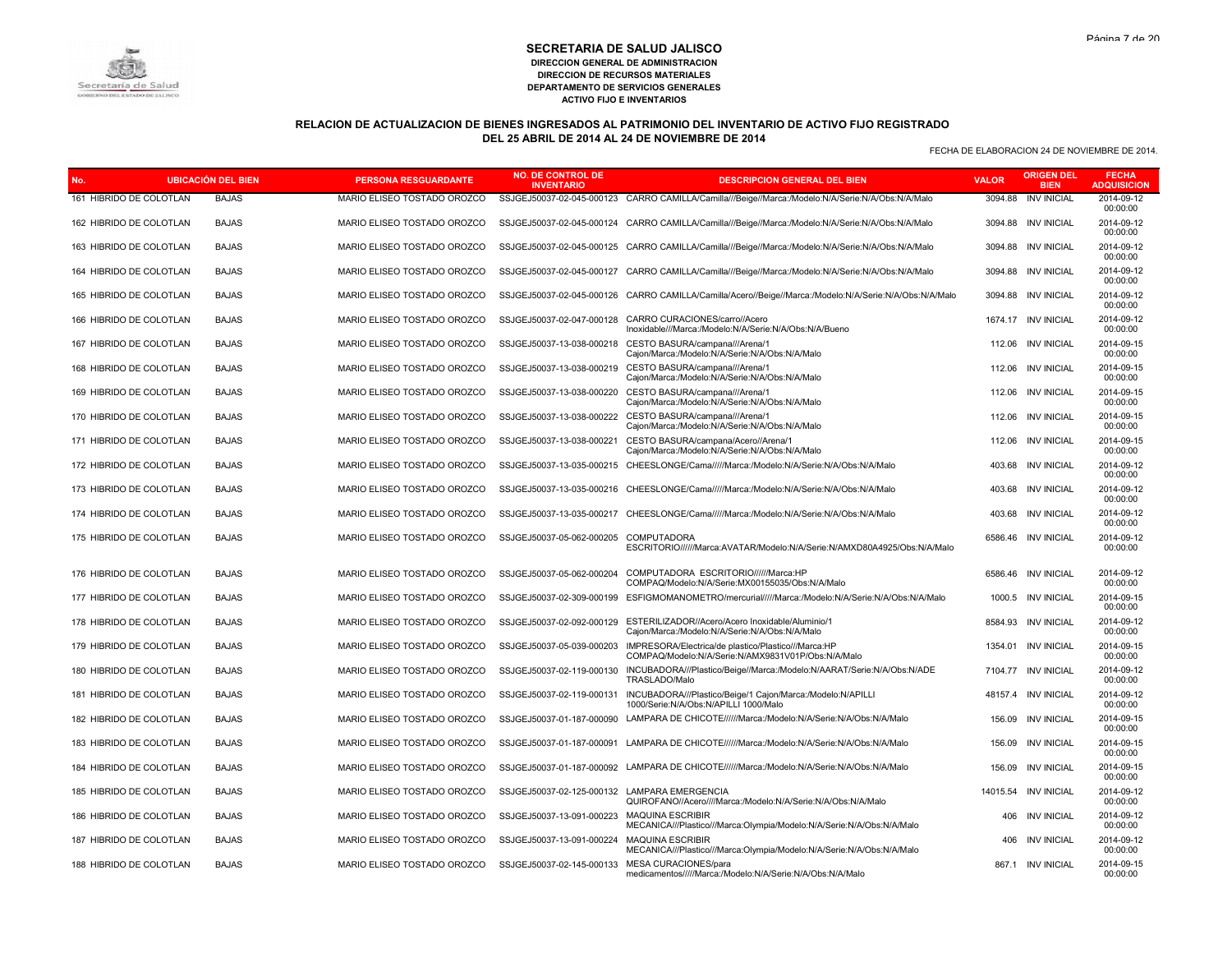# **RELACION DE ACTUALIZACION DE BIENES INGRESADOS AL PATRIMONIO DEL INVENTARIO DE ACTIVO FIJO REGISTRADO DEL 25 ABRIL DE 2014 AL 24 DE NOVIEMBRE DE 2014**

| No. |                         | <b>UBICACIÓN DEL BIEN</b> | <b>PERSONA RESGUARDANTE</b> | NO. DE CONTROL DE<br><b>INVENTARIO</b> | <b>DESCRIPCION GENERAL DEL BIEN</b>                                                            | <b>VALOR</b> | <b>ORIGEN DEL</b><br><b>BIEN</b> | <b>FECHA</b><br><b>ADQUISICION</b> |
|-----|-------------------------|---------------------------|-----------------------------|----------------------------------------|------------------------------------------------------------------------------------------------|--------------|----------------------------------|------------------------------------|
|     | 189 HIBRIDO DE COLOTLAN | <b>BAJAS</b>              | MARIO ELISEO TOSTADO OROZCO | SSJGEJ50037-02-145-000134              | MESA CURACIONES/para<br>medicamentos/////Marca:/Modelo:N/A/Serie:N/A/Obs:N/A/Malo              | 867.1        | <b>INV INICIAL</b>               | 2014-09-15<br>00:00:00             |
|     | 190 HIBRIDO DE COLOTLAN | <b>BAJAS</b>              | MARIO ELISEO TOSTADO OROZCO | SSJGEJ50037-02-252-000168              | MESA DE EXPULSION<br>PILCHER/ginecologica/////Marca:/Modelo:N/A/Serie:N/A/Obs:N/A/Malo         | 1005.84      | <b>INV INICIAL</b>               | 2014-09-15<br>00:00:00             |
|     | 191 HIBRIDO DE COLOTLAN | <b>BAJAS</b>              | MARIO ELISEO TOSTADO OROZCO | SSJGEJ50037-02-252-000169              | MESA DE EXPULSION<br>PILCHER/ginecologica/////Marca:/Modelo:N/A/Serie:N/A/Obs:N/A/Malo         | 1005.84      | <b>INV INICIAL</b>               | 2014-09-15<br>00:00:00             |
|     | 192 HIBRIDO DE COLOTLAN | <b>BAJAS</b>              | MARIO ELISEO TOSTADO OROZCO | SSJGEJ50037-02-252-000170              | MESA DE EXPULSION<br>PILCHER/ginecologica/////Marca:/Modelo:N/A/Serie:N/A/Obs:N/A/Malo         | 1005.84      | <b>INV INICIAL</b>               | 2014-09-15<br>00:00:00             |
|     | 193 HIBRIDO DE COLOTLAN | <b>BAJAS</b>              | MARIO ELISEO TOSTADO OROZCO | SSJGEJ50037-13-106-000225              | MESA DE TRABAJO DE<br>MADERA///formaica///Marca:/Modelo:N/A/Serie:N/A/Obs:N/A/Malo             | 693.68       | <b>INV INICIAL</b>               | 2014-09-15<br>00:00:00             |
|     | 194 HIBRIDO DE COLOTLAN | <b>BAJAS</b>              | MARIO ELISEO TOSTADO OROZCO | SSJGEJ50037-02-147-000135              | MESA<br>EXPLORACION/ginecologica//vinil/Beige//Marca:/Modelo:N/A/Serie:N/A/Obs:N/A/Malo        |              | 1707.52 INV INICIAL              | 2014-09-15<br>00:00:00             |
|     | 195 HIBRIDO DE COLOTLAN | <b>BAJAS</b>              | MARIO ELISEO TOSTADO OROZCO | SSJGEJ50037-02-147-000136              | MESA<br>EXPLORACION/ginecologica//vinil/Beige//Marca:/Modelo:N/A/Serie:N/A/Obs:N/A/Malo        |              | 1707.52 INV INICIAL              | 2014-09-15<br>00:00:00             |
|     | 196 HIBRIDO DE COLOTLAN | <b>BAJAS</b>              | MARIO ELISEO TOSTADO OROZCO | SSJGEJ50037-02-147-000137              | <b>MESA</b><br>EXPLORACION/ginecologica//vinil/Beige//Marca:/Modelo:N/A/Serie:N/A/Obs:N/A/Malo |              | 1707.52 INV INICIAL              | 2014-09-15<br>00:00:00             |
|     | 197 HIBRIDO DE COLOTLAN | <b>BAJAS</b>              | MARIO ELISEO TOSTADO OROZCO | SSJGEJ50037-02-147-000138              | MESA<br>EXPLORACION/ginecologica//vinil/Beige//Marca:/Modelo:N/A/Serie:N/A/Obs:N/A/Malo        |              | 1707.52 INV INICIAL              | 2014-09-15<br>00:00:00             |
|     | 198 HIBRIDO DE COLOTLAN | <b>BAJAS</b>              | MARIO ELISEO TOSTADO OROZCO | SSJGEJ50037-02-218-000161              | MESA MAYO PORTA INSTRUMENTAL//////Marca:/Modelo:N/A/Serie:N/A/N/A                              | 518.926      | <b>INV INICIAL</b>               | 2014-09-17<br>00:00:00             |
|     | 199 HIBRIDO DE COLOTLAN | <b>BAJAS</b>              | MARIO ELISEO TOSTADO OROZCO | SSJGEJ50037-02-218-000162              | MESA MAYO PORTA INSTRUMENTAL//////Marca:/Modelo:N/A/Serie:N/A/N/A                              | 518.926      | <b>INV INICIAL</b>               | 2014-09-17<br>00:00:00             |
|     | 200 HIBRIDO DE COLOTLAN | <b>BAJAS</b>              | MARIO ELISEO TOSTADO OROZCO | SSJGEJ50037-02-218-000163              | MESA MAYO PORTA INSTRUMENTAL//////Marca:/Modelo:N/A/Serie:N/A/N/A                              | 518.926      | <b>INV INICIAL</b>               | 2014-09-17<br>00:00:00             |
|     | 201 HIBRIDO DE COLOTLAN | <b>BAJAS</b>              | MARIO ELISEO TOSTADO OROZCO | SSJGEJ50037-02-218-000164              | MESA MAYO PORTA INSTRUMENTAL//////Marca:/Modelo:N/A/Serie:N/A/N/A                              | 518.926      | <b>INV INICIAL</b>               | 2014-09-17<br>00:00:00             |
|     | 202 HIBRIDO DE COLOTLAN | <b>BAJAS</b>              | MARIO ELISEO TOSTADO OROZCO |                                        | SSJGEJ50037-02-218-000165 MESA MAYO PORTA INSTRUMENTAL//////Marca:/Modelo:N/A/Serie:N/A/N/A    | 518,926      | <b>INV INICIAL</b>               | 2014-09-17<br>00:00:00             |
|     | 203 HIBRIDO DE COLOTLAN | <b>BAJAS</b>              | MARIO ELISEO TOSTADO OROZCO | SSJGEJ50037-02-218-000166              | MESA MAYO PORTA INSTRUMENTAL//////Marca:/Modelo:N/A/Serie:N/A/N/A                              | 518.926      | <b>INV INICIAL</b>               | 2014-09-17<br>00:00:00             |
|     | 204 HIBRIDO DE COLOTLAN | <b>BAJAS</b>              | MARIO ELISEO TOSTADO OROZCO |                                        | SSJGEJ50037-02-218-000167 MESA MAYO PORTA INSTRUMENTAL//////Marca:/Modelo:N/A/Serie:N/A/N/A    | 518.926      | <b>INV INICIAL</b>               | 2014-09-17<br>00:00:00             |
|     | 205 HIBRIDO DE COLOTLAN | <b>BAJAS</b>              | MARIO ELISEO TOSTADO OROZCO |                                        | SSJGEJ50037-02-292-000172 MESA PUENTE///formaica/Blanco//Marca:N/A/Modelo:N/A/Serie:N/A/N/A    | 116          | <b>INV INICIAL</b>               | 2014-09-17<br>00:00:00             |
|     | 206 HIBRIDO DE COLOTLAN | <b>BAJAS</b>              | MARIO ELISEO TOSTADO OROZCO |                                        | SSJGEJ50037-02-292-000173 MESA PUENTE///formaica/Blanco//Marca:N/A/Modelo:N/A/Serie:N/A/N/A    | 116          | <b>INV INICIAL</b>               | 2014-09-17<br>00:00:00             |
|     | 207 HIBRIDO DE COLOTLAN | <b>BAJAS</b>              | MARIO ELISEO TOSTADO OROZCO | SSJGEJ50037-02-292-000174              | MESA PUENTE///formaica/Blanco//Marca:N/A/Modelo:N/A/Serie:N/A/N/A                              | 116          | <b>INV INICIAL</b>               | 2014-09-17<br>00:00:00             |
|     | 208 HIBRIDO DE COLOTLAN | <b>BAJAS</b>              | MARIO ELISEO TOSTADO OROZCO |                                        | SSJGEJ50037-02-292-000175 MESA PUENTE///formaica/Blanco//Marca:N/A/Modelo:N/A/Serie:N/A/N/A    | 116          | <b>INV INICIAL</b>               | 2014-09-17<br>00:00:00             |
|     | 209 HIBRIDO DE COLOTLAN | <b>BAJAS</b>              | MARIO ELISEO TOSTADO OROZCO |                                        | SSJGEJ50037-02-292-000176 MESA PUENTE///formaica/Blanco//Marca:N/A/Modelo:N/A/Serie:N/A/N/A    | 116          | <b>INV INICIAL</b>               | 2014-09-17<br>00:00:00             |
|     | 210 HIBRIDO DE COLOTLAN | <b>BAJAS</b>              | MARIO ELISEO TOSTADO OROZCO | SSJGEJ50037-02-292-000177              | MESA PUENTE///formaica/Blanco//Marca:N/A/Modelo:N/A/Serie:N/A/N/A                              | 116          | <b>INV INICIAL</b>               | 2014-09-17<br>00:00:00             |
|     | 211 HIBRIDO DE COLOTLAN | <b>BAJAS</b>              | MARIO ELISEO TOSTADO OROZCO |                                        | SSJGEJ50037-02-292-000178 MESA PUENTE///formaica/Blanco//Marca:N/A/Modelo:N/A/Serie:N/A/N/A    | 116          | <b>INV INICIAL</b>               | 2014-09-17<br>00:00:00             |
|     | 212 HIBRIDO DE COLOTLAN | <b>BAJAS</b>              | MARIO ELISEO TOSTADO OROZCO |                                        | SSJGEJ50037-02-292-000179 MESA PUENTE///formaica/Blanco//Marca:N/A/Modelo:N/A/Serie:N/A/N/A    | 116          | <b>INV INICIAL</b>               | 2014-09-17<br>00:00:00             |
|     | 213 HIBRIDO DE COLOTLAN | <b>BAJAS</b>              | MARIO ELISEO TOSTADO OROZCO |                                        | SSJGEJ50037-02-292-000180 MESA PUENTE///formaica/Blanco//Marca:N/A/Modelo:N/A/Serie:N/A/N/A    | 116          | <b>INV INICIAL</b>               | 2014-09-17<br>00:00:00             |
|     | 214 HIBRIDO DE COLOTLAN | <b>BAJAS</b>              | MARIO ELISEO TOSTADO OROZCO |                                        | SSJGEJ50037-02-292-000181 MESA PUENTE///formaica/Blanco//Marca:N/A/Modelo:N/A/Serie:N/A/N/A    | 116          | <b>INV INICIAL</b>               | 2014-09-17<br>00:00:00             |
|     | 215 HIBRIDO DE COLOTLAN | <b>BAJAS</b>              | MARIO ELISEO TOSTADO OROZCO |                                        | SSJGEJ50037-02-292-000182 MESA PUENTE///formaica/Blanco//Marca:N/A/Modelo:N/A/Serie:N/A/N/A    |              | 116 INV INICIAL                  | 2014-09-17<br>00:00:00             |



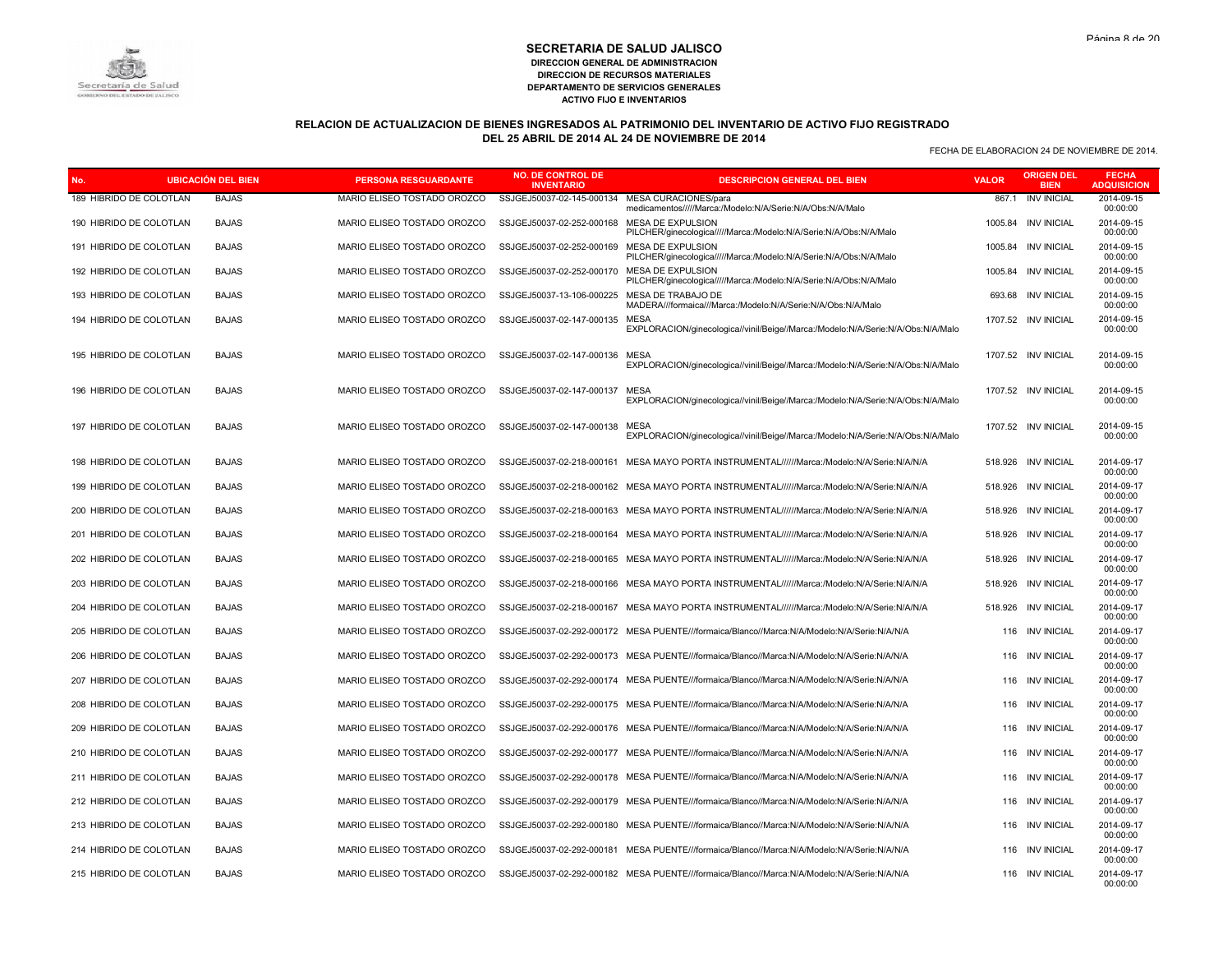# **RELACION DE ACTUALIZACION DE BIENES INGRESADOS AL PATRIMONIO DEL INVENTARIO DE ACTIVO FIJO REGISTRADO DEL 25 ABRIL DE 2014 AL 24 DE NOVIEMBRE DE 2014**

|                         | <b>UBICACIÓN DEL BIEN</b> | <b>PERSONA RESGUARDANTE</b> | NO. DE CONTROL DE<br><b>INVENTARIO</b> | <b>DESCRIPCION GENERAL DEL BIEN</b>                                                                  | <b>VALOR</b> | <u>RIGEN DEL</u><br><b>BIEN</b> | <b>FECHA</b><br><b>ADQUISICION</b> |
|-------------------------|---------------------------|-----------------------------|----------------------------------------|------------------------------------------------------------------------------------------------------|--------------|---------------------------------|------------------------------------|
| 216 HIBRIDO DE COLOTLAN | <b>BAJAS</b>              | MARIO ELISEO TOSTADO OROZCO | SSJGEJ50037-02-292-000183              | MESA PUENTE///formaica/Blanco//Marca:N/A/Modelo:N/A/Serie:N/A/N/A                                    | 116          | <b>INV INICIAL</b>              | 2014-09-17<br>00:00:00             |
| 217 HIBRIDO DE COLOTLAN | <b>BAJAS</b>              | MARIO ELISEO TOSTADO OROZCO |                                        | SSJGEJ50037-02-292-000184 MESA PUENTE///formaica/Blanco//Marca:N/A/Modelo:N/A/Serie:N/A/N/A          |              | 116 INV INICIAL                 | 2014-09-17<br>00:00:00             |
| 218 HIBRIDO DE COLOTLAN | <b>BAJAS</b>              | MARIO ELISEO TOSTADO OROZCO | SSJGEJ50037-02-292-000185              | MESA PUENTE///formaica/Blanco//Marca:N/A/Modelo:N/A/Serie:N/A/N/A                                    | 116          | <b>INV INICIAL</b>              | 2014-09-17<br>00:00:00             |
| 219 HIBRIDO DE COLOTLAN | <b>BAJAS</b>              | MARIO ELISEO TOSTADO OROZCO | SSJGEJ50037-02-292-000186              | MESA PUENTE///formaica/Blanco//Marca:N/A/Modelo:N/A/Serie:N/A/N/A                                    | 116          | <b>INV INICIAL</b>              | 2014-09-17<br>00:00:00             |
| 220 HIBRIDO DE COLOTLAN | <b>BAJAS</b>              | MARIO ELISEO TOSTADO OROZCO | SSJGEJ50037-02-292-000187              | MESA PUENTE///formaica/Blanco//Marca:N/A/Modelo:N/A/Serie:N/A/N/A                                    | 116          | <b>INV INICIAL</b>              | 2014-09-17<br>00:00:00             |
| 221 HIBRIDO DE COLOTLAN | <b>BAJAS</b>              | MARIO ELISEO TOSTADO OROZCO | SSJGEJ50037-02-292-000188              | MESA PUENTE///formaica/Blanco//Marca:N/A/Modelo:N/A/Serie:N/A/N/A                                    | 116          | <b>INV INICIAL</b>              | 2014-09-17<br>00:00:00             |
| 222 HIBRIDO DE COLOTLAN | <b>BAJAS</b>              | MARIO ELISEO TOSTADO OROZCO | SSJGEJ50037-02-292-000189              | MESA PUENTE///formaica/Blanco//Marca:N/A/Modelo:N/A/Serie:N/A/N/A                                    | 116          | <b>INV INICIAL</b>              | 2014-09-17<br>00:00:00             |
| 223 HIBRIDO DE COLOTLAN | <b>BAJAS</b>              | MARIO ELISEO TOSTADO OROZCO | SSJGEJ50037-02-292-000190              | MESA PUENTE///formaica/Blanco//Marca:N/A/Modelo:N/A/Serie:N/A/N/A                                    | 116          | <b>INV INICIAL</b>              | 2014-09-17<br>00:00:00             |
| 224 HIBRIDO DE COLOTLAN | <b>BAJAS</b>              | MARIO ELISEO TOSTADO OROZCO | SSJGEJ50037-02-292-000191              | MESA PUENTE///formaica/Blanco//Marca:N/A/Modelo:N/A/Serie:N/A/N/A                                    | 116          | <b>INV INICIAL</b>              | 2014-09-17<br>00:00:00             |
| 225 HIBRIDO DE COLOTLAN | <b>BAJAS</b>              | MARIO ELISEO TOSTADO OROZCO |                                        | SSJGEJ50037-02-292-000192 MESA PUENTE///formaica/Blanco//Marca:N/A/Modelo:N/A/Serie:N/A/N/A          | 116          | <b>INV INICIAL</b>              | 2014-09-17<br>00:00:00             |
| 226 HIBRIDO DE COLOTLAN | <b>BAJAS</b>              | MARIO ELISEO TOSTADO OROZCO | SSJGEJ50037-02-292-000193              | MESA PUENTE///formaica/Blanco//Marca:N/A/Modelo:N/A/Serie:N/A/N/A                                    | 116          | <b>INV INICIAL</b>              | 2014-09-17<br>00:00:00             |
| 227 HIBRIDO DE COLOTLAN | <b>BAJAS</b>              | MARIO ELISEO TOSTADO OROZCO | SSJGEJ50037-02-292-000194              | MESA PUENTE///formaica/Blanco//Marca:N/A/Modelo:N/A/Serie:N/A/N/A                                    | 116          | <b>INV INICIAL</b>              | 2014-09-17<br>00:00:00             |
| 228 HIBRIDO DE COLOTLAN | <b>BAJAS</b>              | MARIO ELISEO TOSTADO OROZCO | SSJGEJ50037-02-292-000195              | MESA PUENTE///formaica/Blanco//Marca:N/A/Modelo:N/A/Serie:N/A/N/A                                    | 116          | <b>INV INICIAL</b>              | 2014-09-17<br>00:00:00             |
| 229 HIBRIDO DE COLOTLAN | <b>BAJAS</b>              | MARIO ELISEO TOSTADO OROZCO | SSJGEJ50037-02-292-000196              | MESA PUENTE///formaica/Blanco//Marca:N/A/Modelo:N/A/Serie:N/A/N/A                                    | 116          | <b>INV INICIAL</b>              | 2014-09-17<br>00:00:00             |
| 230 HIBRIDO DE COLOTLAN | <b>BAJAS</b>              | MARIO ELISEO TOSTADO OROZCO | SSJGEJ50037-02-292-000197              | MESA PUENTE///formaica/Blanco//Marca:N/A/Modelo:N/A/Serie:N/A/N/A                                    | 116          | <b>INV INICIAL</b>              | 2014-09-17<br>00:00:00             |
| 231 HIBRIDO DE COLOTLAN | <b>BAJAS</b>              | MARIO ELISEO TOSTADO OROZCO | SSJGEJ50037-02-292-000198              | MESA PUENTE///formaica/Blanco//Marca:N/A/Modelo:N/A/Serie:N/A/N/A                                    | 116          | <b>INV INICIAL</b>              | 2014-09-17<br>00:00:00             |
| 232 HIBRIDO DE COLOTLAN | <b>BAJAS</b>              | MARIO ELISEO TOSTADO OROZCO | SSJGEJ50037-02-281-000171              | MESA RIA?ON/Con ruedas/////Marca:/Modelo:N/A/Serie:N/A/Obs:N/A/Malo                                  | 425.14       | <b>INV INICIAL</b>              | 2014-09-15<br>00:00:00             |
| 233 HIBRIDO DE COLOTLAN | <b>BAJAS</b>              | MARIO ELISEO TOSTADO OROZCO |                                        | SSJGEJ50037-05-011-000202 MONITOR//////Marca:AVATAR/Modelo:N/A/Serie:N/A201MX00198/Obs:N/A/Malo      | 538.24       | <b>INV INICIAL</b>              | 2014-09-12<br>00:00:00             |
| 234 HIBRIDO DE COLOTLAN | <b>BAJAS</b>              | MARIO ELISEO TOSTADO OROZCO | SSJGEJ50037-02-160-000143              | NEGATOSCOPIO/Doble//Plastico///Marca:/Modelo:N/A/Serie:N/A/Obs:N/A/Malo                              | 406          | <b>INV INICIAL</b>              | 2014-09-15<br>00:00:00             |
| 235 HIBRIDO DE COLOTLAN | <b>BAJAS</b>              | MARIO ELISEO TOSTADO OROZCO |                                        | SSJGEJ50037-02-160-000144 NEGATOSCOPIO/Doble//Plastico///Marca:/Modelo:N/A/Serie:N/A/Obs:N/A/Malo    | 406          | <b>INV INICIAL</b>              | 2014-09-15<br>00:00:00             |
| 236 HIBRIDO DE COLOTLAN | <b>BAJAS</b>              | MARIO ELISEO TOSTADO OROZCO | SSJGEJ50037-02-160-000145              | NEGATOSCOPIO/Doble//Plastico///Marca:/Modelo:N/A/Serie:N/A/Obs:N/A/Malo                              | 406          | <b>INV INICIAL</b>              | 2014-09-15<br>00:00:00             |
| 237 HIBRIDO DE COLOTLAN | <b>BAJAS</b>              | MARIO ELISEO TOSTADO OROZCO |                                        | SSJGEJ50037-02-160-000146 NEGATOSCOPIO/Doble//Plastico///Marca:/Modelo:N/A/Serie:N/A/Obs:N/A/Malo    | 406          | <b>INV INICIAL</b>              | 2014-09-15<br>00:00:00             |
| 238 HIBRIDO DE COLOTLAN | <b>BAJAS</b>              | MARIO ELISEO TOSTADO OROZCO | SSJGEJ50037-02-160-000147              | NEGATOSCOPIO/Doble//Plastico///Marca:/Modelo:N/A/Serie:N/A/Obs:N/A/Malo                              | 406          | <b>INV INICIAL</b>              | 2014-09-15<br>00:00:00             |
| 239 HIBRIDO DE COLOTLAN | <b>BAJAS</b>              | MARIO ELISEO TOSTADO OROZCO |                                        | SSJGEJ50037-02-160-000139 NEGATOSCOPIO/Sencillo//Plastico///Marca:/Modelo:N/A/Serie:N/A/Obs:N/A/Malo | 437.55       | <b>INV INICIAL</b>              | 2014-09-15<br>00:00:00             |
| 240 HIBRIDO DE COLOTLAN | <b>BAJAS</b>              | MARIO ELISEO TOSTADO OROZCO | SSJGEJ50037-02-160-000140              | NEGATOSCOPIO/Sencillo//Plastico///Marca:/Modelo:N/A/Serie:N/A/Obs:N/A/Malo                           | 437.55       | <b>INV INICIAL</b>              | 2014-09-15<br>00:00:00             |
| 241 HIBRIDO DE COLOTLAN | <b>BAJAS</b>              | MARIO ELISEO TOSTADO OROZCO |                                        | SSJGEJ50037-02-160-000141 NEGATOSCOPIO/Sencillo//Plastico///Marca:/Modelo:N/A/Serie:N/A/Obs:N/A/Malo | 437.55       | <b>INV INICIAL</b>              | 2014-09-15<br>00:00:00             |
| 242 HIBRIDO DE COLOTLAN | <b>BAJAS</b>              | MARIO ELISEO TOSTADO OROZCO |                                        | SSJGEJ50037-02-160-000142 NEGATOSCOPIO/Sencillo//Plastico///Marca:/Modelo:N/A/Serie:N/A/Obs:N/A/Malo | 437.55       | <b>INV INICIAL</b>              | 2014-09-15<br>00:00:00             |
| 243 HIBRIDO DE COLOTLAN | <b>BAJAS</b>              | MARIO ELISEO TOSTADO OROZCO | SSJGEJ50037-01-158-000089              | OXIMETRO/Clinico///Beige//Marca:Ohmeda/Modelo:3800/Serie:FBFA03851/Obs:N/A/<br>Malo                  | 1156.88      | <b>INV INICIAL</b>              | 2014-09-15<br>00:00:00             |
| 244 HIBRIDO DE COLOTLAN | <b>BAJAS</b>              | MARIO ELISEO TOSTADO OROZCO | SSJGEJ50037-01-158-000088              | OXIMETRO/Clinico///Beige//Marca:Ohmeda/Modelo:N/ABIOX 3740<br>PLUS/Serie:N/AFMFR00521/Obs:N/A/Malo   |              | 1156.88 INV INICIAL             | 2014-09-15<br>00:00:00             |

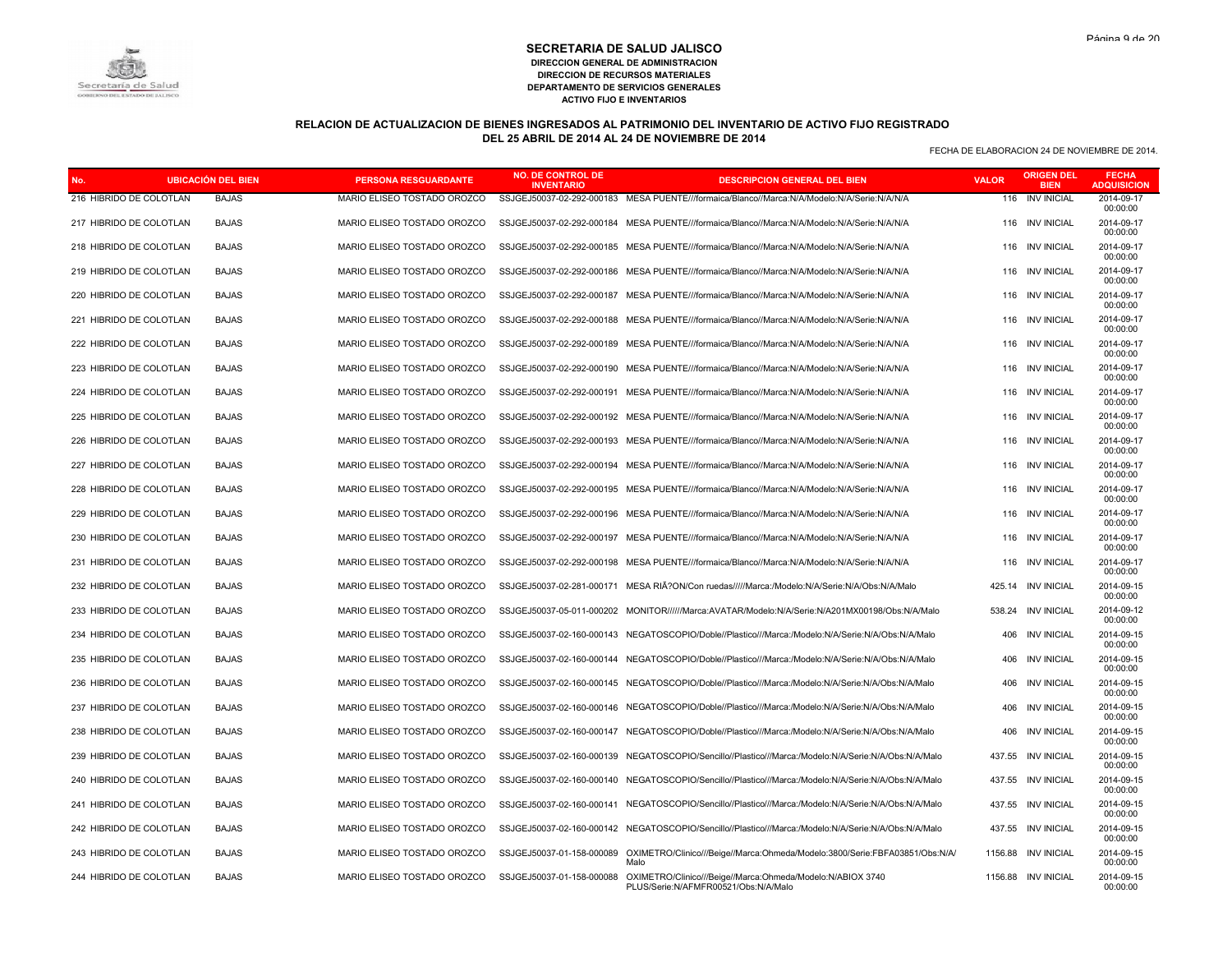# Secretaría de Salud

#### **SECRETARIA DE SALUD JALISCO DIRECCION GENERAL DE ADMINISTRACION DIRECCION DE RECURSOS MATERIALES DEPARTAMENTO DE SERVICIOS GENERALES ACTIVO FIJO E INVENTARIOS**

# **RELACION DE ACTUALIZACION DE BIENES INGRESADOS AL PATRIMONIO DEL INVENTARIO DE ACTIVO FIJO REGISTRADO DEL 25 ABRIL DE 2014 AL 24 DE NOVIEMBRE DE 2014**

| <b>UBICACIÓN DEL BIEN</b><br>No. |                                    | <b>PERSONA RESGUARDANTE</b>                 | <b>NO. DE CONTROL DE</b><br><b>INVENTARIO</b> | <b>DESCRIPCION GENERAL DEL BIEN</b>                                                                                     | <b>VALOR</b> | <b>ORIGEN DEL</b><br><b>BIEN</b> | <b>FECHA</b><br><b>ADQUISICION</b> |
|----------------------------------|------------------------------------|---------------------------------------------|-----------------------------------------------|-------------------------------------------------------------------------------------------------------------------------|--------------|----------------------------------|------------------------------------|
| 245 HIBRIDO DE COLOTLAN          | <b>BAJAS</b>                       | MARIO ELISEO TOSTADO OROZCO                 |                                               | SSJGEJ50037-14-095-000248 REFRIGERADOR/Domestico/////Marca:Mabe/Modelo:N/A/Serie:N/A/Obs:N/A/Malo                       | 2018.4       | <b>INV INICIAL</b>               | 2014-09-15<br>00:00:00             |
| 246 HIBRIDO DE COLOTLAN          | <b>BAJAS</b>                       | MARIO ELISEO TOSTADO OROZCO                 |                                               | SSJGEJ50037-05-063-000206 REGULADOR//////Marca:Sola Basic/Modelo:N/A/Serie:N/AE07A11941/Obs:N/A/Malo                    | 1090.81      | <b>INV INICIAL</b>               | 2014-09-15<br>00:00:00             |
| 247 HIBRIDO DE COLOTLAN          | <b>BAJAS</b>                       | MARIO ELISEO TOSTADO OROZCO                 |                                               | SSJGEJ50037-02-185-000148 SILLA RUEDAS/RODABLE///Negro//Marca:/Modelo:N/A/Serie:N/A/Obs:N/A/Malo                        |              | 1656.75 INV INICIAL              | 2014-09-15<br>00:00:00             |
| 248 HIBRIDO DE COLOTLAN          | <b>BAJAS</b>                       | MARIO ELISEO TOSTADO OROZCO                 | SSJGEJ50037-13-132-000236                     | SILLA/secretarial//tela/Negro//Marca:N/A/Modelo:N/A/Serie:N/A/N/A                                                       | 200.6916     | <b>INV INICIAL</b>               | 2014-09-17<br>00:00:00             |
| 249 HIBRIDO DE COLOTLAN          | <b>BAJAS</b>                       | MARIO ELISEO TOSTADO OROZCO                 |                                               | SSJGEJ50037-13-132-000237 SILLA/secretarial//tela/Negro//Marca:N/A/Modelo:N/A/Serie:N/A/N/A                             |              | 200.6916 INV INICIAL             | 2014-09-17<br>00:00:00             |
| 250 HIBRIDO DE COLOTLAN          | <b>BAJAS</b>                       | MARIO ELISEO TOSTADO OROZCO                 | SSJGEJ50037-13-132-000238                     | SILLA/secretarial//tela/Negro//Marca:N/A/Modelo:N/A/Serie:N/A/N/A                                                       |              | 200.6916 INV INICIAL             | 2014-09-17<br>00:00:00             |
| 251 HIBRIDO DE COLOTLAN          | <b>BAJAS</b>                       | MARIO ELISEO TOSTADO OROZCO                 |                                               | SSJGEJ50037-13-132-000239 SILLA/secretarial//tela/Negro//Marca:N/A/Modelo:N/A/Serie:N/A/N/A                             |              | 200.6916 INV INICIAL             | 2014-09-17<br>00:00:00             |
| 252 HIBRIDO DE COLOTLAN          | <b>BAJAS</b>                       | MARIO ELISEO TOSTADO OROZCO                 |                                               | SSJGEJ50037-13-132-000226 SILLA/Visita//Plastico/Negro//Marca:N/A/Modelo:N/A/Serie:N/A/N/A                              |              | 200.6916 INV INICIAL             | 2014-09-17<br>00:00:00             |
| 253 HIBRIDO DE COLOTLAN          | <b>BAJAS</b>                       | MARIO ELISEO TOSTADO OROZCO                 |                                               | SSJGEJ50037-13-132-000227 SILLA/Visita//Plastico/Negro//Marca:N/A/Modelo:N/A/Serie:N/A/N/A                              |              | 200.6916 INV INICIAL             | 2014-09-17<br>00:00:00             |
| 254 HIBRIDO DE COLOTLAN          | <b>BAJAS</b>                       | MARIO ELISEO TOSTADO OROZCO                 |                                               | SSJGEJ50037-13-132-000228 SILLA/Visita//Plastico/Negro//Marca:N/A/Modelo:N/A/Serie:N/A/N/A                              |              | 200.6916 INV INICIAL             | 2014-09-17<br>00:00:00             |
| 255 HIBRIDO DE COLOTLAN          | <b>BAJAS</b>                       | MARIO ELISEO TOSTADO OROZCO                 |                                               | SSJGEJ50037-13-132-000229 SILLA/Visita//Plastico/Negro//Marca:N/A/Modelo:N/A/Serie:N/A/N/A                              |              | 200.6916 INV INICIAL             | 2014-09-17<br>00:00:00             |
| 256 HIBRIDO DE COLOTLAN          | <b>BAJAS</b>                       | MARIO ELISEO TOSTADO OROZCO                 |                                               | SSJGEJ50037-13-132-000230 SILLA/Visita//Plastico/Negro//Marca:N/A/Modelo:N/A/Serie:N/A/N/A                              |              | 200.6916 INV INICIAL             | 2014-09-17<br>00:00:00             |
| 257 HIBRIDO DE COLOTLAN          | <b>BAJAS</b>                       | MARIO ELISEO TOSTADO OROZCO                 |                                               | SSJGEJ50037-13-132-000231 SILLA/Visita//Plastico/Negro//Marca:N/A/Modelo:N/A/Serie:N/A/N/A                              |              | 200.6916 INV INICIAL             | 2014-09-17<br>00:00:00             |
| 258 HIBRIDO DE COLOTLAN          | <b>BAJAS</b>                       | MARIO ELISEO TOSTADO OROZCO                 |                                               | SSJGEJ50037-13-132-000232 SILLA/Visita//Plastico/Negro//Marca:N/A/Modelo:N/A/Serie:N/A/N/A                              |              | 200.6916 INV INICIAL             | 2014-09-17<br>00:00:00             |
| 259 HIBRIDO DE COLOTLAN          | <b>BAJAS</b>                       | MARIO ELISEO TOSTADO OROZCO                 |                                               | SSJGEJ50037-13-132-000233 SILLA/Visita//Plastico/Negro//Marca:N/A/Modelo:N/A/Serie:N/A/N/A                              |              | 200.6916 INV INICIAL             | 2014-09-17<br>00:00:00             |
| 260 HIBRIDO DE COLOTLAN          | <b>BAJAS</b>                       | MARIO ELISEO TOSTADO OROZCO                 |                                               | SSJGEJ50037-13-132-000234 SILLA/Visita//Plastico/Negro//Marca:N/A/Modelo:N/A/Serie:N/A/N/A                              |              | 200.6916 INV INICIAL             | 2014-09-17<br>00:00:00             |
| 261 HIBRIDO DE COLOTLAN          | <b>BAJAS</b>                       | MARIO ELISEO TOSTADO OROZCO                 |                                               | SSJGEJ50037-13-132-000235 SILLA/Visita//Plastico/Negro//Marca:N/A/Modelo:N/A/Serie:N/A/N/A                              |              | 200.6916 INV INICIAL             | 2014-09-17<br>00:00:00             |
| 262 HIBRIDO DE COLOTLAN          | <b>BAJAS</b>                       | MARIO ELISEO TOSTADO OROZCO                 |                                               | SSJGEJ50037-13-135-000240 SILLON/ejecutivo (a)//tela/Negro//Marca:N/A/Modelo:N/A/Serie:N/A/N/A                          |              | 865.766 INV INICIAL              | 2014-09-17<br>00:00:00             |
| 263 HIBRIDO DE COLOTLAN          | <b>BAJAS</b>                       | MARIO ELISEO TOSTADO OROZCO                 | SSJGEJ50037-02-197-000149                     | TRIPIE PORTA SUERO//////Marca:N/A/Modelo:N/A/Serie:N/A/N/A                                                              | 232.6496     | <b>INV INICIAL</b>               | 2014-09-17<br>00:00:00             |
| 264 HIBRIDO DE COLOTLAN          | <b>BAJAS</b>                       | MARIO ELISEO TOSTADO OROZCO                 |                                               | SSJGEJ50037-02-197-000150 TRIPIE PORTA SUERO//////Marca:N/A/Modelo:N/A/Serie:N/A/N/A                                    | 232.6496     | INV INICIAL                      | 2014-09-17<br>00:00:00             |
| 265 U.E.A.O.C.N DE TALA          | <b>ADMINISTRACION</b>              | L.C.P.LOURDES GUADALUPE<br>MERCADO UCARANZA | SSJGEJ75002-02-075-000042 DESFIBRILADOR PARA  | CARDIOLOGIA/Portatil/////Marca:ZOLL/Modelo:N/A/Serie:AA11D020452/N/A                                                    | 8073.6       | <b>INV INICIAL</b>               | 2014-09-15<br>00:00:00             |
| 266 U.E.A.O.C.N DE TALA          | <b>ADMINISTRACION</b>              | L.C.P.LOURDES GUADALUPE<br>MERCADO UCARANZA |                                               | SSJGEJ75002-13-048-000044 ENGARGOLADORA//////Marca:Zebra/Modelo:TD-15/Serie:N/A/N/A                                     |              | 3029.108 INV INICIAL             | 2014-09-15<br>00:00:00             |
| 267 U.E.A.O.C.N DE TALA          | <b>ADMINISTRACION</b>              | L.C.P.LOURDES GUADALUPE<br>MERCADO UCARANZA |                                               | SSJGEJ75002-05-039-000043 IMPRESORA//////Marca:Hewlett Packard/Modelo:6940/Serie:C8970A-002/N/A                         | 1395.364     | <b>INV INICIAL</b>               | 2014-09-15<br>00:00:00             |
| 268 U.E.A.O.C.N DE TALA          | <b>ADMINISTRACION</b>              | L.C.P.LOURDES GUADALUPE<br>MERCADO UCARANZA |                                               | SSJGEJ75002-13-074-000045 LIBRERO DE MADERA////Negro//Marca:N/A/Modelo:N/A/Serie:N/A/con 6 puertas en<br>la parte baja  | 5269.3       | <b>INV INICIAL</b>               | 2014-09-15<br>00:00:00             |
| 269 U.E.A.O.C.N DE TALA          | <b>INFORMACION</b>                 | TERESA RIVERA GONZALEZ                      |                                               | SSJGEJ75003-04-002-000011 AMPLIFICADOR DE SONIDO//////Marca:Steren/Modelo:AMP-210CDI/Serie:N/A/N/A                      |              | 1237.952 INV INICIAL             | 2014-09-15<br>00:00:00             |
| 270 U.E.A.O.C.N DE TALA          | <b>INFORMACION</b>                 | TERESA RIVERA GONZALEZ                      |                                               | SSJGEJ75003-05-063-000012 REGULADOR//////Marca:Steren/Modelo:N/A/Serie:N/A/N/A                                          | 406          | <b>INV INICIAL</b>               | 2014-09-15<br>00:00:00             |
| 271 U.E.A.O.C.N DE TALA          | QUIROFANO Y<br><b>RECUPERACION</b> | DRA. MARIA TERESA DAVILA<br><b>PALOMERA</b> |                                               | SSJGEJ75005-13-015-000073 ANAQUEL MOVIL//metalico (a)////Marca:N/A/Modelo:N/A/Serie:N/A/N/A                             | 665.666      | <b>INV INICIAL</b>               | 2014-09-15<br>00:00:00             |
| 272 U.E.A.O.C.N DE TALA          | QUIROFANO Y<br><b>RECUPERACION</b> | DRA. MARIA TERESA DAVILA<br><b>PALOMERA</b> |                                               | SSJGEJ75005-13-015-000074 ANAQUEL MOVIL//metalico (a)////Marca:N/A/Modelo:N/A/Serie:N/A/N/A                             |              | 665.666 INV INICIAL              | 2014-09-15<br>00:00:00             |
| 273 U.E.A.O.C.N DE TALA          | QUIROFANO Y<br><b>RECUPERACION</b> | DRA. MARIA TERESA DAVILA<br><b>PALOMERA</b> |                                               | SSJGEJ75005-04-073-000080 APARATO TELEFONICO/Alambrico/////Marca:Panasonic/Modelo:KX-<br>TS500LXW/Serie:6KAAC034582/N/A |              | 470.96 INV INICIAL               | 2014-09-25<br>00:00:00             |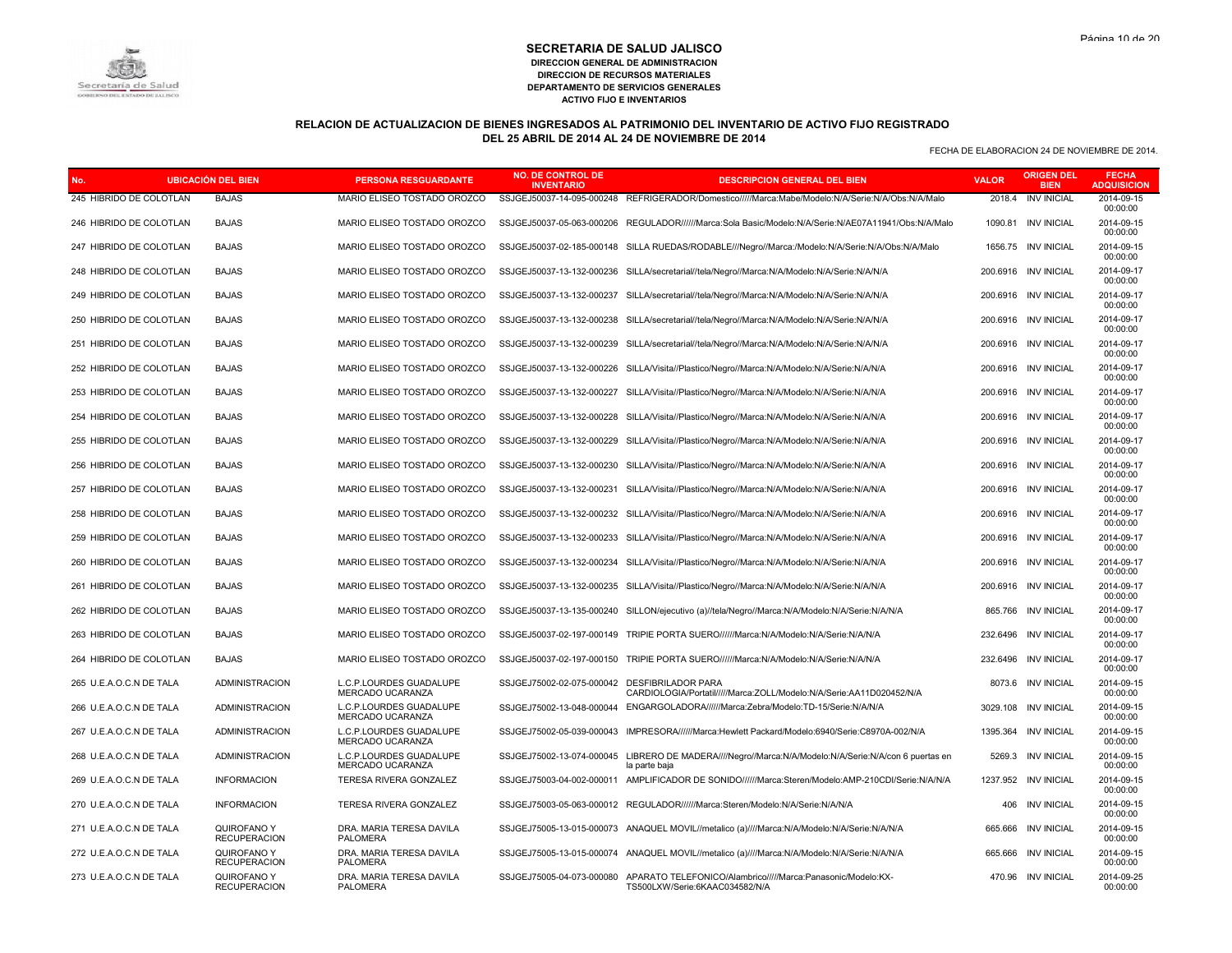

# **RELACION DE ACTUALIZACION DE BIENES INGRESADOS AL PATRIMONIO DEL INVENTARIO DE ACTIVO FIJO REGISTRADO DEL 25 ABRIL DE 2014 AL 24 DE NOVIEMBRE DE 2014**

| <b>UBICACIÓN DEL BIEN</b><br>No. |  | <b>PERSONA RESGUARDANTE</b>                   | <b>NO. DE CONTROL DE</b><br><b>INVENTARIO</b>     | <b>DESCRIPCION GENERAL DEL BIEN</b> | <b>VALOR</b>                                                                                               | <b>ORIGEN DEL</b><br><b>BIEN</b> | <b>FECHA</b><br><b>ADQUISICION</b> |                        |
|----------------------------------|--|-----------------------------------------------|---------------------------------------------------|-------------------------------------|------------------------------------------------------------------------------------------------------------|----------------------------------|------------------------------------|------------------------|
| 274 U.E.A.O.C.N DE TALA          |  | QUIROFANO Y<br><b>RECUPERACION</b>            | DRA. MARIA TERESA DAVILA<br><b>PALOMERA</b>       |                                     | SSJGEJ75008-01-187-000021 LAMPARA DE CHICOTE//////Marca:N/A/Modelo:N/A/Serie:N/A/N/A                       | 763.048                          | <b>INV INICIAL</b>                 | 2014-09-15<br>00:00:00 |
| 275 U.E.A.O.C.N DE TALA          |  | QUIROFANO Y<br><b>RECUPERACION</b>            | DRA, MARIA TERESA DAVILA<br>PALOMERA              |                                     | SSJGEJ75005-02-317-000079 MESA ARTESA//////Marca:N/A/Modelo:N/A/Serie:N/A/N/A                              | 1009.2                           | <b>INV INICIAL</b>                 | 2014-09-25<br>00:00:00 |
| 276 U.E.A.O.C.N DE TALA          |  | QUIROFANO Y<br><b>RECUPERACION</b>            | DRA. MARIA TERESA DAVILA<br><b>PALOMERA</b>       |                                     | SSJGEJ75005-02-296-000072 TANQUE DE OXIGENO/Portatil/////Marca:N/A/Modelo:N/A/Serie:N/A/N/A                |                                  | 2126.048 INV INICIAL               | 2014-09-15<br>00:00:00 |
| 277 U.E.A.O.C.N DE TALA          |  | <b>EXPULSIVO</b>                              | ENF. MARCELA SALAZAR<br>CALDERON                  |                                     | SSJGEJ75006-01-187-000028 LAMPARA DE CHICOTE//////Marca:N/A/Modelo:N/A/Serie:N/A/N/A                       | 763.048                          | <b>INV INICIAL</b>                 | 2014-09-15<br>00:00:00 |
| 278 U.E.A.O.C.N DE TALA          |  | <b>EXPULSIVO</b>                              | ENF. MARCELA SALAZAR<br>CALDERON                  |                                     | SSJGEJ75006-01-187-000029 LAMPARA DE CHICOTE//////Marca:N/A/Modelo:N/A/Serie:N/A/N/A                       |                                  | 763.048 INV INICIAL                | 2014-09-15<br>00:00:00 |
| 279 U.E.A.O.C.N DE TALA          |  | <b>UCIN</b>                                   | DRA. MARIA LUISA MOYA<br>GONZALEZ                 |                                     | SSJGEJ75007-02-029-000070 BASCULA BEBE/digital/////Marca:N/A/Modelo:8440/Serie:N/A/N/A                     |                                  | 1282.3916 INV INICIAL              | 2014-09-15<br>00:00:00 |
| 280 U.E.A.O.C.N DE TALA          |  | <b>UCIN</b>                                   | DRA. MARIA LUISA MOYA<br><b>GONZALEZ</b>          |                                     | SSJGEJ75007-14-095-000071 REFRIGERADOR/Frigobar/////Marca:Mabe/Modelo:N/A/Serie:N/A/N/A                    |                                  | 3094.88 INV INICIAL                | 2014-09-15<br>00:00:00 |
| 281 U.E.A.O.C.N DE TALA          |  | <b>HOSPITAL</b>                               | DR. ARTURO MARTINEZ OSORIA                        |                                     | SSJGEJ75009-02-027-000118 BANQUETA ALTURA//////Marca:N/A/Modelo:N/A/Serie:N/A/N/A                          |                                  | 240.12 INV INICIAL                 | 2014-09-15<br>00:00:00 |
| 282 U.E.A.O.C.N DE TALA          |  | <b>HOSPITAL</b>                               | DR. ARTURO MARTINEZ OSORIA                        |                                     | SSJGEJ75009-02-027-000119 BANQUETA ALTURA//////Marca:N/A/Modelo:N/A/Serie:N/A/N/A                          |                                  | 240.12 INV INICIAL                 | 2014-09-15<br>00:00:00 |
| 283 U.E.A.O.C.N DE TALA          |  | <b>HOSPITAL</b>                               | DR. ARTURO MARTINEZ OSORIA                        |                                     | SSJGEJ75009-02-047-000120 CARRO CURACIONES//acero Inoxidable////Marca:N/A/Modelo:N/A/Serie:N/A/N/A         | 1674.17                          | <b>INV INICIAL</b>                 | 2014-09-15<br>00:00:00 |
| 284 U.E.A.O.C.N DE TALA          |  | CONSULTORIO DE<br><b>GINECOLOGIA</b>          | DR. ARTURO MARTINEZ OSORIA                        |                                     | SSJGEJ75011-01-187-000026 LAMPARA DE CHICOTE//////Marca:N/A/Modelo:N/A/Serie:N/A/N/A                       | 763.048                          | <b>INV INICIAL</b>                 | 2014-09-15<br>00:00:00 |
| 285 U.E.A.O.C.N DE TALA          |  | CEYE                                          | ENF. DULCE GEORGINA<br><b>GUTIERREZ GOMEZ</b>     |                                     | SSJGEJ75012-13-015-000117 ANAQUEL MOVIL//////Marca:N/A/Modelo:N/A/Serie:N/A/N/A                            | 665.666                          | <b>INV INICIAL</b>                 | 2014-09-25<br>00:00:00 |
| 286 U.E.A.O.C.N DE TALA          |  | <b>CEYE</b>                                   | ENF. DULCE GEORGINA<br><b>GUTIERREZ GOMEZ</b>     |                                     | SSJGEJ75012-13-015-000118 ANAQUEL MOVIL//////Marca:N/A/Modelo:N/A/Serie:N/A/N/A                            |                                  | 665.666 INV INICIAL                | 2014-09-25<br>00:00:00 |
| 287 U.E.A.O.C.N DE TALA          |  |                                               | JEFATURA DE ENFERMERIA LIC. BERTHA FLORES ALVAREZ | SSJGEJ75013-04-073-000018           | APARATO TELEFONICO//////Marca:Panasonic/Modelo:KX-<br>TS500LXW/Serie:7BCAC138062/N/A                       | 916.3884                         | <b>INV INICIAL</b>                 | 2014-09-15<br>00:00:00 |
| 288 U.E.A.O.C.N DE TALA          |  |                                               | JEFATURA DE ENFERMERIA LIC. BERTHA FLORES ALVAREZ | SSJGEJ75013-05-015-000019           | UNIDAD CENTRAL DE PROCESO//////Marca:Hewlett<br>Packard/Modelo:N/A/Serie:MXJ347071J/N/A                    | 1392                             | <b>INV INICIAL</b>                 | 2014-09-15<br>00:00:00 |
| 289 U.E.A.O.C.N DE TALA          |  | <b>SEGURO POPULAR</b>                         | L. MARIA CRISTINA SOLORZANO<br>GONZALEZ           | SSJGEJ75016-13-014-000020           | ACONDICIONADOR AIRE//////Marca:ISB/Modelo:N/A/Serie:N/A/LA MARCA ES<br><b>JAPANDO</b>                      | 7804.48                          | <b>INV INICIAL</b>                 | 2014-09-15<br>00:00:00 |
| 290 U.E.A.O.C.N DE TALA          |  | <b>SEGURO POPULAR</b>                         | L. MARIA CRISTINA SOLORZANO<br>GONZALEZ           |                                     | SSJGEJ75016-13-132-000021 SILLA/secretarial//telapiel/Azul//Marca:N/A/Modelo:N/A/Serie:N/A/N/A             | 667                              | <b>INV INICIAL</b>                 | 2014-09-15<br>00:00:00 |
| 291 U.E.A.O.C.N DE TALA          |  | <b>SEGURO POPULAR</b>                         | L. MARIA CRISTINA SOLORZANO<br><b>GONZALEZ</b>    |                                     | SSJGEJ75016-13-132-000022 SILLA/secretarial//telapiel/Azul//Marca:N/A/Modelo:N/A/Serie:N/A/N/A             | 667                              | <b>INV INICIAL</b>                 | 2014-09-15<br>00:00:00 |
| 292 U.E.A.O.C.N DE TALA          |  | AREA DE MANTENIMIENTO<br>Y CUARTO DE MAQUINAS | CRUZ DE JESUS CARO<br>CONTRERAS                   |                                     | SSJGEJ75021-12-046-000029 ASPERSOR//////Marca:Surtek/Modelo:130401/Serie:N/A/N/A                           |                                  | 6821.96 INV INICIAL                | 2014-09-15<br>00:00:00 |
| 293 U.E.A.O.C.N DE TALA          |  | AREA DE MANTENIMIENTO<br>Y CUARTO DE MAQUINAS | CRUZ DE JESUS CARO<br>CONTRERAS                   |                                     | SSJGEJ75021-06-026-000028 DESBROZADORA/////Marca:Homelite/Modelo:BMT30CC/Serie:ATM1130020/N/A              |                                  | 1537.0116 INV INICIAL              | 2014-09-15<br>00:00:00 |
| 294 U.E.A.O.C.N DE TALA          |  | AREA DE MANTENIMIENTO<br>Y CUARTO DE MAQUINAS | CRUZ DE JESUS CARO<br>CONTRERAS                   |                                     | SSJGEJ75021-01-187-000027 LAMPARA DE CHICOTE//////Marca:N/A/Modelo:N/A/Serie:N/A/N/A                       |                                  | 763.048 INV INICIAL                | 2014-09-15<br>00:00:00 |
| 295 U.E.A.O.C.N DE TALA          |  | ARCHIVO CLINICO                               | EMILIO FABIAN MEDINA TOVAR                        | SSJGEJ75023-13-074-000030           | LIBRERO DE MADERA////Cafe/de 7<br>entrepaA±os/Marca:N/A/Modelo:N/A/Serie:N/A/N/A                           | 2088                             | <b>INV INICIAL</b>                 | 2014-09-15<br>00:00:00 |
| 296 U.E.A.O.C.N DE TALA          |  | ARCHIVO CLINICO                               | EMILIO FABIAN MEDINA TOVAR                        | SSJGEJ75023-13-074-000031           | LIBRERO DE MADERA////Cafe/de 7<br>entrepaA±os/Marca:N/A/Modelo:N/A/Serie:N/A/N/A                           |                                  | 2088 INV INICIAL                   | 2014-09-15<br>00:00:00 |
| 297 U.E.A.O.C.N DE TALA          |  | ARCHIVO CLINICO                               | EMILIO FABIAN MEDINA TOVAR                        |                                     | SSJGEJ75023-13-074-000032 LIBRERO DE MADERA////Cafe/de 7<br>entrepaA±os/Marca:N/A/Modelo:N/A/Serie:N/A/N/A | 2088                             | <b>INV INICIAL</b>                 | 2014-09-15<br>00:00:00 |
| 298 U.E.A.O.C.N DE TALA          |  | ARCHIVO CLINICO                               | EMILIO FABIAN MEDINA TOVAR                        |                                     | SSJGEJ75023-13-074-000033 LIBRERO DE MADERA////Cafe/de 7<br>entrepaA±os/Marca:N/A/Modelo:N/A/Serie:N/A/N/A | 2088                             | <b>INV INICIAL</b>                 | 2014-09-15<br>00:00:00 |
| 299 U.E.A.O.C.N DE TALA          |  | ARCHIVO CLINICO                               | EMILIO FABIAN MEDINA TOVAR                        | SSJGEJ75023-13-074-000034           | LIBRERO DE MADERA////Cafe/de 7<br>entrepaA±os/Marca:N/A/Modelo:N/A/Serie:N/A/N/A                           | 2088                             | <b>INV INICIAL</b>                 | 2014-09-15<br>00:00:00 |
| 300 U.E.A.O.C.N DE TALA          |  | ARCHIVO CLINICO                               | EMILIO FABIAN MEDINA TOVAR                        | SSJGEJ75023-13-074-000035           | LIBRERO DE MADERA////Cafe/de 7<br>entrepaA±os/Marca:N/A/Modelo:N/A/Serie:N/A/N/A                           |                                  | 2088 INV INICIAL                   | 2014-09-15<br>00:00:00 |
| 301 U.E.A.O.C.N DE TALA          |  | ARCHIVO CLINICO                               | EMILIO FABIAN MEDINA TOVAR                        | SSJGEJ75023-13-074-000036           | LIBRERO DE MADERA////Cafe/de 7<br>entrepaA±os/Marca:N/A/Modelo:N/A/Serie:N/A/N/A                           | 2088                             | <b>INV INICIAL</b>                 | 2014-09-15<br>00:00:00 |
| 302 U.E.A.O.C.N DE TALA          |  | ARCHIVO CLINICO                               | EMILIO FABIAN MEDINA TOVAR                        |                                     | SSJGEJ75023-13-074-000037 LIBRERO DE MADERA////Cafe/de 7<br>entrepaños/Marca:N/A/Modelo:N/A/Serie:N/A/N/A  |                                  | 2088 INV INICIAL                   | 2014-09-15<br>00:00:00 |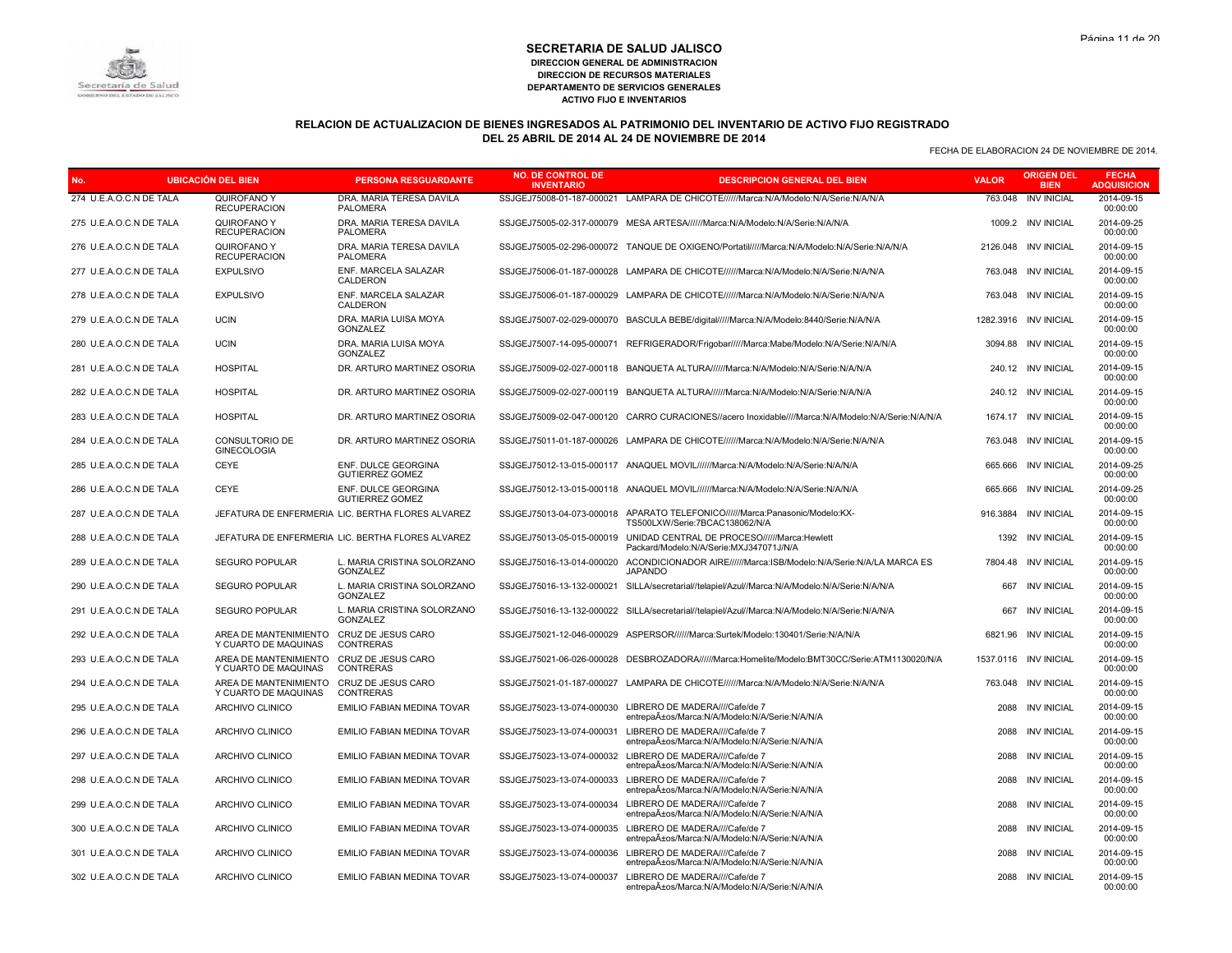

# **RELACION DE ACTUALIZACION DE BIENES INGRESADOS AL PATRIMONIO DEL INVENTARIO DE ACTIVO FIJO REGISTRADO DEL 25 ABRIL DE 2014 AL 24 DE NOVIEMBRE DE 2014**

| <b>UBICACIÓN DEL BIEN</b><br>No.            |                                    | <b>PERSONA RESGUARDANTE</b>                 | <b>NO. DE CONTROL DE</b><br><b>INVENTARIO</b> | <b>DESCRIPCION GENERAL DEL BIEN</b>                                                                                                                          | <b>VALOR</b> | <b>ORIGEN DEL</b><br><b>BIEN</b>           | <b>FECHA</b><br><b>ADQUISICION</b> |
|---------------------------------------------|------------------------------------|---------------------------------------------|-----------------------------------------------|--------------------------------------------------------------------------------------------------------------------------------------------------------------|--------------|--------------------------------------------|------------------------------------|
| 303 U.E.A.O.C.N DE TALA                     | ARCHIVO CLINICO                    | EMILIO FABIAN MEDINA TOVAR                  |                                               | SSJGEJ75023-13-074-000038 LIBRERO DE MADERA////Cafe/de 7<br>entrepaA±os/Marca:N/A/Modelo:N/A/Serie:N/A/N/A                                                   | 2088         | <b>INV INICIAL</b>                         | 2014-09-15<br>00:00:00             |
| 304 U.E.A.O.C.N DE TALA                     | ARCHIVO CLINICO                    | <b>EMILIO FABIAN MEDINA TOVAR</b>           | SSJGEJ75023-13-074-000039                     | LIBRERO DE MADERA////Cafe/de 7<br>entrepaños/Marca:N/A/Modelo:N/A/Serie:N/A/N/A                                                                              | 2088         | <b>INV INICIAL</b>                         | 2014-09-15<br>00:00:00             |
| 305 U.E.A.O.C.N DE TALA                     | ARCHIVO CLINICO                    | EMILIO FABIAN MEDINA TOVAR                  |                                               | SSJGEJ75023-13-074-000040 LIBRERO DE MADERA////Cafe/de 7<br>entrepaA±os/Marca:N/A/Modelo:N/A/Serie:N/A/N/A                                                   |              | 2088 INV INICIAL                           | 2014-09-15<br>00:00:00             |
| 306 U.E.A.O.C.N DE TALA                     | ARCHIVO CLINICO                    | EMILIO FABIAN MEDINA TOVAR                  | SSJGEJ75023-13-098-000041                     | MESA AUXILIAR DE METAL//////Marca:N/A/Modelo:N/A/Serie:N/A/N/A                                                                                               |              | 689.678 INV INICIAL                        | 2014-09-15<br>00:00:00             |
| 307 U.E.A.O.C.N DE TALA                     | <b>ADMISION OBSTETRICA</b>         | DR. BRUNO VAZQUEZ MEZA                      | SSJGEJ75024-14-014-000021                     | BIOMBO Y MAMPARA//////Marca:N/A/Modelo:N/A/Serie:N/A/DE 4HOJAS                                                                                               |              | 1210.634 INV INICIAL                       | 2014-09-25<br>00:00:00             |
| 308 U.E.A.O.C.N DE TALA                     | ADMISION OBSTETRICA                | DR. BRUNO VAZQUEZ MEZA                      | SSJGEJ75024-13-052-000020                     | ESCRITORIO/secretarial/////Marca:N/A/Modelo:N/A/Serie:N/A/N/A                                                                                                |              | 920.46 INV INICIAL                         | 2014-09-25<br>00:00:00             |
| 309 U.E.A.O.C.N DE TALA                     | ADMISION OBSTETRICA                | DR. BRUNO VAZQUEZ MEZA                      |                                               | SSJGEJ75024-01-187-000018 LAMPARA DE CHICOTE//////Marca:N/A/Modelo:N/A/Serie:N/A/N/A                                                                         |              | 763.048 INV INICIAL                        | 2014-09-15<br>00:00:00             |
| 310 U.E.A.O.C.N DE TALA                     | <b>REUBICACIONES</b>               | L.C.P LOURDES GUADALUPE<br>MERCADO UCARANZA |                                               | SSJGEJ75900-01-187-007267 LAMPARA DE CHICOTE//////Marca:N/A/Modelo:N/A/Serie:N/A/N/A                                                                         |              | 833.1816 INV INICIAL                       | 2014-09-25<br>00:00:00             |
| 311 U.E.A.O.C.N DE TALA                     | <b>BAJAS</b>                       | L.C.P.LOURDES GUADALUPE<br>MERCADO UCARANZA | SSJGEJ75901-02-075-000009                     | DESFIBRILADOR PARA CARDIOLOGIA//////Marca:Hewlett<br>Packard/Modelo:M1722B/Serie:3727A21550/N/A                                                              |              | 8073.6 INV INICIAL                         | 2014-09-15<br>00:00:00             |
| 312 U.E.A.O.C.N DE TALA                     | <b>BAJAS</b>                       | L.C.P.LOURDES GUADALUPE<br>MERCADO UCARANZA |                                               | SSJGEJ75901-13-052-000016 ESCRITORIO/secretarial/////Marca:N/A/Modelo:N/A/Serie:N/A/N/A                                                                      |              | 920.46 INV INICIAL                         | 2014-09-25<br>00:00:00             |
| 313 U.E.A.O.C.N DE TALA                     | <b>BAJAS</b>                       | L.C.P.LOURDES GUADALUPE<br>MERCADO UCARANZA |                                               | SSJGEJ75901-02-218-000013 MESA MAYO PORTA INSTRUMENTAL//////Marca:N/A/Modelo:N/A/Serie:N/A/N/A                                                               |              | 633.65 INV INICIAL                         | 2014-09-15<br>00:00:00             |
| 314 U.E.A.O.C.N DE TALA                     | <b>BAJAS</b>                       | L.C.P.LOURDES GUADALUPE<br>MERCADO UCARANZA |                                               | SSJGEJ75901-02-218-000014 MESA MAYO PORTA INSTRUMENTAL//////Marca:N/A/Modelo:N/A/Serie:N/A/N/A                                                               |              | 633.65 INV INICIAL                         | 2014-09-15<br>00:00:00             |
| 315 U.E.A.O.C.N DE TALA                     | <b>BAJAS</b>                       | L.C.P.LOURDES GUADALUPE<br>MERCADO UCARANZA |                                               | SSJGEJ75901-02-218-000015 MESA MAYO PORTA INSTRUMENTAL//////Marca:N/A/Modelo:N/A/Serie:N/A/N/A                                                               | 633.65       | <b>INV INICIAL</b>                         | 2014-09-15<br>00:00:00             |
| 316 U.E.A.O.C.N DE TALA                     | <b>BAJAS</b>                       | L.C.P.LOURDES GUADALUPE<br>MERCADO UCARANZA |                                               | SSJGEJ75901-02-197-000010 TRIPIE PORTA SUERO//////Marca:N/A/Modelo:N/A/Serie:N/A/N/A                                                                         | 294.6864     | <b>INV INICIAL</b>                         | 2014-09-15<br>00:00:00             |
| 317 U.E.A.O.C.N DE TALA                     | <b>BAJAS</b>                       | L.C.P.LOURDES GUADALUPE<br>MERCADO UCARANZA |                                               | SSJGEJ75901-02-197-000011 TRIPIE PORTA SUERO//////Marca:N/A/Modelo:N/A/Serie:N/A/N/A                                                                         |              | 294.6864 INV INICIAL                       | 2014-09-15<br>00:00:00             |
| 318 U.E.A.O.C.N DE TALA                     | <b>BAJAS</b>                       | L.C.P.LOURDES GUADALUPE<br>MERCADO UCARANZA |                                               | SSJGEJ75901-02-197-000012 TRIPIE PORTA SUERO//////Marca:N/A/Modelo:N/A/Serie:N/A/N/A                                                                         | 294.6864     | <b>INV INICIAL</b>                         | 2014-09-15<br>00:00:00             |
| 319 HOSPITAL GENERAL DE<br><b>OCCIDENTE</b> | <b>ALMACEN DE</b><br>TRANSFERENCIA | LIC.GAMALIEL GOMEZ QUIJAS                   | SSJGEJ87000-05-042-008958                     | SOFTWARE PARA RELOJ<br>CHECADOR//////Marca:MDA/Modelo:N/A/Serie:N/A/C.A.222.011.0055 SISTEMA<br>CONTROL DE ASISTENCIA CON HUELLA DIGITAL Y PUNTO DE REGISTRO |              | 29000 CUOTAS DE<br><b>RECUPERACI</b><br>ON | 2014-10-23<br>00:00:00             |
| 320 HOSPITAL GENERAL DE<br><b>OCCIDENTE</b> | <b>ALMACEN DE</b><br>TRANSFERENCIA | LIC.GAMALIEL GOMEZ QUIJAS                   | SSJGEJ87000-05-042-008959                     | SOFTWARE PARA RELOJ<br>CHECADOR//////Marca:MDA/Modelo:N/A/Serie:N/A/C.A.222.011.0055 SISTEMA<br>CONTROL DE ASISTENCIA CON HUELLA DIGITAL Y PUNTO DE REGISTRO |              | 29000 CUOTAS DE<br><b>RECUPERACI</b><br>ON | 2014-10-23<br>00:00:00             |
| 321 HOSPITAL GENERAL DE<br><b>OCCIDENTE</b> | ENSEÑANZA                          | DR. RAUL VILLARROEL CRUZ                    | SSJGEJ87006-05-011-000303                     | MONITOR//////BengN/AETG5706335027/Bueno                                                                                                                      | 1740         | <b>DONACION</b>                            | 2014-10-03<br>00:00:00             |
| 322 HOSPITAL GENERAL DE<br><b>OCCIDENTE</b> | ENSEÑANZA                          | DR. RAUL VILLARROEL CRUZ                    | SSJGEJ87006-05-015-000309                     | UNIDAD CENTRAL DE<br>PROCESO//////Marca:/Modelo:ENSAMBLADA/Serie:2UA638104Y/DONACION ITESO                                                                   |              | 2088 DONACION                              | 2014-10-09<br>00:00:00             |
| 323 HOSPITAL GENERAL DE<br><b>OCCIDENTE</b> | <b>BIBLIOTECA</b>                  | DR. RAUL VILLARROEL CRUZ                    |                                               | SSJGEJ87006-05-011-000302 MONITOR//////BengN/AETG5706681027/Bueno                                                                                            | 1740         | <b>DONACION</b>                            | 2014-10-03<br>00:00:00             |
| 324 HOSPITAL GENERAL DE<br><b>OCCIDENTE</b> | <b>BIBLIOTECA</b>                  | DR. RAUL VILLARROEL CRUZ                    |                                               | SSJGEJ87006-05-015-000307 UNIDAD CENTRAL DE PROCESO///////ENSAMBLADA2UA638103J/Reqular                                                                       | 2088         | <b>DONACION</b>                            | 2014-10-03<br>00:00:00             |
| 325 HOSPITAL GENERAL DE<br><b>OCCIDENTE</b> | <b>SALUD MENTAL</b>                | DR. JAIME OROZCO IBARRA                     |                                               | SSJGEJ87006-05-011-000301 MONITOR//////BengN/AETG5701373027/Bueno                                                                                            |              | 1740 DONACION                              | 2014-10-03<br>00:00:00             |
| 326 HOSPITAL GENERAL DE<br><b>OCCIDENTE</b> | <b>SALUD MENTAL</b>                | DR. JAIME OROZCO IBARRA                     |                                               | SSJGEJ87006-05-011-000304 MONITOR//////BenqN/AETK4702250027/Bueno                                                                                            | 1740         | <b>DONACION</b>                            | 2014-10-03<br>00:00:00             |
| 327 HOSPITAL GENERAL DE<br><b>OCCIDENTE</b> | SALUD MENTAL                       | DR. JAIME OROZCO IBARRA                     |                                               | SSJGEJ87006-05-015-000306 UNIDAD CENTRAL DE PROCESO///////ENSAMBLADA2UA638106Z/Regular                                                                       | 2088         | <b>DONACION</b>                            | 2014-10-03<br>00:00:00             |
| 328 HOSPITAL GENERAL DE<br><b>OCCIDENTE</b> | <b>SALUD MENTAL</b>                | DR. JAIME OROZCO IBARRA                     |                                               | SSJGEJ87006-05-015-000305 UNIDAD CENTRAL DE PROCESO//////ENSAMBLADA2UA638107H/Reqular                                                                        | 2088         | <b>DONACION</b>                            | 2014-10-03<br>00:00:00             |
| 329 HOSPITAL GENERAL DE<br><b>OCCIDENTE</b> | <b>CLINICA DEL DOLOR</b>           | DR.GUILLERMO ARECHIGA<br>ORNELAS            |                                               | SSJGEJ87006-05-011-000300 MONITOR//////BengN/AETL4700581027/Bueno                                                                                            |              | 1740 DONACION                              | 2014-10-03<br>00:00:00             |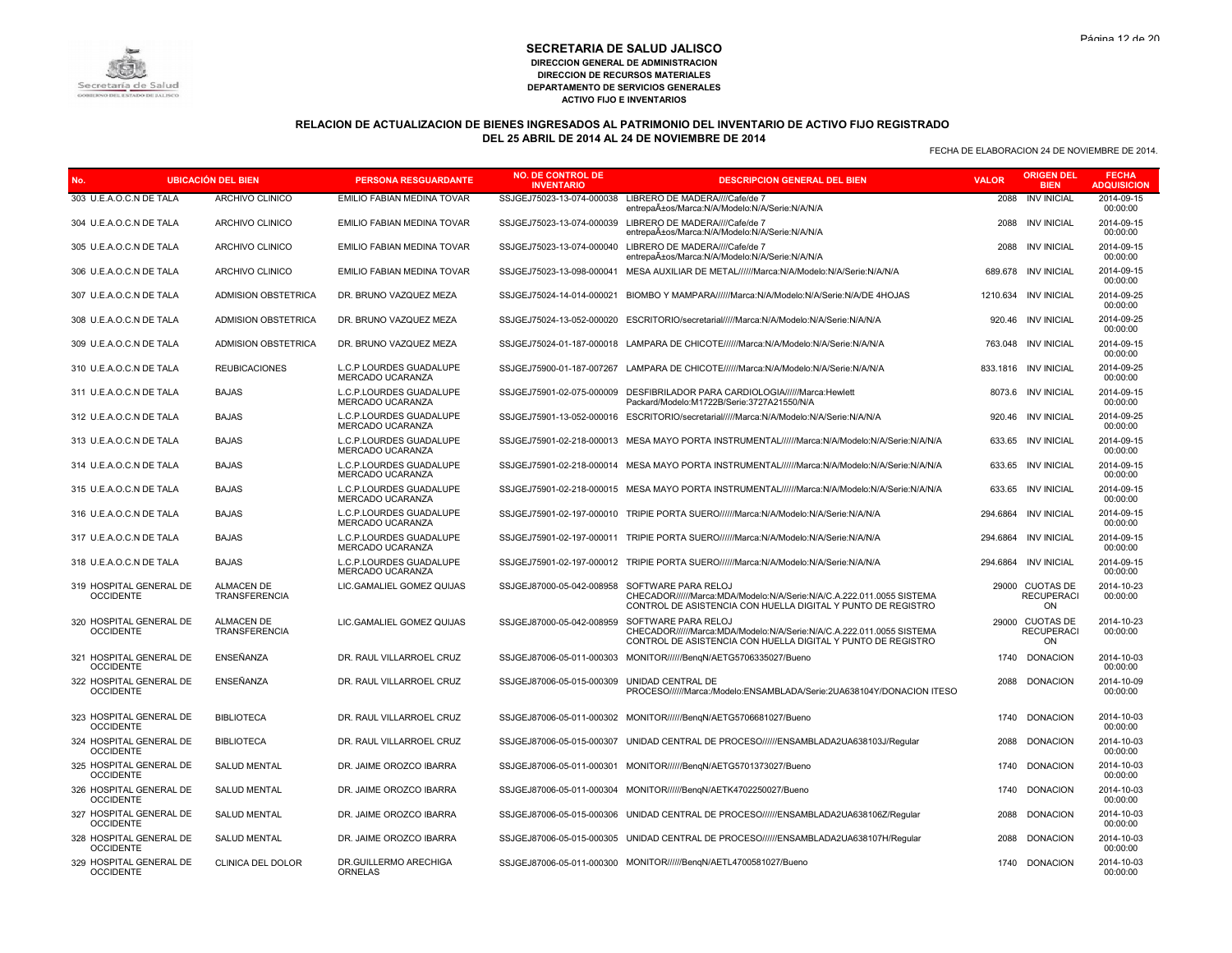

# **RELACION DE ACTUALIZACION DE BIENES INGRESADOS AL PATRIMONIO DEL INVENTARIO DE ACTIVO FIJO REGISTRADO DEL 25 ABRIL DE 2014 AL 24 DE NOVIEMBRE DE 2014**

| No.                                                         | <b>UBICACIÓN DEL BIEN</b>                    | <b>PERSONA RESGUARDANTE</b>                                                      | <b>NO. DE CONTROL DE</b><br><b>INVENTARIO</b> | <b>DESCRIPCION GENERAL DEL BIEN</b>                                                                                                                                                    | <b>VALOR</b> | <b>ORIGEN DEL</b><br><b>BIEN</b> | <b>FECHA</b><br><b>ADQUISICION</b> |
|-------------------------------------------------------------|----------------------------------------------|----------------------------------------------------------------------------------|-----------------------------------------------|----------------------------------------------------------------------------------------------------------------------------------------------------------------------------------------|--------------|----------------------------------|------------------------------------|
| 330 HOSPITAL GENERAL DE<br><b>OCCIDENTE</b>                 | <b>CLINICA DEL DOLOR</b>                     | DR.GUILLERMO ARECHIGA<br>ORNELAS                                                 |                                               | SSJGEJ87006-05-015-000308 UNIDAD CENTRAL DE PROCESO//////ENSAMBLADA2UA638107W/Reqular                                                                                                  | 2088         | <b>DONACION</b>                  | 2014-10-03<br>00:00:00             |
| 331 SALUD MENTAL ESTANCIA<br>PROLONGADA                     | <b>ALMACEN DE</b><br>TRANSFERENCIA           | FRANCISCO JAVIER ALONSO<br><b>RANGEL</b>                                         | SSJGEJ88000-10-001-000990                     | APARATO ETIQUETADOR/ROTULADOR PORTATIL PARA<br>COMERCIOS/////Marca:Brother/Modelo:PT7600/Serie:B42445321/C.A. 912.058.0002<br>ROTULADOR PORTATIL PARA USO COMERCIAL                    |              | 3410.4 FEDERAL SI<br>CALIDAD     | 2014-09-02<br>00:00:00             |
| 332 SALUD MENTAL ESTANCIA<br>PROLONGADA                     | <b>ALMACEN DE</b><br><b>TRANSFERENCIA</b>    | FRANCISCO JAVIER ALONSO<br><b>RANGEL</b>                                         | SSJGEJ88000-10-020-000988                     | BANQUILLO DE ALMACENAJE<br>RANURADO//////Marca:N/A/Modelo:DRS360480/Serie:B42445321/C.A.911.005.0008<br>BANQUILLO DE ALMACENAJE RANURADO FABRICADO EN POLIETILENO<br><b>MCA:CAMBRO</b> |              | 2271.28 FEDERAL SI<br>CALIDAD    | 2014-09-02<br>00:00:00             |
| 333 SALUD MENTAL ESTANCIA<br><b>PROLONGADA</b>              | ALMACEN DE<br><b>TRANSFERENCIA</b>           | <b>FRANCISCO JAVIER ALONSO</b><br><b>RANGEL</b>                                  | SSJGEJ88000-10-020-000989                     | BANQUILLO DE ALMACENAJE<br>RANURADO//////Marca:N/A/Modelo:DRS360480/Serie:N/A/C.A.911.005.0008<br>BANQUILLO DE ALMACENAJE RANURADO FABRICADO EN POLIETILENO<br>MCA:CAMBRO              |              | 2271.28 FEDERAL SI<br>CALIDAD    | 2014-09-02<br>00:00:00             |
| 334 SALUD MENTAL ESTANCIA<br>PROLONGADA                     | <b>ALMACEN DE</b><br><b>TRANSFERENCIA</b>    | FRANCISCO JAVIER ALONSO<br><b>RANGEL</b>                                         | SSJGEJ88000-10-002-000991                     | BASCULA/Electronica/////Marca:N/A/Modelo:B-40 MAXX<br>INOX/Serie:16998/C.A.913.056.0010 BASCULA DE PESO ELECTRONICA<br>CAPACIDAD DE 40 KG X 5GR MARCA: IBN                             |              | 2335.08 FEDERAL SI<br>CALIDAD    | 2014-09-01<br>00:00:00             |
| 335 SALUD MENTAL ESTANCIA<br>PROLONGADA                     | <b>ALMACEN DE</b><br><b>TRANSFERENCIA</b>    | FRANCISCO JAVIER ALONSO<br><b>RANGEL</b>                                         |                                               | SSJGEJ88000-11-097-000992 HIDROLAVADORA//////Marca:Karcher/Modelo:K 5.68M/Serie:031191/C.A.<br>915.007.0002 HIDROLAVADORA PARA TRABAJOS DE LIMPIEZA PROFESIONAL                        |              | 9082.8 FEDERAL SI<br>CALIDAD     | 2014-09-01<br>00:00:00             |
| 336 SALUD MENTAL ESTANCIA<br><b>PROLONGADA</b>              | <b>COCINA</b>                                | L.N. JESUS ALBERTO FIGUEROA<br><b>ALTAMIRANO</b>                                 | SSJGEJ88029-11-041-000269                     | BASCULA PLATAFORMA/Electronica/////Marca:N/A/Modelo:C-300/Serie:5607/C.A.<br>913.056.0009 BASCULA ELECTRONICA DE PISO CON PLATAFORMA CAP. DE<br>300 KG MARCA: IBN                      |              | 5069.2 FEDERAL SI<br>CALIDAD     | 2014-09-01<br>00:00:00             |
| 337 SALUD MENTAL ESTANCIA<br><b>PROLONGADA</b>              | ESTANCIA PROLONGADA<br><b>HOMBRES</b>        | ENF. MARTHA ANILU QUIJAS MATA                                                    | SSJGEJ88061-02-185-000081                     | SILLA RUEDAS//////Marca:/Modelo:N/A/Serie:N/A/N/A                                                                                                                                      | 1499.996     | <b>DONACION</b>                  | 2014-09-24<br>00:00:00             |
| 338 SALUD MENTAL ESTANCIA<br>PROLONGADA                     | ESTANCIA PROLONGADA<br><b>HOMBRES</b>        | ENF. MARTHA ANILU QUIJAS MATA                                                    |                                               | SSJGEJ88061-02-185-000082 SILLA RUEDAS//////Marca:/Modelo:N/A/Serie:N/A/N/A                                                                                                            |              | 1499.996 DONACION                | 2014-09-24<br>00:00:00             |
| 339 SALUD MENTAL ESTANCIA<br><b>PROLONGADA</b>              | ESTANCIA PROLONGADA<br><b>HOMBRES</b>        | ENF. MARTHA ANILU QUIJAS MATA                                                    |                                               | SSJGEJ88061-02-185-000083 SILLA RUEDAS//////Marca:/Modelo:N/A/Serie:N/A/N/A                                                                                                            |              | 1499.996 DONACION                | 2014-09-24<br>00:00:00             |
| 340 SALUD MENTAL ESTANCIA<br>PROLONGADA                     | ESTANCIA PROLONGADA<br><b>HOMBRES</b>        | ENF. MARTHA ANILU QUIJAS MATA                                                    |                                               | SSJGEJ88061-02-185-000084 SILLA RUEDAS//////Marca:/Modelo:N/A/Serie:N/A/N/A                                                                                                            | 1499.996     | <b>DONACION</b>                  | 2014-09-24<br>00:00:00             |
| 341 SALUD MENTAL ESTANCIA<br><b>PROLONGADA</b>              | ESTANCIA PROLONGADA<br><b>HOMBRES</b>        | ENF. MARTHA ANILU QUIJAS MATA                                                    |                                               | SSJGEJ88061-02-185-000085 SILLA RUEDAS//////Marca:/Modelo:N/A/Serie:N/A/N/A                                                                                                            |              | 1499.996 DONACION                | 2014-09-24<br>00:00:00             |
| 342 SALUD MENTAL ESTANCIA<br><b>PROLONGADA</b>              | ESTANCIA PROLONGADA<br><b>HOMBRES</b>        | ENF. MARTHA ANILU QUIJAS MATA                                                    |                                               | SSJGEJ88061-02-185-000086 SILLA RUEDAS//////Marca:/Modelo:N/A/Serie:N/A/N/A                                                                                                            |              | 1499.996 DONACION                | 2014-09-24<br>00:00:00             |
| 343 SALUD MENTAL ESTANCIA<br><b>PROLONGADA</b>              | <b>URGENCIAS MEDICAS</b>                     | ENF. MARTHA ANILU QUIJAS MATA                                                    |                                               | SSJGEJ88072-02-185-000089 SILLA RUEDAS//////Marca:/Modelo:N/A/Serie:N/A/N/A                                                                                                            | 1499.996     | <b>DONACION</b>                  | 2014-09-24<br>00:00:00             |
| 344 SALUD MENTAL ESTANCIA<br><b>PROLONGADA</b>              |                                              | DORMITORIO B P INFANTIL ENF. MARTHA ANILU QUIJAS MATA                            |                                               | SSJGEJ88100-02-185-000063 SILLA RUEDAS//////Marca:/Modelo:N/A/Serie:N/A/N/A                                                                                                            | 1499.996     | <b>DONACION</b>                  | 2014-09-24<br>00:00:00             |
| PROLONGADA                                                  |                                              | 345 SALUD MENTAL ESTANCIA DORMITORIO B P INFANTIL ENF. MARTHA ANILU QUIJAS MATA  |                                               | SSJGEJ88100-02-185-000064 SILLA RUEDAS//////Marca:/Modelo:N/A/Serie:N/A/N/A                                                                                                            | 1499.996     | <b>DONACION</b>                  | 2014-09-24<br>00:00:00             |
| 346 SALUD MENTAL ESTANCIA<br><b>PROLONGADA</b>              |                                              | DORMITORIO B P INFANTIL ENF. MARTHA ANILU QUIJAS MATA                            |                                               | SSJGEJ88100-02-185-000065 SILLA RUEDAS//////Marca:/Modelo:N/A/Serie:N/A/N/A                                                                                                            | 1499.996     | <b>DONACION</b>                  | 2014-09-24<br>00:00:00             |
| <b>PROLONGADA</b>                                           |                                              | 347 SALUD MENTAL ESTANCIA DORMITORIO B P INFANTIL ENF. MARTHA ANILU QUIJAS MATA  |                                               | SSJGEJ88100-02-185-000066 SILLA RUEDAS//////Marca:/Modelo:N/A/Serie:N/A/N/A                                                                                                            | 1499.996     | <b>DONACION</b>                  | 2014-09-24<br>00:00:00             |
| 348 SALUD MENTAL ESTANCIA<br>PROLONGADA                     |                                              | DORMITORIO B P INFANTIL ENF. MARTHA ANILU QUIJAS MATA                            |                                               | SSJGEJ88100-02-185-000067 SILLA RUEDAS//////Marca:/Modelo:N/A/Serie:N/A/N/A                                                                                                            | 1499.996     | <b>DONACION</b>                  | 2014-09-24<br>00:00:00             |
| <b>PROLONGADA</b>                                           |                                              | 349 SALUD MENTAL ESTANCIA  DORMITORIO B P INFANTIL ENF. MARTHA ANILU QUIJAS MATA |                                               | SSJGEJ88100-02-185-000068 SILLA RUEDAS//////Marca:/Modelo:N/A/Serie:N/A/N/A                                                                                                            |              | 1499.996 DONACION                | 2014-09-24<br>00:00:00             |
| <b>PROLONGADA</b>                                           |                                              | 350 SALUD MENTAL ESTANCIA DORMITORIO B P INFANTIL ENF. MARTHA ANILU QUIJAS MATA  |                                               | SSJGEJ88100-02-185-000069 SILLA RUEDAS/////Marca:/Modelo:N/A/Serie:N/A/N/A                                                                                                             |              | 1499.996 DONACION                | 2014-09-24<br>00:00:00             |
| 351 SALUD MENTAL ESTANCIA ESTANCIA PROLONGADA<br>PROLONGADA | <b>MUJERES</b>                               | MARTHA ANILU QUIJAS MATA                                                         |                                               | SSJGEJ88130-02-185-000054 SILLA RUEDAS//////Marca:/Modelo:N/A/Serie:N/A/N/A                                                                                                            |              | 1499.996 DONACION                | 2014-09-24<br>00:00:00             |
| 352 SALUD MENTAL ESTANCIA<br><b>PROLONGADA</b>              | <b>ESTANCIA PROLONGADA</b><br><b>MUJERES</b> | MARTHA ANILU QUIJAS MATA                                                         |                                               | SSJGEJ88130-02-185-000055 SILLA RUEDAS//////Marca:/Modelo:N/A/Serie:N/A/N/A                                                                                                            |              | 1499.996 DONACION                | 2014-09-24<br>00:00:00             |
| 353 SALUD MENTAL ESTANCIA ESTANCIA PROLONGADA<br>PROLONGADA | <b>MUJERES</b>                               | MARTHA ANILU QUIJAS MATA                                                         |                                               | SSJGEJ88130-02-185-000056 SILLA RUEDAS//////Marca:/Modelo:N/A/Serie:N/A/N/A                                                                                                            |              | 1499.996 DONACION                | 2014-09-24<br>00:00:00             |
| 354 SALUD MENTAL ESTANCIA<br><b>PROLONGADA</b>              | ESTANCIA PROLONGADA<br><b>MUJERES</b>        | MARTHA ANILU QUIJAS MATA                                                         |                                               | SSJGEJ88130-02-185-000057 SILLA RUEDAS//////Marca:/Modelo:N/A/Serie:N/A/N/A                                                                                                            |              | 1499.996 DONACION                | 2014-09-24<br>00:00:00             |
| 355 SALUD MENTAL ESTANCIA<br>PROLONGADA                     | ESTANCIA PROLONGADA<br><b>MUJERES</b>        | MARTHA ANILU QUIJAS MATA                                                         |                                               | SSJGEJ88130-02-185-000058 SILLA RUEDAS//////Marca:/Modelo:N/A/Serie:N/A/N/A                                                                                                            |              | 1499.996 DONACION                | 2014-09-24<br>00:00:00             |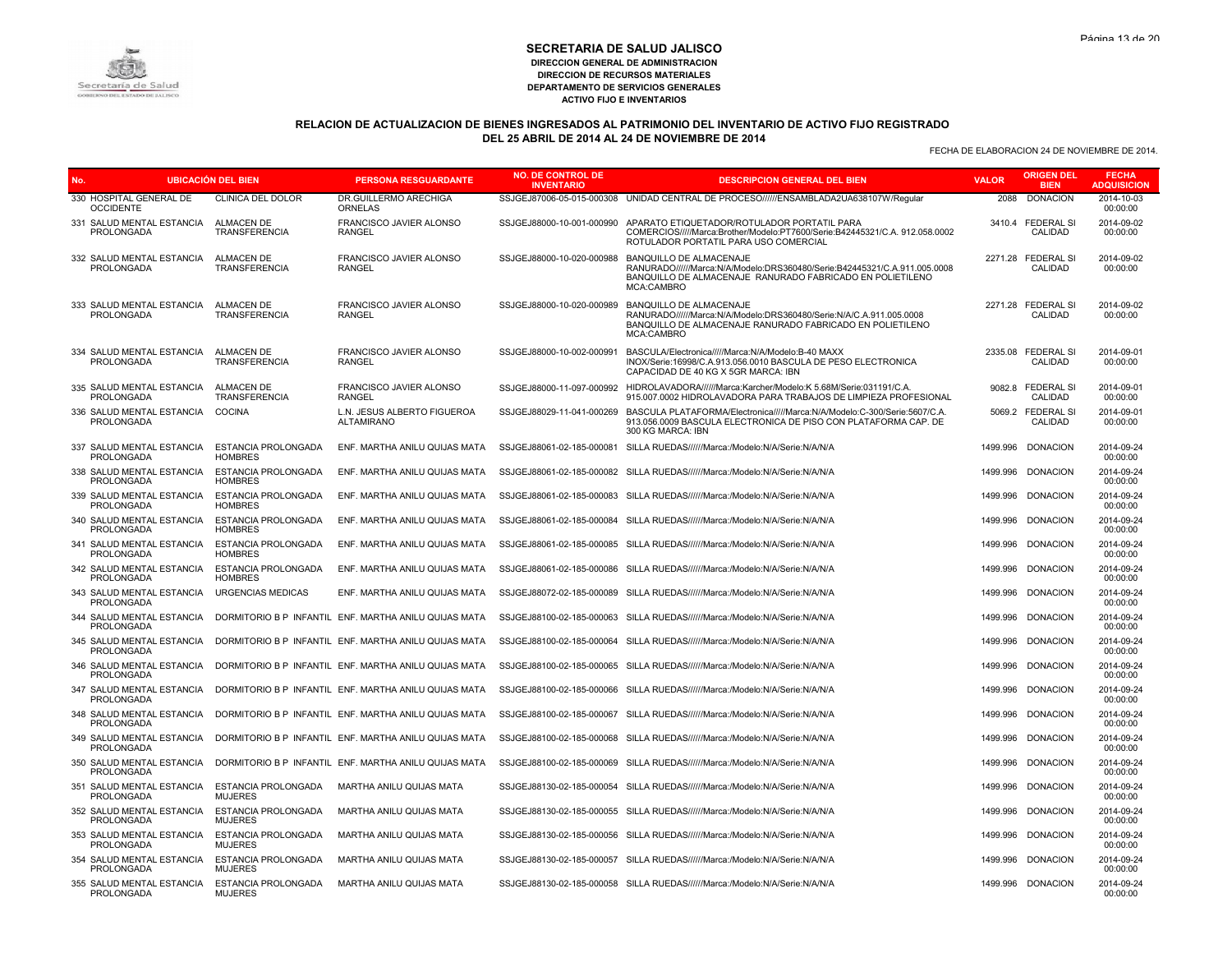

# **RELACION DE ACTUALIZACION DE BIENES INGRESADOS AL PATRIMONIO DEL INVENTARIO DE ACTIVO FIJO REGISTRADO DEL 25 ABRIL DE 2014 AL 24 DE NOVIEMBRE DE 2014**

| No.                                     | <b>UBICACIÓN DEL BIEN</b>                                        | <b>PERSONA RESGUARDANTE</b>                   | <b>NO. DE CONTROL DE</b><br><b>INVENTARIO</b>   | <b>DESCRIPCION GENERAL DEL BIEN</b>                                                                                                                                                                      | <b>VALOR</b> | <b>ORIGEN DEL</b><br><b>BIEN</b>              | <b>FECHA</b><br><b>ADQUISICION</b> |
|-----------------------------------------|------------------------------------------------------------------|-----------------------------------------------|-------------------------------------------------|----------------------------------------------------------------------------------------------------------------------------------------------------------------------------------------------------------|--------------|-----------------------------------------------|------------------------------------|
| 356 SALUD MENTAL ESTANCIA<br>PROLONGADA | ESTANCIA PROLONGADA<br><b>MUJERES</b>                            | MARTHA ANILU QUIJAS MATA                      |                                                 | SSJGEJ88130-02-185-000059 SILLA RUEDAS//////Marca:/Modelo:N/A/Serie:N/A/N/A                                                                                                                              | 1499.996     | <b>DONACION</b>                               | 2014-09-24<br>00:00:00             |
| 357 INVENTARIOS                         | OFICINA DE RECURSOS<br>HUMANOS Y CAPTURA DE<br><b>REEMBOLSOS</b> | LIC. ERIKA ECHAURI VALADEZ                    | SSJGEJ92004-13-125-000956 RELOJ CHECADOR/Huella | digital/////Marca:/Modelo:X629/Serie:0335141001288/Obs:MARCA: ZKTECO A<br>COLOR 3000 HUELLAS/Bueno                                                                                                       | 3961.4       | <b>FEDERAL</b><br>RAMO 33                     | 2014-09-15<br>00:00:00             |
| 358 INVENTARIOS                         | <b>BODEGA MOBILIARIO Y</b><br><b>EQUIPO</b>                      | HECTOR MANUEL MORA<br><b>HERNANDEZ</b>        | SSJGEJ92008-05-008-407851                       | MINICOMPUTADORA/Lap-Top/////Marca:Hewlett Packard/Modelo:PROBOOK 645<br>G1/Serie:5CG4441046/C.A. 200.001.0088 COMPUTADORA PORTATIL CON<br>BACKPACK DE NYLON, CANDADO SEGURIDAD DE ACERO INOXIDABLE       |              | 14653.12 CUOTAS DE<br><b>RECUPERACI</b><br>ON | 2014-11-14<br>00:00:00             |
| 359 INVENTARIOS                         | <b>BODEGA MOBILIARIO Y</b><br><b>EQUIPO</b>                      | <b>HECTOR MANUEL MORA</b><br><b>HERNANDEZ</b> |                                                 | SSJGEJ92008-05-049-407710 MULTIFUNCIONAL//////Marca:Brother/Modelo:MFC8950DW/Serie:U63090M3N61127<br>9/C.A. 200.009.0041 MULTIFUNCIONAL, FAX, ESCANER, FOTOCOPIADORA E<br><b>IMPRESORA DE ESCRITORIO</b> | 10449.5004   | <b>SEGURO</b><br><b>POPULAR</b>               | 2014-09-29<br>00:00:00             |
| 360 INVENTARIOS                         | <b>BODEGA MOBILIARIO Y</b><br><b>EQUIPO</b>                      | <b>HECTOR MANUEL MORA</b><br><b>HERNANDEZ</b> |                                                 | SSJGEJ92008-05-049-407714 MULTIFUNCIONAL//////Marca:Brother/Modelo:MFC8950DW/Serie:U63090M3N61131<br>8/C.A. 200.009.0041 MULTIFUNCIONAL.FAX. ESCANER.FOTOCOPIADORA E<br><b>IMPRESORA DE ESCRITORIO</b>   | 10449.5004   | <b>SEGURO</b><br><b>POPULAR</b>               | 2014-09-29<br>00:00:00             |
| 361 INVENTARIOS                         | <b>BODEGA MOBILIARIO Y</b><br><b>EQUIPO</b>                      | HECTOR MANUEL MORA<br><b>HERNANDEZ</b>        |                                                 | SSJGEJ92008-05-049-407711 MULTIFUNCIONAL//////Marca:Brother/Modelo:MFC8950DW/Serie:U63090M3N61132<br>1/C.A. 200.009.0041 MULTIFUNCIONAL.FAX. ESCANER.FOTOCOPIADORA E<br><b>IMPRESORA DE ESCRITORIO</b>   | 10449.5004   | <b>SEGURO</b><br><b>POPULAR</b>               | 2014-09-29<br>00:00:00             |
| 362 INVENTARIOS                         | <b>BODEGA MOBILIARIO Y</b><br><b>EQUIPO</b>                      | <b>HECTOR MANUEL MORA</b><br><b>HERNANDEZ</b> |                                                 | SSJGEJ92008-05-049-407715 MULTIFUNCIONAL//////Marca:Brother/Modelo:MFC8950DW/Serie:U63090M3N61134<br>8/C.A. 200.009.0041 MULTIFUNCIONAL, FAX, ESCANER, FOTOCOPIADORA E<br><b>IMPRESORA DE ESCRITORIO</b> | 10449.5004   | <b>SEGURO</b><br><b>POPULAR</b>               | 2014-09-29<br>00:00:00             |
| 363 INVENTARIOS                         | <b>BODEGA MOBILIARIO Y</b><br><b>EQUIPO</b>                      | HECTOR MANUEL MORA<br><b>HERNANDEZ</b>        |                                                 | SSJGEJ92008-05-049-407712 MULTIFUNCIONAL//////Marca:Brother/Modelo:MFC8950DW/Serie:U63090M3N63202<br>9/C.A. 200.009.0041 MULTIFUNCIONAL, FAX, ESCANER, FOTOCOPIADORA E<br><b>IMPRESORA DE ESCRITORIO</b> | 10449.5004   | <b>SEGURO</b><br><b>POPULAR</b>               | 2014-09-29<br>00:00:00             |
| 364 INVENTARIOS                         | <b>BODEGA MOBILIARIO Y</b><br><b>EQUIPO</b>                      | <b>HECTOR MANUEL MORA</b><br><b>HERNANDEZ</b> |                                                 | SSJGEJ92008-05-049-407716 MULTIFUNCIONAL//////Marca:Brother/Modelo:MFC8950DW/Serie:U63090M3N63203<br>0/C.A. 200.009.0041 MULTIFUNCIONAL.FAX. ESCANER.FOTOCOPIADORA E<br><b>IMPRESORA DE ESCRITORIO</b>   | 10449.5004   | <b>SEGURO</b><br><b>POPULAR</b>               | 2014-09-29<br>00:00:00             |
| 365 INVENTARIOS                         | <b>BODEGA MOBILIARIO Y</b><br><b>EQUIPO</b>                      | <b>HECTOR MANUEL MORA</b><br><b>HERNANDEZ</b> |                                                 | SSJGEJ92008-05-049-407713 MULTIFUNCIONAL//////Marca:Brother/Modelo:MFC8950DW/Serie:U63090M3N63203<br>1/C.A. 200.009.0041 MULTIFUNCIONAL, FAX, ESCANER, FOTOCOPIADORA E<br><b>IMPRESORA DE ESCRITORIO</b> | 10449.5004   | <b>SEGURO</b><br><b>POPULAR</b>               | 2014-09-29<br>00:00:00             |
| 366 INVENTARIOS                         | <b>BODEGA MOBILIARIO Y</b><br><b>EQUIPO</b>                      | <b>HECTOR MANUEL MORA</b><br><b>HERNANDEZ</b> | SSJGEJ92008-05-049-407717                       | MULTIFUNCIONAL//////Marca:Brother/Modelo:MFC8950DW/Serie:U63090M3N63203<br>6/C.A. 200.009.0041 MULTIFUNCIONAL, FAX, ESCANER, FOTOCOPIADORA E<br><b>IMPRESORA DE ESCRITORIO</b>                           | 10449.5004   | <b>SEGURO</b><br><b>POPULAR</b>               | 2014-09-29<br>00:00:00             |
| 367 INVENTARIOS                         | <b>BODEGA MOBILIARIO Y</b><br><b>EQUIPO</b>                      | <b>HECTOR MANUEL MORA</b><br>HERNANDEZ        | SSJGEJ92008-05-049-407718                       | MULTIFUNCIONAL//////Marca:Brother/Modelo:MFC8950DW/Serie:U63090M3N63203<br>7/C.A. 200.009.0041 MULTIFUNCIONAL, FAX, ESCANER, FOTOCOPIADORA E<br><b>IMPRESORA DE ESCRITORIO</b>                           | 10449.5004   | <b>SEGURO</b><br><b>POPULAR</b>               | 2014-09-29<br>00:00:00             |
| 368 INVENTARIOS                         | <b>BODEGA MOBILIARIO Y</b><br><b>EQUIPO</b>                      | HECTOR MANUEL MORA<br><b>HERNANDEZ</b>        | SSJGEJ92008-05-049-407719                       | MULTIFUNCIONAL//////Marca:Brother/Modelo:MFC8950DW/Serie:U63090M3N63204<br>1/C.A. 200.009.0041 MULTIFUNCIONAL, FAX, ESCANER, FOTOCOPIADORA E<br><b>IMPRESORA DE ESCRITORIO</b>                           | 10449.5004   | <b>SEGURO</b><br><b>POPULAR</b>               | 2014-09-29<br>00:00:00             |
| 369 INVENTARIOS                         | <b>BODEGA MOBILIARIO Y</b><br><b>EQUIPO</b>                      | HECTOR MANUEL MORA<br><b>HERNANDEZ</b>        | SSJGEJ92008-05-049-407720                       | MULTIFUNCIONAL//////Marca:Brother/Modelo:MFC8950DW/Serie:U63090M3N63204<br>3/C.A. 200.009.0041 MULTIFUNCIONAL.FAX. ESCANER.FOTOCOPIADORA E<br><b>IMPRESORA DE ESCRITORIO</b>                             | 10449.5004   | <b>SEGURO</b><br><b>POPULAR</b>               | 2014-09-29<br>00:00:00             |
| 370 INVENTARIOS                         | <b>BODEGA MOBILIARIO Y</b><br><b>EQUIPO</b>                      | <b>HECTOR MANUEL MORA</b><br><b>HERNANDEZ</b> | SSJGEJ92008-05-049-407721                       | MULTIFUNCIONAL//////Marca:Brother/Modelo:MFC8950DW/Serie:U63090M3N63204<br>4/C.A. 200.009.0041 MULTIFUNCIONAL, FAX, ESCANER, FOTOCOPIADORA E<br><b>IMPRESORA DE ESCRITORIO</b>                           | 10449.5004   | <b>SEGURO</b><br><b>POPULAR</b>               | 2014-09-29<br>00:00:00             |
| 371 INVENTARIOS                         | <b>BODEGA MOBILIARIO Y</b><br><b>EQUIPO</b>                      | <b>HECTOR MANUEL MORA</b><br><b>HERNANDEZ</b> |                                                 | SSJGEJ92008-05-049-407722 MULTIFUNCIONAL//////Marca:Brother/Modelo:MFC8950DW/Serie:U63090M3N63204<br>5/C.A. 200.009.0041 MULTIFUNCIONAL, FAX, ESCANER, FOTOCOPIADORA E<br><b>IMPRESORA DE ESCRITORIO</b> | 10449.5004   | <b>SEGURO</b><br><b>POPULAR</b>               | 2014-09-29<br>00:00:00             |
| 372 INVENTARIOS                         | <b>BODEGA MOBILIARIO Y</b><br><b>EQUIPO</b>                      | <b>HECTOR MANUEL MORA</b><br>HERNANDEZ        | SSJGEJ92008-05-049-407723                       | MULTIFUNCIONAL//////Marca:Brother/Modelo:MFC8950DW/Serie:U63090M3N63204<br>6/C.A. 200.009.0041 MULTIFUNCIONAL, FAX, ESCANER, FOTOCOPIADORA E<br><b>IMPRESORA DE ESCRITORIO</b>                           | 10449.5004   | <b>SEGURO</b><br><b>POPULAR</b>               | 2014-09-29<br>00:00:00             |
| 373 INVENTARIOS                         | <b>BODEGA MOBILIARIO Y</b><br><b>EQUIPO</b>                      | HECTOR MANUEL MORA<br><b>HERNANDEZ</b>        |                                                 | SSJGEJ92008-05-049-407724 MULTIFUNCIONAL//////Marca:Brother/Modelo:MFC8950DW/Serie:U63090M3N63204<br>8/C.A. 200.009.0041 MULTIFUNCIONAL, FAX, ESCANER, FOTOCOPIADORA E<br><b>IMPRESORA DE ESCRITORIO</b> | 10449.5004   | <b>SEGURO</b><br><b>POPULAR</b>               | 2014-09-29<br>00:00:00             |
| 374 INVENTARIOS                         | <b>BODEGA MOBILIARIO Y</b><br><b>EQUIPO</b>                      | <b>HECTOR MANUEL MORA</b><br><b>HERNANDEZ</b> |                                                 | SSJGEJ92008-05-049-407725 MULTIFUNCIONAL//////Marca:Brother/Modelo:MFC8950DW/Serie:U63090M3N63204<br>9/C.A. 200.009.0041 MULTIFUNCIONAL, FAX, ESCANER, FOTOCOPIADORA E<br><b>IMPRESORA DE ESCRITORIO</b> | 10449.5004   | <b>SEGURO</b><br><b>POPULAR</b>               | 2014-09-29<br>00:00:00             |
| 375 INVENTARIOS                         | <b>BODEGA MOBILIARIO Y</b><br><b>EQUIPO</b>                      | <b>HECTOR MANUEL MORA</b><br><b>HERNANDEZ</b> |                                                 | SSJGEJ92008-05-049-407726 MULTIFUNCIONAL//////Marca:Brother/Modelo:MFC8950DW/Serie:U63090M3N63205<br>1/C.A. 200.009.0041 MULTIFUNCIONAL.FAX. ESCANER.FOTOCOPIADORA E<br><b>IMPRESORA DE ESCRITORIO</b>   | 10449.5004   | <b>SEGURO</b><br><b>POPULAR</b>               | 2014-09-29<br>00:00:00             |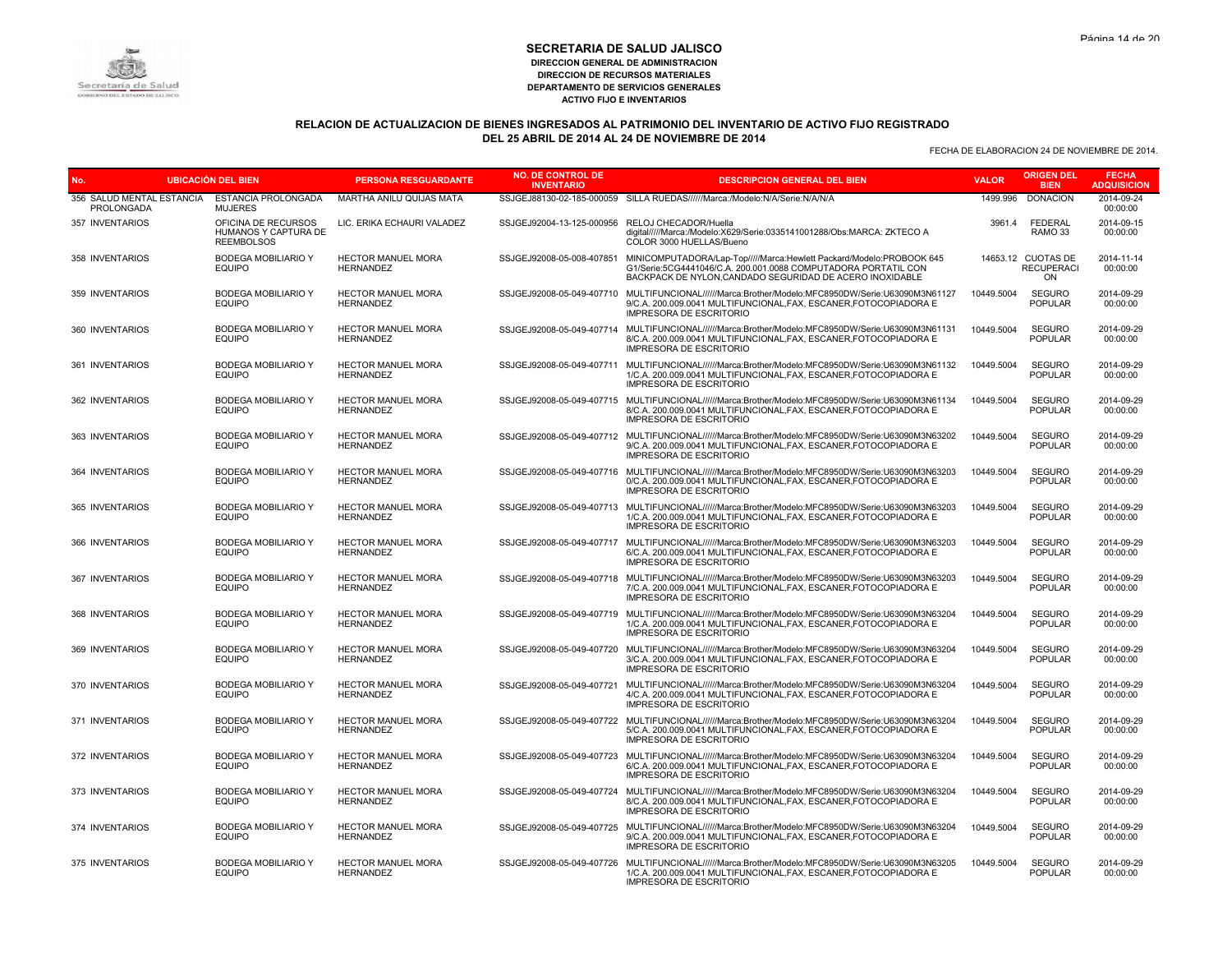# Secretaría de Salud

#### **SECRETARIA DE SALUD JALISCO DIRECCION GENERAL DE ADMINISTRACION DIRECCION DE RECURSOS MATERIALES DEPARTAMENTO DE SERVICIOS GENERALES ACTIVO FIJO E INVENTARIOS**

# **RELACION DE ACTUALIZACION DE BIENES INGRESADOS AL PATRIMONIO DEL INVENTARIO DE ACTIVO FIJO REGISTRADO DEL 25 ABRIL DE 2014 AL 24 DE NOVIEMBRE DE 2014**

| No.             | <b>UBICACIÓN DEL BIEN</b>                   | <b>PERSONA RESGUARDANTE</b>                   | <b>NO. DE CONTROL DE</b><br><b>INVENTARIO</b> | <b>DESCRIPCION GENERAL DEL BIEN</b>                                                                                                                                                                      | <b>VALOR</b> | <b>ORIGEN DEL</b><br><b>BIEN</b> | <b>FECHA</b><br><b>ADQUISICION</b> |
|-----------------|---------------------------------------------|-----------------------------------------------|-----------------------------------------------|----------------------------------------------------------------------------------------------------------------------------------------------------------------------------------------------------------|--------------|----------------------------------|------------------------------------|
| 376 INVENTARIOS | <b>BODEGA MOBILIARIO Y</b><br><b>EQUIPO</b> | <b>HECTOR MANUEL MORA</b><br><b>HERNANDEZ</b> | SSJGEJ92008-05-049-407727                     | MULTIFUNCIONAL//////Marca:Brother/Modelo:MFC8950DW/Serie:U63090M3N63205<br>3/C.A. 200.009.0041 MULTIFUNCIONAL, FAX, ESCANER, FOTOCOPIADORA E<br><b>IMPRESORA DE ESCRITORIO</b>                           | 10449.5004   | <b>SEGURO</b><br><b>POPULAR</b>  | 2014-09-29<br>00:00:00             |
| 377 INVENTARIOS | <b>BODEGA MOBILIARIO Y</b><br><b>EQUIPO</b> | HECTOR MANUEL MORA<br><b>HERNANDEZ</b>        | SSJGEJ92008-05-049-407728                     | MULTIFUNCIONAL//////Marca:Brother/Modelo:MFC8950DW/Serie:U63090M3N63205<br>4/C.A. 200.009.0041 MULTIFUNCIONAL, FAX, ESCANER, FOTOCOPIADORA E<br><b>IMPRESORA DE ESCRITORIO</b>                           | 10449.5004   | <b>SEGURO</b><br><b>POPULAR</b>  | 2014-09-29<br>00:00:00             |
| 378 INVENTARIOS | <b>BODEGA MOBILIARIO Y</b><br><b>EQUIPO</b> | <b>HECTOR MANUEL MORA</b><br><b>HERNANDEZ</b> | SSJGEJ92008-05-049-407729                     | MULTIFUNCIONAL//////Marca:Brother/Modelo:MFC8950DW/Serie:U63090M3N63205<br>6/C.A. 200.009.0041 MULTIFUNCIONAL.FAX. ESCANER.FOTOCOPIADORA E<br><b>IMPRESORA DE ESCRITORIO</b>                             | 10449.5004   | <b>SEGURO</b><br><b>POPULAR</b>  | 2014-09-29<br>00:00:00             |
| 379 INVENTARIOS | <b>BODEGA MOBILIARIO Y</b><br><b>EQUIPO</b> | HECTOR MANUEL MORA<br><b>HERNANDEZ</b>        | SSJGEJ92008-05-049-407730                     | MULTIFUNCIONAL//////Marca:Brother/Modelo:MFC8950DW/Serie:U63090M3N63206<br>6/C.A. 200.009.0041 MULTIFUNCIONAL, FAX, ESCANER, FOTOCOPIADORA E<br><b>IMPRESORA DE ESCRITORIO</b>                           | 10449.5004   | <b>SEGURO</b><br><b>POPULAR</b>  | 2014-09-29<br>00:00:00             |
| 380 INVENTARIOS | <b>BODEGA MOBILIARIO Y</b><br><b>EQUIPO</b> | <b>HECTOR MANUEL MORA</b><br><b>HERNANDEZ</b> | SSJGEJ92008-05-049-407731                     | MULTIFUNCIONAL//////Marca:Brother/Modelo:MFC8950DW/Serie:U63090M3N63206<br>7/C.A. 200.009.0041 MULTIFUNCIONAL.FAX. ESCANER.FOTOCOPIADORA E<br><b>IMPRESORA DE ESCRITORIO</b>                             | 10449.5004   | <b>SEGURO</b><br>POPULAR         | 2014-09-29<br>00:00:00             |
| 381 INVENTARIOS | <b>BODEGA MOBILIARIO Y</b><br><b>EQUIPO</b> | HECTOR MANUEL MORA<br>HERNANDEZ               | SSJGEJ92008-05-049-407732                     | MULTIFUNCIONAL//////Marca:Brother/Modelo:MFC8950DW/Serie:U63090M3N63207<br>2/C.A. 200.009.0041 MULTIFUNCIONAL, FAX, ESCANER, FOTOCOPIADORA E<br>IMPRESORA DE ESCRITORIO                                  | 10449.5004   | <b>SEGURO</b><br><b>POPULAR</b>  | 2014-09-29<br>00:00:00             |
| 382 INVENTARIOS | <b>BODEGA MOBILIARIO Y</b><br><b>EQUIPO</b> | HECTOR MANUEL MORA<br><b>HERNANDEZ</b>        | SSJGEJ92008-05-049-407733                     | MULTIFUNCIONAL//////Marca:Brother/Modelo:MFC8950DW/Serie:U63090M3N63207<br>4/C.A. 200.009.0041 MULTIFUNCIONAL, FAX, ESCANER, FOTOCOPIADORA E<br><b>IMPRESORA DE ESCRITORIO</b>                           | 10449.5004   | <b>SEGURO</b><br><b>POPULAR</b>  | 2014-09-29<br>00:00:00             |
| 383 INVENTARIOS | <b>BODEGA MOBILIARIO Y</b><br><b>EQUIPO</b> | <b>HECTOR MANUEL MORA</b><br><b>HERNANDEZ</b> | SSJGEJ92008-05-049-407734                     | MULTIFUNCIONAL//////Marca:Brother/Modelo:MFC8950DW/Serie:U63090M3N63207<br>5/C.A. 200.009.0041 MULTIFUNCIONAL.FAX. ESCANER.FOTOCOPIADORA E<br><b>IMPRESORA DE ESCRITORIO</b>                             | 10449.5004   | <b>SEGURO</b><br><b>POPULAR</b>  | 2014-09-29<br>00:00:00             |
| 384 INVENTARIOS | <b>BODEGA MOBILIARIO Y</b><br><b>EQUIPO</b> | HECTOR MANUEL MORA<br><b>HERNANDEZ</b>        | SSJGEJ92008-05-049-407735                     | MULTIFUNCIONAL//////Marca:Brother/Modelo:MFC8950DW/Serie:U63090M3N63207<br>6/C.A. 200.009.0041 MULTIFUNCIONAL, FAX, ESCANER, FOTOCOPIADORA E<br><b>IMPRESORA DE ESCRITORIO</b>                           | 10449.5004   | <b>SEGURO</b><br><b>POPULAR</b>  | 2014-09-29<br>00:00:00             |
| 385 INVENTARIOS | <b>BODEGA MOBILIARIO Y</b><br><b>EQUIPO</b> | <b>HECTOR MANUEL MORA</b><br><b>HERNANDEZ</b> | SSJGEJ92008-05-049-407736                     | MULTIFUNCIONAL//////Marca:Brother/Modelo:MFC8950DW/Serie:U63090M3N63208<br>3/C.A. 200.009.0041 MULTIFUNCIONAL.FAX. ESCANER.FOTOCOPIADORA E<br><b>IMPRESORA DE ESCRITORIO</b>                             | 10449.5004   | <b>SEGURO</b><br><b>POPULAR</b>  | 2014-09-29<br>00:00:00             |
| 386 INVENTARIOS | <b>BODEGA MOBILIARIO Y</b><br><b>EQUIPO</b> | <b>HECTOR MANUEL MORA</b><br><b>HERNANDEZ</b> | SSJGEJ92008-05-049-407737                     | MULTIFUNCIONAL//////Marca:Brother/Modelo:MFC8950DW/Serie:U63090M3N63208<br>6/C.A. 200.009.0041 MULTIFUNCIONAL, FAX, ESCANER, FOTOCOPIADORA E<br><b>IMPRESORA DE ESCRITORIO</b>                           | 10449.5004   | <b>SEGURO</b><br><b>POPULAR</b>  | 2014-09-29<br>00:00:00             |
| 387 INVENTARIOS | <b>BODEGA MOBILIARIO Y</b><br><b>EQUIPO</b> | HECTOR MANUEL MORA<br><b>HERNANDEZ</b>        | SSJGEJ92008-05-049-407738                     | MULTIFUNCIONAL//////Marca:Brother/Modelo:MFC8950DW/Serie:U63090M3N63208<br>9/C.A. 200.009.0041 MULTIFUNCIONAL, FAX, ESCANER, FOTOCOPIADORA E<br><b>IMPRESORA DE ESCRITORIO</b>                           | 10449.5004   | <b>SEGURO</b><br><b>POPULAR</b>  | 2014-09-29<br>00:00:00             |
| 388 INVENTARIOS | <b>BODEGA MOBILIARIO Y</b><br><b>EQUIPO</b> | HECTOR MANUEL MORA<br><b>HERNANDEZ</b>        | SSJGEJ92008-05-049-407739                     | MULTIFUNCIONAL//////Marca:Brother/Modelo:MFC8950DW/Serie:U63090M3N63209<br>4/C.A. 200.009.0041 MULTIFUNCIONAL.FAX. ESCANER.FOTOCOPIADORA E<br><b>IMPRESORA DE ESCRITORIO</b>                             | 10449.5004   | <b>SEGURO</b><br><b>POPULAR</b>  | 2014-09-29<br>00:00:00             |
| 389 INVENTARIOS | <b>BODEGA MOBILIARIO Y</b><br><b>EQUIPO</b> | HECTOR MANUEL MORA<br><b>HERNANDEZ</b>        | SSJGEJ92008-05-049-407740                     | MULTIFUNCIONAL//////Marca:Brother/Modelo:MFC8950DW/Serie:U63090M3N63209<br>8/C.A. 200.009.0041 MULTIFUNCIONAL, FAX, ESCANER, FOTOCOPIADORA E<br><b>IMPRESORA DE ESCRITORIO</b>                           | 10449.5004   | <b>SEGURO</b><br><b>POPULAR</b>  | 2014-09-29<br>00:00:00             |
| 390 INVENTARIOS | <b>BODEGA MOBILIARIO Y</b><br><b>EQUIPO</b> | <b>HECTOR MANUEL MORA</b><br><b>HERNANDEZ</b> | SSJGEJ92008-05-049-407741                     | MULTIFUNCIONAL//////Marca:Brother/Modelo:MFC8950DW/Serie:U63090M3N63210<br>1/C.A. 200.009.0041 MULTIFUNCIONAL, FAX, ESCANER, FOTOCOPIADORA E<br><b>IMPRESORA DE ESCRITORIO</b>                           | 10449.5004   | <b>SEGURO</b><br>POPULAR         | 2014-09-29<br>00:00:00             |
| 391 INVENTARIOS | <b>BODEGA MOBILIARIO Y</b><br><b>EQUIPO</b> | <b>HECTOR MANUEL MORA</b><br><b>HERNANDEZ</b> |                                               | SSJGEJ92008-05-049-407742 MULTIFUNCIONAL//////Marca:Brother/Modelo:MFC8950DW/Serie:U63090M3N63210<br>2/C.A. 200.009.0041 MULTIFUNCIONAL, FAX, ESCANER, FOTOCOPIADORA E<br><b>IMPRESORA DE ESCRITORIO</b> | 10449.5004   | <b>SEGURO</b><br><b>POPULAR</b>  | 2014-09-29<br>00:00:00             |
| 392 INVENTARIOS | <b>BODEGA MOBILIARIO Y</b><br>EQUIPO        | <b>HECTOR MANUEL MORA</b><br><b>HERNANDEZ</b> |                                               | SSJGEJ92008-05-049-407743 MULTIFUNCIONAL//////Marca:Brother/Modelo:MFC8950DW/Serie:U63090M3N63210<br>4/C.A. 200.009.0041 MULTIFUNCIONAL, FAX, ESCANER, FOTOCOPIADORA E<br><b>IMPRESORA DE ESCRITORIO</b> | 10449.5004   | <b>SEGURO</b><br><b>POPULAR</b>  | 2014-09-29<br>00:00:00             |
| 393 INVENTARIOS | <b>BODEGA MOBILIARIO Y</b><br><b>EQUIPO</b> | HECTOR MANUEL MORA<br><b>HERNANDEZ</b>        | SSJGEJ92008-05-049-407744                     | MULTIFUNCIONAL//////Marca:Brother/Modelo:MFC8950DW/Serie:U63090M3N63210<br>5/C.A. 200.009.0041 MULTIFUNCIONAL, FAX, ESCANER, FOTOCOPIADORA E<br><b>IMPRESORA DE ESCRITORIO</b>                           | 10449.5004   | <b>SEGURO</b><br><b>POPULAR</b>  | 2014-09-29<br>00:00:00             |
| 394 INVENTARIOS | BODEGA MOBILIARIO Y<br><b>EQUIPO</b>        | HECTOR MANUEL MORA<br><b>HERNANDEZ</b>        |                                               | SSJGEJ92008-05-049-407745 MULTIFUNCIONAL//////Marca:Brother/Modelo:MFC8950DW/Serie:U63090M3N63210<br>6/C.A. 200.009.0041 MULTIFUNCIONAL, FAX, ESCANER, FOTOCOPIADORA E<br><b>IMPRESORA DE ESCRITORIO</b> | 10449.5004   | <b>SEGURO</b><br><b>POPULAR</b>  | 2014-09-29<br>00:00:00             |
| 395 INVENTARIOS | <b>BODEGA MOBILIARIO Y</b><br><b>EQUIPO</b> | <b>HECTOR MANUEL MORA</b><br><b>HERNANDEZ</b> |                                               | SSJGEJ92008-05-049-407746 MULTIFUNCIONAL//////Marca:Brother/Modelo:MFC8950DW/Serie:U63090M3N63210<br>7/C.A. 200.009.0041 MULTIFUNCIONAL, FAX, ESCANER, FOTOCOPIADORA E<br><b>IMPRESORA DE ESCRITORIO</b> | 10449.5004   | <b>SEGURO</b><br><b>POPULAR</b>  | 2014-09-29<br>00:00:00             |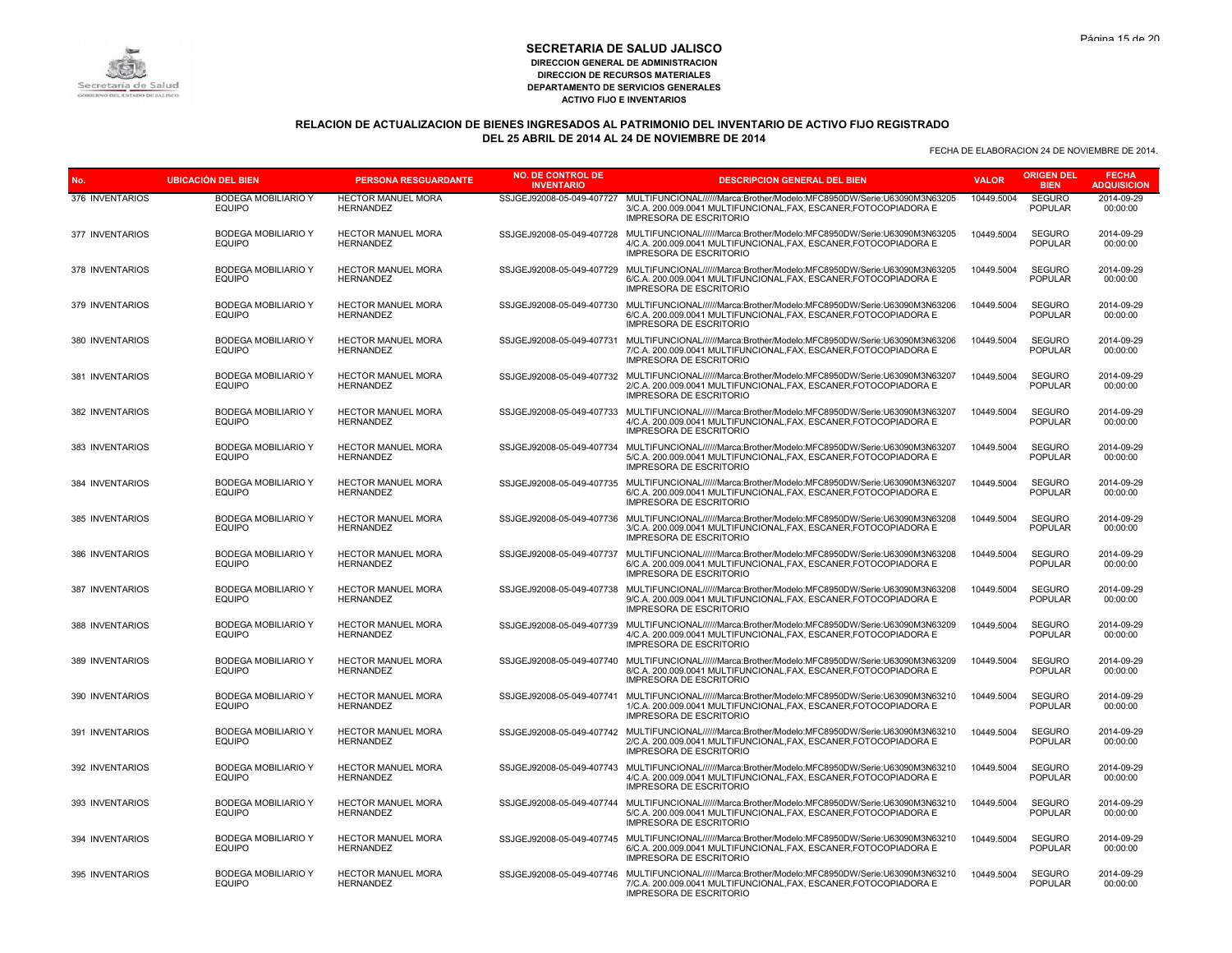

# **RELACION DE ACTUALIZACION DE BIENES INGRESADOS AL PATRIMONIO DEL INVENTARIO DE ACTIVO FIJO REGISTRADO DEL 25 ABRIL DE 2014 AL 24 DE NOVIEMBRE DE 2014**

| No.                    | <b>UBICACIÓN DEL BIEN</b>                   | <b>PERSONA RESGUARDANTE</b>                   | <b>NO. DE CONTROL DE</b><br><b>INVENTARIO</b> | <b>DESCRIPCION GENERAL DEL BIEN</b>                                                                                                                                            | <b>VALOR</b> | <b>ORIGEN DEL</b><br><b>BIEN</b> | <b>FECHA</b><br><b>ADQUISICION</b> |
|------------------------|---------------------------------------------|-----------------------------------------------|-----------------------------------------------|--------------------------------------------------------------------------------------------------------------------------------------------------------------------------------|--------------|----------------------------------|------------------------------------|
| 396 INVENTARIOS        | <b>BODEGA MOBILIARIO Y</b><br><b>EQUIPO</b> | <b>HECTOR MANUEL MORA</b><br><b>HERNANDEZ</b> | SSJGEJ92008-05-049-407747                     | MULTIFUNCIONAL//////Marca:Brother/Modelo:MFC8950DW/Serie:U63090M3N63210<br>9/C.A. 200.009.0041 MULTIFUNCIONAL, FAX, ESCANER, FOTOCOPIADORA E<br><b>IMPRESORA DE ESCRITORIO</b> | 10449.5004   | <b>SEGURO</b><br><b>POPULAR</b>  | 2014-09-29<br>00:00:00             |
| 397 INVENTARIOS        | <b>BODEGA MOBILIARIO Y</b><br><b>EQUIPO</b> | <b>HECTOR MANUEL MORA</b><br><b>HERNANDEZ</b> | SSJGEJ92008-05-049-407748                     | MULTIFUNCIONAL//////Marca:Brother/Modelo:MFC8950DW/Serie:U63090M3N63211<br>0/C.A. 200.009.0041 MULTIFUNCIONAL, FAX, ESCANER, FOTOCOPIADORA E<br><b>IMPRESORA DE ESCRITORIO</b> | 10449.5004   | <b>SEGURO</b><br><b>POPULAR</b>  | 2014-09-29<br>00:00:00             |
| 398 INVENTARIOS        | <b>BODEGA MOBILIARIO Y</b><br><b>EQUIPO</b> | <b>HECTOR MANUEL MORA</b><br><b>HERNANDEZ</b> | SSJGEJ92008-05-049-407749                     | MULTIFUNCIONAL//////Marca:Brother/Modelo:MFC8950DW/Serie:U63090M3N63211<br>1/C.A. 200.009.0041 MULTIFUNCIONAL.FAX. ESCANER.FOTOCOPIADORA E<br><b>IMPRESORA DE ESCRITORIO</b>   | 10449.5004   | <b>SEGURO</b><br><b>POPULAR</b>  | 2014-09-29<br>00:00:00             |
| 399 INVENTARIOS        | <b>BODEGA MOBILIARIO Y</b><br><b>EQUIPO</b> | <b>HECTOR MANUEL MORA</b><br><b>HERNANDEZ</b> | SSJGEJ92008-05-049-407750                     | MULTIFUNCIONAL//////Marca:Brother/Modelo:MFC8950DW/Serie:U63090M3N63211<br>2/C.A. 200.009.0041 MULTIFUNCIONAL.FAX. ESCANER.FOTOCOPIADORA E<br><b>IMPRESORA DE ESCRITORIO</b>   | 10449.5004   | <b>SEGURO</b><br><b>POPULAR</b>  | 2014-09-29<br>00:00:00             |
| 400 INVENTARIOS        | <b>BODEGA MOBILIARIO Y</b><br><b>EQUIPO</b> | <b>HECTOR MANUEL MORA</b><br><b>HERNANDEZ</b> | SSJGEJ92008-05-049-407751                     | MULTIFUNCIONAL//////Marca:Brother/Modelo:MFC8950DW/Serie:U63090M3N63211<br>3/C.A. 200.009.0041 MULTIFUNCIONAL, FAX, ESCANER, FOTOCOPIADORA E<br>IMPRESORA DE ESCRITORIO        | 10449.5004   | <b>SEGURO</b><br><b>POPULAR</b>  | 2014-09-29<br>00:00:00             |
| 401 INVENTARIOS        | <b>BODEGA MOBILIARIO Y</b><br><b>EQUIPO</b> | <b>HECTOR MANUEL MORA</b><br><b>HERNANDEZ</b> | SSJGEJ92008-05-049-407752                     | MULTIFUNCIONAL//////Marca:Brother/Modelo:MFC8950DW/Serie:U63090M3N63211<br>8/C.A. 200.009.0041 MULTIFUNCIONAL, FAX, ESCANER, FOTOCOPIADORA E<br><b>IMPRESORA DE ESCRITORIO</b> | 10449.5004   | <b>SEGURO</b><br><b>POPULAR</b>  | 2014-09-29<br>00:00:00             |
| 402 INVENTARIOS        | <b>BODEGA MOBILIARIO Y</b><br><b>EQUIPO</b> | <b>HECTOR MANUEL MORA</b><br><b>HERNANDEZ</b> | SSJGEJ92008-05-049-407753                     | MULTIFUNCIONAL//////Marca:Brother/Modelo:MFC8950DW/Serie:U63090M3N63212<br>1/C.A. 200.009.0041 MULTIFUNCIONAL.FAX. ESCANER.FOTOCOPIADORA E<br><b>IMPRESORA DE ESCRITORIO</b>   | 10449.5004   | <b>SEGURO</b><br><b>POPULAR</b>  | 2014-09-29<br>00:00:00             |
| 403 INVENTARIOS        | <b>BODEGA MOBILIARIO Y</b><br><b>EQUIPO</b> | <b>HECTOR MANUEL MORA</b><br><b>HERNANDEZ</b> | SSJGEJ92008-05-049-407754                     | MULTIFUNCIONAL//////Marca:Brother/Modelo:MFC8950DW/Serie:U63090M3N63212<br>6/C.A. 200.009.0041 MULTIFUNCIONAL, FAX, ESCANER, FOTOCOPIADORA E<br><b>IMPRESORA DE ESCRITORIO</b> | 10449.5004   | <b>SEGURO</b><br><b>POPULAR</b>  | 2014-09-29<br>00:00:00             |
| <b>404 INVENTARIOS</b> | <b>BODEGA MOBILIARIO Y</b><br><b>EQUIPO</b> | <b>HECTOR MANUEL MORA</b><br><b>HERNANDEZ</b> | SSJGEJ92008-05-049-407755                     | MULTIFUNCIONAL//////Marca:Brother/Modelo:MFC8950DW/Serie:U63090M3N63212<br>9/C.A. 200.009.0041 MULTIFUNCIONAL, FAX, ESCANER, FOTOCOPIADORA E<br><b>IMPRESORA DE ESCRITORIO</b> | 10449.5004   | <b>SEGURO</b><br><b>POPULAR</b>  | 2014-09-29<br>00:00:00             |
| 405 INVENTARIOS        | <b>BODEGA MOBILIARIO Y</b><br><b>EQUIPO</b> | <b>HECTOR MANUEL MORA</b><br><b>HERNANDEZ</b> | SSJGEJ92008-05-049-407756                     | MULTIFUNCIONAL//////Marca:Brother/Modelo:MFC8950DW/Serie:U63090M3N63213<br>1/C.A. 200.009.0041 MULTIFUNCIONAL, FAX, ESCANER, FOTOCOPIADORA E<br><b>IMPRESORA DE ESCRITORIO</b> | 10449.5004   | <b>SEGURO</b><br><b>POPULAR</b>  | 2014-09-29<br>00:00:00             |
| 406 INVENTARIOS        | <b>BODEGA MOBILIARIO Y</b><br><b>EQUIPO</b> | <b>HECTOR MANUEL MORA</b><br><b>HERNANDEZ</b> | SSJGEJ92008-05-049-407757                     | MULTIFUNCIONAL//////Marca:Brother/Modelo:MFC8950DW/Serie:U63090M3N63213<br>2/C.A. 200.009.0041 MULTIFUNCIONAL.FAX. ESCANER.FOTOCOPIADORA E<br><b>IMPRESORA DE ESCRITORIO</b>   | 10449.5004   | <b>SEGURO</b><br><b>POPULAR</b>  | 2014-09-29<br>00:00:00             |
| 407 INVENTARIOS        | <b>BODEGA MOBILIARIO Y</b><br><b>EQUIPO</b> | <b>HECTOR MANUEL MORA</b><br><b>HERNANDEZ</b> | SSJGEJ92008-05-049-407758                     | MULTIFUNCIONAL//////Marca:Brother/Modelo:MFC8950DW/Serie:U63090M3N63213<br>3/C.A. 200.009.0041 MULTIFUNCIONAL, FAX, ESCANER, FOTOCOPIADORA E<br>IMPRESORA DE ESCRITORIO        | 10449.5004   | <b>SEGURO</b><br><b>POPULAR</b>  | 2014-09-29<br>00:00:00             |
| 408 INVENTARIOS        | <b>BODEGA MOBILIARIO Y</b><br><b>EQUIPO</b> | <b>HECTOR MANUEL MORA</b><br><b>HERNANDEZ</b> | SSJGEJ92008-05-049-407759                     | MULTIFUNCIONAL//////Marca:Brother/Modelo:MFC8950DW/Serie:U63090M3N63213<br>4/C.A. 200.009.0041 MULTIFUNCIONAL, FAX, ESCANER, FOTOCOPIADORA E<br><b>IMPRESORA DE ESCRITORIO</b> | 10449.5004   | <b>SEGURO</b><br><b>POPULAR</b>  | 2014-09-29<br>00:00:00             |
| 409 INVENTARIOS        | <b>BODEGA MOBILIARIO Y</b><br><b>EQUIPO</b> | <b>HECTOR MANUEL MORA</b><br><b>HERNANDEZ</b> | SSJGEJ92008-05-049-407760                     | MULTIFUNCIONAL//////Marca:Brother/Modelo:MFC8950DW/Serie:U63090M3N63214<br>7/C.A. 200.009.0041 MULTIFUNCIONAL.FAX. ESCANER.FOTOCOPIADORA E<br><b>IMPRESORA DE ESCRITORIO</b>   | 10449.5004   | <b>SEGURO</b><br><b>POPULAR</b>  | 2014-09-29<br>00:00:00             |
| 410 INVENTARIOS        | <b>BODEGA MOBILIARIO Y</b><br><b>EQUIPO</b> | <b>HECTOR MANUEL MORA</b><br><b>HERNANDEZ</b> | SSJGEJ92008-05-049-407761                     | MULTIFUNCIONAL//////Marca:Brother/Modelo:MFC8950DW/Serie:U63090M3N63215<br>0/C.A. 200.009.0041 MULTIFUNCIONAL, FAX, ESCANER, FOTOCOPIADORA E<br><b>IMPRESORA DE ESCRITORIO</b> | 10449.5004   | <b>SEGURO</b><br><b>POPULAR</b>  | 2014-09-29<br>00:00:00             |
| 411 INVENTARIOS        | BODEGA MOBILIARIO Y<br><b>EQUIPO</b>        | <b>HECTOR MANUEL MORA</b><br><b>HERNANDEZ</b> | SSJGEJ92008-05-049-407762                     | MULTIFUNCIONAL//////Marca:Brother/Modelo:MFC8950DW/Serie:U63090M3N63215<br>1/C.A. 200.009.0041 MULTIFUNCIONAL, FAX, ESCANER, FOTOCOPIADORA E<br><b>IMPRESORA DE ESCRITORIO</b> | 10449.5004   | <b>SEGURO</b><br><b>POPULAR</b>  | 2014-09-29<br>00:00:00             |
| 412 INVENTARIOS        | <b>BODEGA MOBILIARIO Y</b><br><b>EQUIPO</b> | <b>HECTOR MANUEL MORA</b><br><b>HERNANDEZ</b> | SSJGEJ92008-05-049-407763                     | MULTIFUNCIONAL//////Marca:Brother/Modelo:MFC8950DW/Serie:U63090M3N63215<br>4/C.A. 200.009.0041 MULTIFUNCIONAL, FAX, ESCANER, FOTOCOPIADORA E<br><b>IMPRESORA DE ESCRITORIO</b> | 10449.5004   | <b>SEGURO</b><br><b>POPULAR</b>  | 2014-09-29<br>00:00:00             |
| 413 INVENTARIOS        | <b>BODEGA MOBILIARIO Y</b><br><b>EQUIPO</b> | <b>HECTOR MANUEL MORA</b><br><b>HERNANDEZ</b> | SSJGEJ92008-05-049-407764                     | MULTIFUNCIONAL//////Marca:Brother/Modelo:MFC8950DW/Serie:U63090M3N63216<br>0/C.A. 200.009.0041 MULTIFUNCIONAL, FAX, ESCANER, FOTOCOPIADORA E<br><b>IMPRESORA DE ESCRITORIO</b> | 10449.5004   | <b>SEGURO</b><br><b>POPULAR</b>  | 2014-09-29<br>00:00:00             |
| 414 INVENTARIOS        | <b>BODEGA MOBILIARIO Y</b><br><b>EQUIPO</b> | <b>HECTOR MANUEL MORA</b><br><b>HERNANDEZ</b> | SSJGEJ92008-05-049-407765                     | MULTIFUNCIONAL//////Marca:Brother/Modelo:MFC8950DW/Serie:U63090M3N63216<br>1/C.A. 200.009.0041 MULTIFUNCIONAL, FAX, ESCANER, FOTOCOPIADORA E<br><b>IMPRESORA DE ESCRITORIO</b> | 10449.5004   | <b>SEGURO</b><br><b>POPULAR</b>  | 2014-09-29<br>00:00:00             |
| <b>415 INVENTARIOS</b> | <b>BODEGA MOBILIARIO Y</b><br><b>EQUIPO</b> | <b>HECTOR MANUEL MORA</b><br><b>HERNANDEZ</b> | SSJGEJ92008-05-049-407766                     | MULTIFUNCIONAL//////Marca:Brother/Modelo:MFC8950DW/Serie:U63090M3N63217<br>7/C.A. 200.009.0041 MULTIFUNCIONAL, FAX, ESCANER, FOTOCOPIADORA E<br><b>IMPRESORA DE ESCRITORIO</b> | 10449.5004   | <b>SEGURO</b><br><b>POPULAR</b>  | 2014-09-29<br>00:00:00             |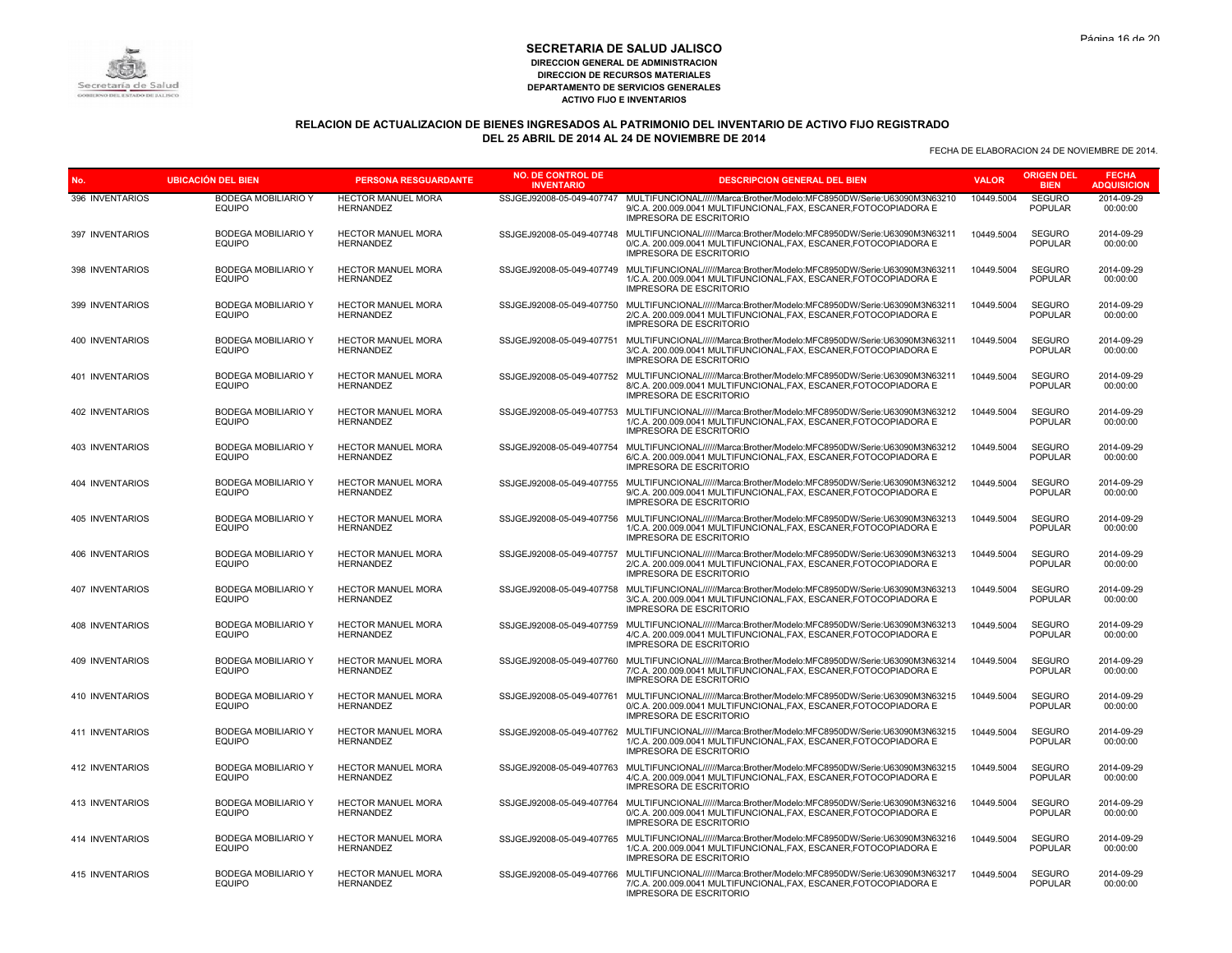

# **RELACION DE ACTUALIZACION DE BIENES INGRESADOS AL PATRIMONIO DEL INVENTARIO DE ACTIVO FIJO REGISTRADO DEL 25 ABRIL DE 2014 AL 24 DE NOVIEMBRE DE 2014**

| No.                    | <b>UBICACIÓN DEL BIEN</b>                   | <b>PERSONA RESGUARDANTE</b>                   | <b>NO. DE CONTROL DE</b><br><b>INVENTARIO</b> | <b>DESCRIPCION GENERAL DEL BIEN</b>                                                                                                                                                                      | <b>VALOR</b> | <b>ORIGEN DEL</b><br><b>BIEN</b> | <b>FECHA</b><br><b>ADQUISICION</b> |
|------------------------|---------------------------------------------|-----------------------------------------------|-----------------------------------------------|----------------------------------------------------------------------------------------------------------------------------------------------------------------------------------------------------------|--------------|----------------------------------|------------------------------------|
| 416 INVENTARIOS        | <b>BODEGA MOBILIARIO Y</b><br>EQUIPO        | HECTOR MANUEL MORA<br><b>HERNANDEZ</b>        | SSJGEJ92008-05-049-407767                     | MULTIFUNCIONAL//////Marca:Brother/Modelo:MFC8950DW/Serie:U63090M3N63218<br>1/C.A. 200.009.0041 MULTIFUNCIONAL, FAX, ESCANER, FOTOCOPIADORA E<br><b>IMPRESORA DE ESCRITORIO</b>                           | 10449.5004   | <b>SEGURO</b><br><b>POPULAR</b>  | 2014-09-29<br>00:00:00             |
| 417 INVENTARIOS        | <b>BODEGA MOBILIARIO Y</b><br><b>EQUIPO</b> | <b>HECTOR MANUEL MORA</b><br><b>HERNANDEZ</b> | SSJGEJ92008-05-049-407768                     | MULTIFUNCIONAL//////Marca:Brother/Modelo:MFC8950DW/Serie:U63090M3N63218<br>4/C.A. 200.009.0041 MULTIFUNCIONAL, FAX, ESCANER, FOTOCOPIADORA E<br><b>IMPRESORA DE ESCRITORIO</b>                           | 10449.5004   | <b>SEGURO</b><br><b>POPULAR</b>  | 2014-09-29<br>00:00:00             |
| 418 INVENTARIOS        | <b>BODEGA MOBILIARIO Y</b><br><b>EQUIPO</b> | HECTOR MANUEL MORA<br><b>HERNANDEZ</b>        | SSJGEJ92008-05-049-407769                     | MULTIFUNCIONAL//////Marca:Brother/Modelo:MFC8950DW/Serie:U63090M3N63219<br>9/C.A. 200.009.0041 MULTIFUNCIONAL, FAX, ESCANER, FOTOCOPIADORA E<br><b>IMPRESORA DE ESCRITORIO</b>                           | 10449.5004   | <b>SEGURO</b><br><b>POPULAR</b>  | 2014-09-29<br>00:00:00             |
| 419 INVENTARIOS        | <b>BODEGA MOBILIARIO Y</b><br><b>EQUIPO</b> | <b>HECTOR MANUEL MORA</b><br><b>HERNANDEZ</b> |                                               | SSJGEJ92008-05-049-407770 MULTIFUNCIONAL//////Marca:Brother/Modelo:MFC8950DW/Serie:U63090M3N63220<br>1/C.A. 200.009.0041 MULTIFUNCIONAL.FAX. ESCANER.FOTOCOPIADORA E<br><b>IMPRESORA DE ESCRITORIO</b>   | 10449.5004   | <b>SEGURO</b><br><b>POPULAR</b>  | 2014-09-29<br>00:00:00             |
| 420 INVENTARIOS        | <b>BODEGA MOBILIARIO Y</b><br><b>EQUIPO</b> | HECTOR MANUEL MORA<br><b>HERNANDEZ</b>        | SSJGEJ92008-05-049-407771                     | MULTIFUNCIONAL//////Marca:Brother/Modelo:MFC8950DW/Serie:U63090M3N63220<br>3/C.A. 200.009.0041 MULTIFUNCIONAL, FAX, ESCANER, FOTOCOPIADORA E<br><b>IMPRESORA DE ESCRITORIO</b>                           | 10449.5004   | SEGURO<br><b>POPULAR</b>         | 2014-09-29<br>00:00:00             |
| 421 INVENTARIOS        | <b>BODEGA MOBILIARIO Y</b><br><b>EQUIPO</b> | <b>HECTOR MANUEL MORA</b><br><b>HERNANDEZ</b> |                                               | SSJGEJ92008-05-049-407772 MULTIFUNCIONAL//////Marca:Brother/Modelo:MFC8950DW/Serie:U63090M3N63220<br>4/C.A. 200.009.0041 MULTIFUNCIONAL, FAX, ESCANER, FOTOCOPIADORA E<br><b>IMPRESORA DE ESCRITORIO</b> | 10449.5004   | <b>SEGURO</b><br><b>POPULAR</b>  | 2014-09-29<br>00:00:00             |
| 422 INVENTARIOS        | <b>BODEGA MOBILIARIO Y</b><br><b>EQUIPO</b> | HECTOR MANUEL MORA<br><b>HERNANDEZ</b>        |                                               | SSJGEJ92008-05-049-407773 MULTIFUNCIONAL//////Marca:Brother/Modelo:MFC8950DW/Serie:U63090M3N63686<br>8/C.A. 200.009.0041 MULTIFUNCIONAL.FAX. ESCANER.FOTOCOPIADORA E<br><b>IMPRESORA DE ESCRITORIO</b>   | 10449.5004   | <b>SEGURO</b><br><b>POPULAR</b>  | 2014-09-29<br>00:00:00             |
| 423 INVENTARIOS        | <b>BODEGA MOBILIARIO Y</b><br>EQUIPO        | <b>HECTOR MANUEL MORA</b><br><b>HERNANDEZ</b> |                                               | SSJGEJ92008-05-049-407774 MULTIFUNCIONAL//////Marca:Brother/Modelo:MFC8950DW/Serie:U63090M3N63687<br>0/C.A. 200.009.0041 MULTIFUNCIONAL, FAX, ESCANER, FOTOCOPIADORA E<br><b>IMPRESORA DE ESCRITORIO</b> | 10449.5004   | <b>SEGURO</b><br><b>POPULAR</b>  | 2014-09-29<br>00:00:00             |
| 424 INVENTARIOS        | <b>BODEGA MOBILIARIO Y</b><br><b>EQUIPO</b> | HECTOR MANUEL MORA<br><b>HERNANDEZ</b>        | SSJGEJ92008-05-049-407775                     | MULTIFUNCIONAL//////Marca:Brother/Modelo:MFC8950DW/Serie:U63090M3N63687<br>1/C.A. 200.009.0041 MULTIFUNCIONAL, FAX, ESCANER, FOTOCOPIADORA E<br><b>IMPRESORA DE ESCRITORIO</b>                           | 10449.5004   | <b>SEGURO</b><br><b>POPULAR</b>  | 2014-09-29<br>00:00:00             |
| 425 INVENTARIOS        | <b>BODEGA MOBILIARIO Y</b><br><b>EQUIPO</b> | HECTOR MANUEL MORA<br><b>HERNANDEZ</b>        | SSJGEJ92008-05-049-407776                     | MULTIFUNCIONAL//////Marca:Brother/Modelo:MFC8950DW/Serie:U63090M3N63687<br>2/C.A. 200.009.0041 MULTIFUNCIONAL, FAX, ESCANER, FOTOCOPIADORA E<br><b>IMPRESORA DE ESCRITORIO</b>                           | 10449.5004   | <b>SEGURO</b><br><b>POPULAR</b>  | 2014-09-29<br>00:00:00             |
| 426 INVENTARIOS        | <b>BODEGA MOBILIARIO Y</b><br><b>EQUIPO</b> | <b>HECTOR MANUEL MORA</b><br><b>HERNANDEZ</b> | SSJGEJ92008-05-049-407777                     | MULTIFUNCIONAL//////Marca:Brother/Modelo:MFC8950DW/Serie:U63090M3N63687<br>6/C.A. 200.009.0041 MULTIFUNCIONAL.FAX. ESCANER.FOTOCOPIADORA E<br><b>IMPRESORA DE ESCRITORIO</b>                             | 10449.5004   | <b>SEGURO</b><br><b>POPULAR</b>  | 2014-09-29<br>00:00:00             |
| 427 INVENTARIOS        | <b>BODEGA MOBILIARIO Y</b><br>EQUIPO        | HECTOR MANUEL MORA<br><b>HERNANDEZ</b>        | SSJGEJ92008-05-049-407778                     | MULTIFUNCIONAL//////Marca:Brother/Modelo:MFC8950DW/Serie:U63090M3N63688<br>3/C.A. 200.009.0041 MULTIFUNCIONAL, FAX, ESCANER, FOTOCOPIADORA E<br>IMPRESORA DE ESCRITORIO                                  | 10449.5004   | <b>SEGURO</b><br><b>POPULAR</b>  | 2014-09-29<br>00:00:00             |
| 428 INVENTARIOS        | <b>BODEGA MOBILIARIO Y</b><br><b>EQUIPO</b> | <b>HECTOR MANUEL MORA</b><br><b>HERNANDEZ</b> | SSJGEJ92008-05-049-407779                     | MULTIFUNCIONAL//////Marca:Brother/Modelo:MFC8950DW/Serie:U63090M3N63688<br>6/C.A. 200.009.0041 MULTIFUNCIONAL, FAX, ESCANER, FOTOCOPIADORA E<br><b>IMPRESORA DE ESCRITORIO</b>                           | 10449.5004   | <b>SEGURO</b><br><b>POPULAR</b>  | 2014-09-29<br>00:00:00             |
| 429 INVENTARIOS        | <b>BODEGA MOBILIARIO Y</b><br><b>EQUIPO</b> | HECTOR MANUEL MORA<br><b>HERNANDEZ</b>        | SSJGEJ92008-05-049-407780                     | MULTIFUNCIONAL//////Marca:Brother/Modelo:MFC8950DW/Serie:U63090M3N63691<br>7/C.A. 200.009.0041 MULTIFUNCIONAL.FAX. ESCANER.FOTOCOPIADORA E<br><b>IMPRESORA DE ESCRITORIO</b>                             | 10449.5004   | <b>SEGURO</b><br><b>POPULAR</b>  | 2014-09-29<br>00:00:00             |
| <b>430 INVENTARIOS</b> | <b>BODEGA MOBILIARIO Y</b><br><b>EQUIPO</b> | <b>HECTOR MANUEL MORA</b><br><b>HERNANDEZ</b> | SSJGEJ92008-05-049-407781                     | MULTIFUNCIONAL//////Marca:Brother/Modelo:MFC8950DW/Serie:U63090M3N63691<br>9/C.A. 200.009.0041 MULTIFUNCIONAL, FAX, ESCANER, FOTOCOPIADORA E<br><b>IMPRESORA DE ESCRITORIO</b>                           | 10449.5004   | <b>SEGURO</b><br><b>POPULAR</b>  | 2014-09-29<br>00:00:00             |
| 431 INVENTARIOS        | <b>BODEGA MOBILIARIO Y</b><br><b>EQUIPO</b> | <b>HECTOR MANUEL MORA</b><br><b>HERNANDEZ</b> | SSJGEJ92008-05-049-407782                     | MULTIFUNCIONAL//////Marca:Brother/Modelo:MFC8950DW/Serie:U63090M3N63692<br>0/C.A. 200.009.0041 MULTIFUNCIONAL, FAX, ESCANER, FOTOCOPIADORA E<br><b>IMPRESORA DE ESCRITORIO</b>                           | 10449.5004   | <b>SEGURO</b><br><b>POPULAR</b>  | 2014-09-29<br>00:00:00             |
| 432 INVENTARIOS        | <b>BODEGA MOBILIARIO Y</b><br><b>EQUIPO</b> | HECTOR MANUEL MORA<br><b>HERNANDEZ</b>        |                                               | SSJGEJ92008-05-049-407783 MULTIFUNCIONAL//////Marca:Brother/Modelo:MFC8950DW/Serie:U63090M3N63692<br>9/C.A. 200.009.0041 MULTIFUNCIONAL, FAX, ESCANER, FOTOCOPIADORA E<br><b>IMPRESORA DE ESCRITORIO</b> | 10449.5004   | <b>SEGURO</b><br><b>POPULAR</b>  | 2014-09-29<br>00:00:00             |
| 433 INVENTARIOS        | <b>BODEGA MOBILIARIO Y</b><br><b>EQUIPO</b> | HECTOR MANUEL MORA<br><b>HERNANDEZ</b>        | SSJGEJ92008-05-049-407784                     | MULTIFUNCIONAL//////Marca:Brother/Modelo:MFC8950DW/Serie:U63090M3N63694<br>1/C.A. 200.009.0041 MULTIFUNCIONAL, FAX, ESCANER, FOTOCOPIADORA E<br><b>IMPRESORA DE ESCRITORIO</b>                           | 10449.5004   | <b>SEGURO</b><br><b>POPULAR</b>  | 2014-09-29<br>00:00:00             |
| 434 INVENTARIOS        | <b>BODEGA MOBILIARIO Y</b><br><b>EQUIPO</b> | HECTOR MANUEL MORA<br><b>HERNANDEZ</b>        | SSJGEJ92008-05-049-407785                     | MULTIFUNCIONAL//////Marca:Brother/Modelo:MFC8950DW/Serie:U63090M3N63694<br>2/C.A. 200.009.0041 MULTIFUNCIONAL, FAX, ESCANER, FOTOCOPIADORA E<br><b>IMPRESORA DE ESCRITORIO</b>                           | 10449.5004   | <b>SEGURO</b><br><b>POPULAR</b>  | 2014-09-29<br>00:00:00             |
| <b>435 INVENTARIOS</b> | <b>BODEGA MOBILIARIO Y</b><br><b>EQUIPO</b> | <b>HECTOR MANUEL MORA</b><br><b>HERNANDEZ</b> |                                               | SSJGEJ92008-05-049-407786 MULTIFUNCIONAL//////Marca:Brother/Modelo:MFC8950DW/Serie:U63090M3N63694<br>6/C.A. 200.009.0041 MULTIFUNCIONAL, FAX, ESCANER, FOTOCOPIADORA E<br><b>IMPRESORA DE ESCRITORIO</b> | 10449.5004   | <b>SEGURO</b><br><b>POPULAR</b>  | 2014-09-29<br>00:00:00             |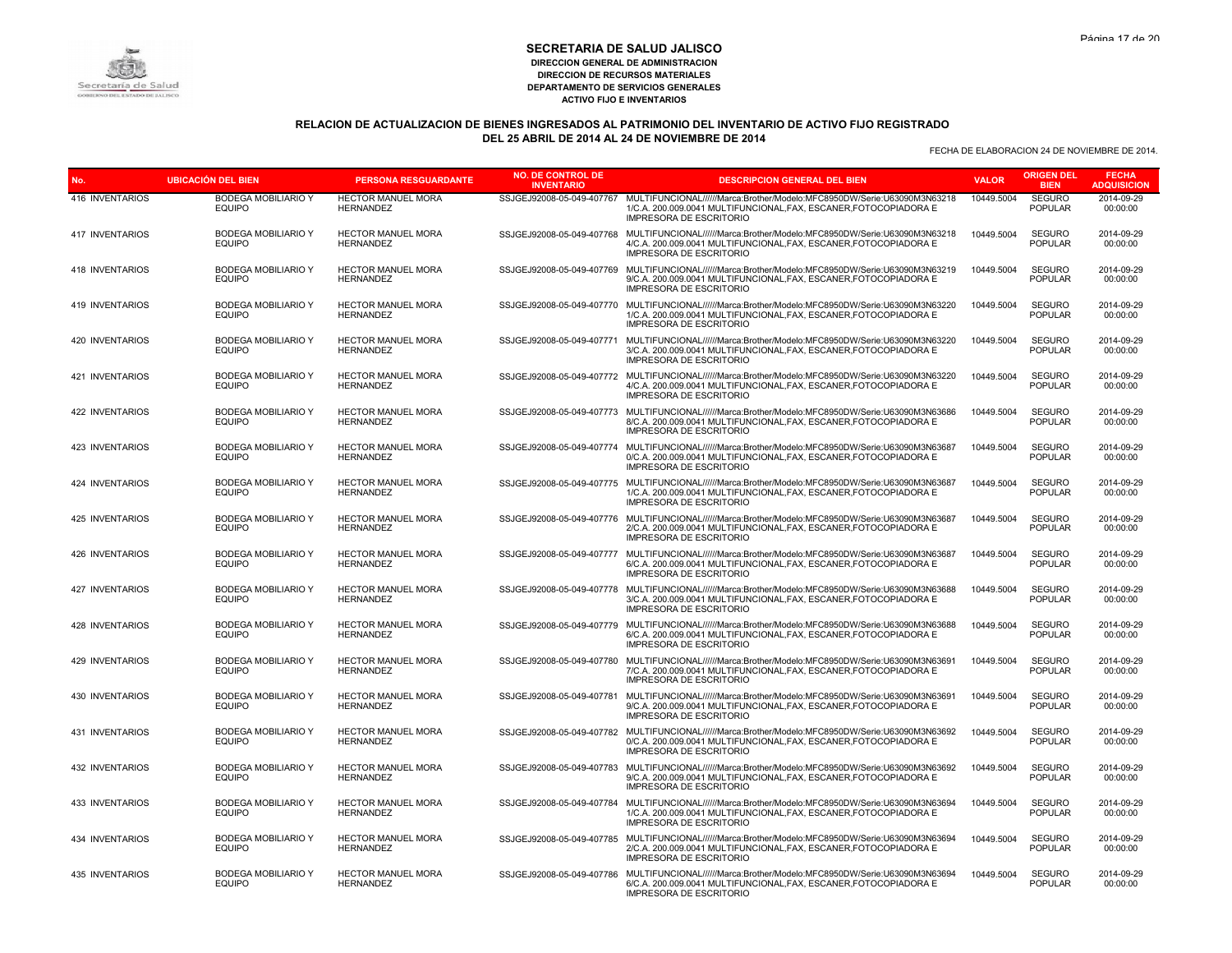

# **RELACION DE ACTUALIZACION DE BIENES INGRESADOS AL PATRIMONIO DEL INVENTARIO DE ACTIVO FIJO REGISTRADO DEL 25 ABRIL DE 2014 AL 24 DE NOVIEMBRE DE 2014**

| No.                    | <b>UBICACIÓN DEL BIEN</b>                   | <b>PERSONA RESGUARDANTE</b>                   | <b>NO. DE CONTROL DE</b><br><b>INVENTARIO</b> | <b>DESCRIPCION GENERAL DEL BIEN</b>                                                                                                                                                                      | <b>VALOR</b> | <b>ORIGEN DEL</b><br><b>BIEN</b> | <b>FECHA</b><br><b>ADQUISICION</b> |
|------------------------|---------------------------------------------|-----------------------------------------------|-----------------------------------------------|----------------------------------------------------------------------------------------------------------------------------------------------------------------------------------------------------------|--------------|----------------------------------|------------------------------------|
| 436 INVENTARIOS        | <b>BODEGA MOBILIARIO Y</b><br><b>EQUIPO</b> | HECTOR MANUEL MORA<br><b>HERNANDEZ</b>        | SSJGEJ92008-05-049-407787                     | MULTIFUNCIONAL//////Marca:Brother/Modelo:MFC8950DW/Serie:U63090M3N63694<br>7/C.A. 200.009.0041 MULTIFUNCIONAL, FAX, ESCANER, FOTOCOPIADORA E<br><b>IMPRESORA DE ESCRITORIO</b>                           | 10449.5004   | <b>SEGURO</b><br><b>POPULAR</b>  | 2014-09-29<br>00:00:00             |
| <b>437 INVENTARIOS</b> | <b>BODEGA MOBILIARIO Y</b><br><b>EQUIPO</b> | <b>HECTOR MANUEL MORA</b><br><b>HERNANDEZ</b> | SSJGEJ92008-05-049-407788                     | MULTIFUNCIONAL//////Marca:Brother/Modelo:MFC8950DW/Serie:U63090M3N63695<br>3/C.A. 200.009.0041 MULTIFUNCIONAL, FAX, ESCANER, FOTOCOPIADORA E<br><b>IMPRESORA DE ESCRITORIO</b>                           | 10449.5004   | <b>SEGURO</b><br><b>POPULAR</b>  | 2014-09-29<br>00:00:00             |
| 438 INVENTARIOS        | <b>BODEGA MOBILIARIO Y</b><br><b>EQUIPO</b> | HECTOR MANUEL MORA<br><b>HERNANDEZ</b>        | SSJGEJ92008-05-049-407789                     | MULTIFUNCIONAL//////Marca:Brother/Modelo:MFC8950DW/Serie:U63090M3N63695<br>6/C.A. 200.009.0041 MULTIFUNCIONAL, FAX, ESCANER, FOTOCOPIADORA E<br><b>IMPRESORA DE ESCRITORIO</b>                           | 10449.5004   | <b>SEGURO</b><br><b>POPULAR</b>  | 2014-09-29<br>00:00:00             |
| 439 INVENTARIOS        | <b>BODEGA MOBILIARIO Y</b><br><b>EQUIPO</b> | <b>HECTOR MANUEL MORA</b><br><b>HERNANDEZ</b> | SSJGEJ92008-05-049-407790                     | MULTIFUNCIONAL//////Marca:Brother/Modelo:MFC8950DW/Serie:U63090M3N63695<br>9/C.A. 200.009.0041 MULTIFUNCIONAL.FAX. ESCANER.FOTOCOPIADORA E<br><b>IMPRESORA DE ESCRITORIO</b>                             | 10449.5004   | <b>SEGURO</b><br><b>POPULAR</b>  | 2014-09-29<br>00:00:00             |
| 440 INVENTARIOS        | <b>BODEGA MOBILIARIO Y</b><br><b>EQUIPO</b> | HECTOR MANUEL MORA<br><b>HERNANDEZ</b>        | SSJGEJ92008-05-049-407791                     | MULTIFUNCIONAL//////Marca:Brother/Modelo:MFC8950DW/Serie:U63090M3N63696<br>0/C.A. 200.009.0041 MULTIFUNCIONAL, FAX, ESCANER, FOTOCOPIADORA E<br><b>IMPRESORA DE ESCRITORIO</b>                           | 10449.5004   | SEGURO<br><b>POPULAR</b>         | 2014-09-29<br>00:00:00             |
| 441 INVENTARIOS        | <b>BODEGA MOBILIARIO Y</b><br><b>EQUIPO</b> | <b>HECTOR MANUEL MORA</b><br><b>HERNANDEZ</b> |                                               | SSJGEJ92008-05-049-407792 MULTIFUNCIONAL//////Marca:Brother/Modelo:MFC8950DW/Serie:U63090M3N63696<br>1/C.A. 200.009.0041 MULTIFUNCIONAL, FAX, ESCANER, FOTOCOPIADORA E<br><b>IMPRESORA DE ESCRITORIO</b> | 10449.5004   | <b>SEGURO</b><br><b>POPULAR</b>  | 2014-09-29<br>00:00:00             |
| 442 INVENTARIOS        | <b>BODEGA MOBILIARIO Y</b><br><b>EQUIPO</b> | HECTOR MANUEL MORA<br><b>HERNANDEZ</b>        |                                               | SSJGEJ92008-05-049-407793 MULTIFUNCIONAL//////Marca:Brother/Modelo:MFC8950DW/Serie:U63090M3N63696<br>4/C.A. 200.009.0041 MULTIFUNCIONAL.FAX. ESCANER.FOTOCOPIADORA E<br><b>IMPRESORA DE ESCRITORIO</b>   | 10449.5004   | <b>SEGURO</b><br><b>POPULAR</b>  | 2014-09-29<br>00:00:00             |
| 443 INVENTARIOS        | <b>BODEGA MOBILIARIO Y</b><br><b>EQUIPO</b> | <b>HECTOR MANUEL MORA</b><br><b>HERNANDEZ</b> | SSJGEJ92008-05-049-407794                     | MULTIFUNCIONAL//////Marca:Brother/Modelo:MFC8950DW/Serie:U63090M3N63696<br>5/C.A. 200.009.0041 MULTIFUNCIONAL, FAX, ESCANER, FOTOCOPIADORA E<br><b>IMPRESORA DE ESCRITORIO</b>                           | 10449.5004   | <b>SEGURO</b><br><b>POPULAR</b>  | 2014-09-29<br>00:00:00             |
| 444 INVENTARIOS        | <b>BODEGA MOBILIARIO Y</b><br><b>EQUIPO</b> | HECTOR MANUEL MORA<br><b>HERNANDEZ</b>        | SSJGEJ92008-05-049-407795                     | MULTIFUNCIONAL//////Marca:Brother/Modelo:MFC8950DW/Serie:U63090M3N63696<br>8/C.A. 200.009.0041 MULTIFUNCIONAL, FAX, ESCANER, FOTOCOPIADORA E<br><b>IMPRESORA DE ESCRITORIO</b>                           | 10449.5004   | <b>SEGURO</b><br><b>POPULAR</b>  | 2014-09-29<br>00:00:00             |
| 445 INVENTARIOS        | <b>BODEGA MOBILIARIO Y</b><br><b>EQUIPO</b> | HECTOR MANUEL MORA<br><b>HERNANDEZ</b>        | SSJGEJ92008-05-049-407796                     | MULTIFUNCIONAL//////Marca:Brother/Modelo:MFC8950DW/Serie:U63090M3N63697<br>4/C.A. 200.009.0041 MULTIFUNCIONAL, FAX, ESCANER, FOTOCOPIADORA E<br><b>IMPRESORA DE ESCRITORIO</b>                           | 10449.5004   | <b>SEGURO</b><br><b>POPULAR</b>  | 2014-09-29<br>00:00:00             |
| 446 INVENTARIOS        | <b>BODEGA MOBILIARIO Y</b><br><b>EQUIPO</b> | <b>HECTOR MANUEL MORA</b><br><b>HERNANDEZ</b> | SSJGEJ92008-05-049-407797                     | MULTIFUNCIONAL//////Marca:Brother/Modelo:MFC8950DW/Serie:U63090M3N63697<br>7/C.A. 200.009.0041 MULTIFUNCIONAL.FAX. ESCANER.FOTOCOPIADORA E<br><b>IMPRESORA DE ESCRITORIO</b>                             | 10449.5004   | <b>SEGURO</b><br><b>POPULAR</b>  | 2014-09-29<br>00:00:00             |
| 447 INVENTARIOS        | <b>BODEGA MOBILIARIO Y</b><br><b>EQUIPO</b> | HECTOR MANUEL MORA<br><b>HERNANDEZ</b>        | SSJGEJ92008-05-049-407798                     | MULTIFUNCIONAL//////Marca:Brother/Modelo:MFC8950DW/Serie:U63090M3N63697<br>8/C.A. 200.009.0041 MULTIFUNCIONAL, FAX, ESCANER, FOTOCOPIADORA E<br>IMPRESORA DE ESCRITORIO                                  | 10449.5004   | <b>SEGURO</b><br><b>POPULAR</b>  | 2014-09-29<br>00:00:00             |
| 448 INVENTARIOS        | <b>BODEGA MOBILIARIO Y</b><br><b>EQUIPO</b> | <b>HECTOR MANUEL MORA</b><br><b>HERNANDEZ</b> | SSJGEJ92008-05-049-407799                     | MULTIFUNCIONAL//////Marca:Brother/Modelo:MFC8950DW/Serie:U63090M3N63697<br>9/C.A. 200.009.0041 MULTIFUNCIONAL, FAX, ESCANER, FOTOCOPIADORA E<br><b>IMPRESORA DE ESCRITORIO</b>                           | 10449.5004   | <b>SEGURO</b><br><b>POPULAR</b>  | 2014-09-29<br>00:00:00             |
| 449 INVENTARIOS        | <b>BODEGA MOBILIARIO Y</b><br><b>EQUIPO</b> | HECTOR MANUEL MORA<br><b>HERNANDEZ</b>        | SSJGEJ92008-05-049-407800                     | MULTIFUNCIONAL//////Marca:Brother/Modelo:MFC8950DW/Serie:U63090M3N63698<br>2/C.A. 200.009.0041 MULTIFUNCIONAL.FAX. ESCANER.FOTOCOPIADORA E<br><b>IMPRESORA DE ESCRITORIO</b>                             | 10449.5004   | <b>SEGURO</b><br><b>POPULAR</b>  | 2014-09-29<br>00:00:00             |
| <b>450 INVENTARIOS</b> | <b>BODEGA MOBILIARIO Y</b><br><b>EQUIPO</b> | <b>HECTOR MANUEL MORA</b><br><b>HERNANDEZ</b> | SSJGEJ92008-05-049-407801                     | MULTIFUNCIONAL//////Marca:Brother/Modelo:MFC8950DW/Serie:U63090M3N63698<br>4/C.A. 200.009.0041 MULTIFUNCIONAL, FAX, ESCANER, FOTOCOPIADORA E<br><b>IMPRESORA DE ESCRITORIO</b>                           | 10449.5004   | <b>SEGURO</b><br><b>POPULAR</b>  | 2014-09-29<br>00:00:00             |
| 451 INVENTARIOS        | <b>BODEGA MOBILIARIO Y</b><br><b>EQUIPO</b> | <b>HECTOR MANUEL MORA</b><br><b>HERNANDEZ</b> |                                               | SSJGEJ92008-05-049-407802 MULTIFUNCIONAL//////Marca:Brother/Modelo:MFC8950DW/Serie:U63090M3N63698<br>5/C.A. 200.009.0041 MULTIFUNCIONAL, FAX, ESCANER, FOTOCOPIADORA E<br><b>IMPRESORA DE ESCRITORIO</b> | 10449.5004   | <b>SEGURO</b><br><b>POPULAR</b>  | 2014-09-29<br>00:00:00             |
| 452 INVENTARIOS        | <b>BODEGA MOBILIARIO Y</b><br><b>EQUIPO</b> | HECTOR MANUEL MORA<br><b>HERNANDEZ</b>        |                                               | SSJGEJ92008-05-049-407803 MULTIFUNCIONAL//////Marca:Brother/Modelo:MFC8950DW/Serie:U63090M3N63698<br>6/C.A. 200.009.0041 MULTIFUNCIONAL, FAX, ESCANER, FOTOCOPIADORA E<br><b>IMPRESORA DE ESCRITORIO</b> | 10449.5004   | <b>SEGURO</b><br><b>POPULAR</b>  | 2014-09-29<br>00:00:00             |
| 453 INVENTARIOS        | <b>BODEGA MOBILIARIO Y</b><br><b>EQUIPO</b> | HECTOR MANUEL MORA<br><b>HERNANDEZ</b>        | SSJGEJ92008-05-049-407804                     | MULTIFUNCIONAL//////Marca:Brother/Modelo:MFC8950DW/Serie:U63090M3N63698<br>8/C.A. 200.009.0041 MULTIFUNCIONAL, FAX, ESCANER, FOTOCOPIADORA E<br><b>IMPRESORA DE ESCRITORIO</b>                           | 10449.5004   | <b>SEGURO</b><br><b>POPULAR</b>  | 2014-09-29<br>00:00:00             |
| 454 INVENTARIOS        | <b>BODEGA MOBILIARIO Y</b><br><b>EQUIPO</b> | HECTOR MANUEL MORA<br><b>HERNANDEZ</b>        |                                               | SSJGEJ92008-05-049-407805 MULTIFUNCIONAL//////Marca:Brother/Modelo:MFC8950DW/Serie:U63090M3N63698<br>9/C.A. 200.009.0041 MULTIFUNCIONAL, FAX, ESCANER, FOTOCOPIADORA E<br><b>IMPRESORA DE ESCRITORIO</b> | 10449.5004   | <b>SEGURO</b><br><b>POPULAR</b>  | 2014-09-29<br>00:00:00             |
| <b>455 INVENTARIOS</b> | <b>BODEGA MOBILIARIO Y</b><br><b>EQUIPO</b> | <b>HECTOR MANUEL MORA</b><br><b>HERNANDEZ</b> |                                               | SSJGEJ92008-05-049-407806 MULTIFUNCIONAL//////Marca:Brother/Modelo:MFC8950DW/Serie:U63090M3N63699<br>1/C.A. 200.009.0041 MULTIFUNCIONAL, FAX, ESCANER, FOTOCOPIADORA E<br><b>IMPRESORA DE ESCRITORIO</b> | 10449.5004   | <b>SEGURO</b><br><b>POPULAR</b>  | 2014-09-29<br>00:00:00             |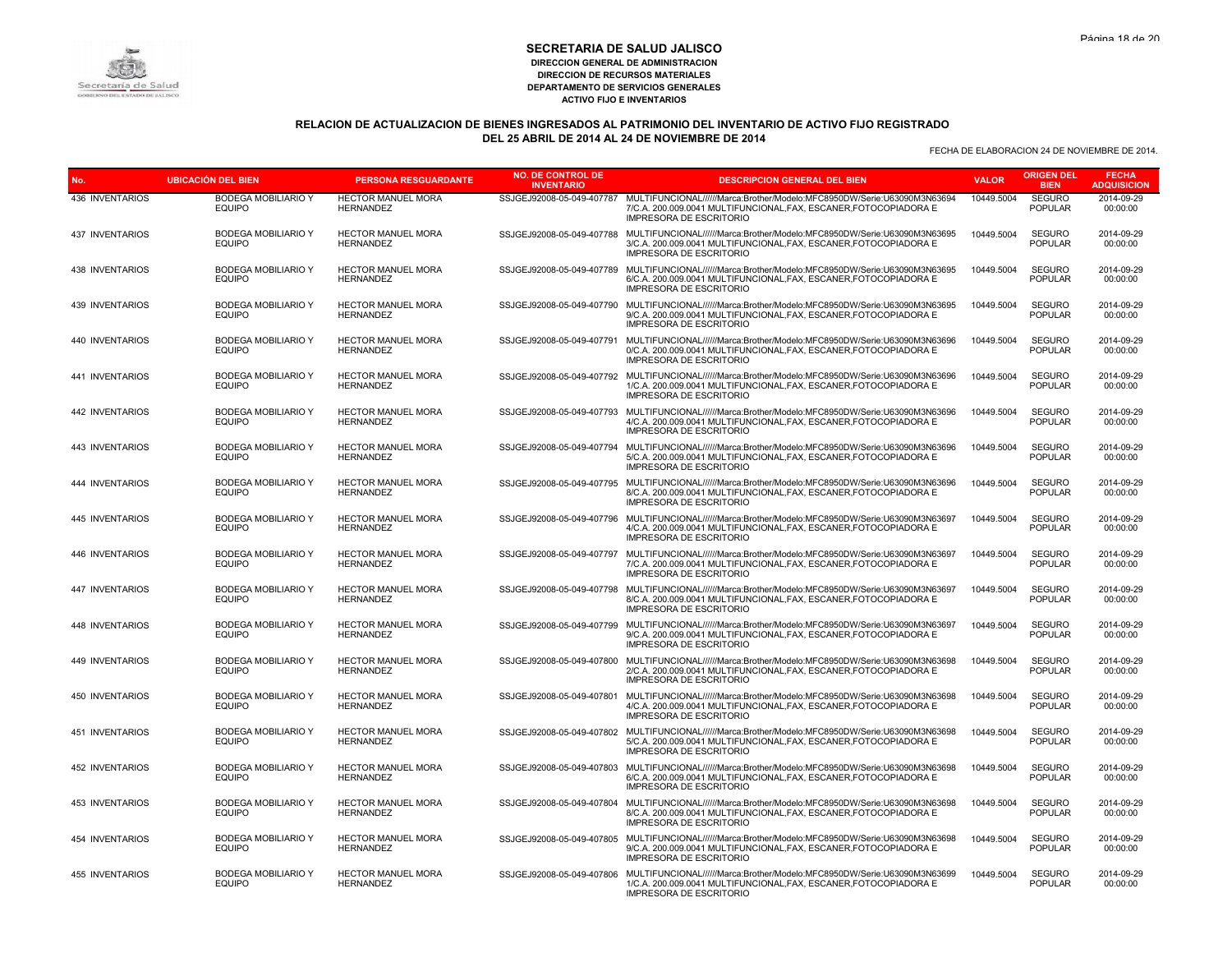# Secretaría de Salud

#### **SECRETARIA DE SALUD JALISCO DIRECCION GENERAL DE ADMINISTRACION DIRECCION DE RECURSOS MATERIALES DEPARTAMENTO DE SERVICIOS GENERALES ACTIVO FIJO E INVENTARIOS**

# **RELACION DE ACTUALIZACION DE BIENES INGRESADOS AL PATRIMONIO DEL INVENTARIO DE ACTIVO FIJO REGISTRADO DEL 25 ABRIL DE 2014 AL 24 DE NOVIEMBRE DE 2014**

| No.                    | <b>UBICACIÓN DEL BIEN</b>                   | <b>PERSONA RESGUARDANTE</b>                   | <b>NO. DE CONTROL DE</b><br><b>INVENTARIO</b> | <b>DESCRIPCION GENERAL DEL BIEN</b>                                                                                                                                                                      | <b>VALOR</b> | <b>ORIGEN DEL</b><br><b>BIEN</b> | <b>FECHA</b><br><b>ADQUISICION</b> |
|------------------------|---------------------------------------------|-----------------------------------------------|-----------------------------------------------|----------------------------------------------------------------------------------------------------------------------------------------------------------------------------------------------------------|--------------|----------------------------------|------------------------------------|
| 456 INVENTARIOS        | <b>BODEGA MOBILIARIO Y</b><br><b>EQUIPO</b> | HECTOR MANUEL MORA<br><b>HERNANDEZ</b>        | SSJGEJ92008-05-049-407807                     | MULTIFUNCIONAL//////Marca:Brother/Modelo:MFC8950DW/Serie:U63090M3N63699<br>3/C.A. 200.009.0041 MULTIFUNCIONAL, FAX, ESCANER, FOTOCOPIADORA E<br><b>IMPRESORA DE ESCRITORIO</b>                           | 10449.5004   | <b>SEGURO</b><br><b>POPULAR</b>  | 2014-09-29<br>00:00:00             |
| <b>457 INVENTARIOS</b> | <b>BODEGA MOBILIARIO Y</b><br><b>EQUIPO</b> | <b>HECTOR MANUEL MORA</b><br><b>HERNANDEZ</b> | SSJGEJ92008-05-049-407808                     | MULTIFUNCIONAL//////Marca:Brother/Modelo:MFC8950DW/Serie:U63090M3N63699<br>4/C.A. 200.009.0041 MULTIFUNCIONAL, FAX, ESCANER, FOTOCOPIADORA E<br><b>IMPRESORA DE ESCRITORIO</b>                           | 10449.5004   | <b>SEGURO</b><br><b>POPULAR</b>  | 2014-09-29<br>00:00:00             |
| 458 INVENTARIOS        | <b>BODEGA MOBILIARIO Y</b><br><b>EQUIPO</b> | <b>HECTOR MANUEL MORA</b><br><b>HERNANDEZ</b> | SSJGEJ92008-05-049-407809                     | MULTIFUNCIONAL//////Marca:Brother/Modelo:MFC8950DW/Serie:U63090M3N63699<br>5/C.A. 200.009.0041 MULTIFUNCIONAL, FAX, ESCANER, FOTOCOPIADORA E<br><b>IMPRESORA DE ESCRITORIO</b>                           | 10449.5004   | <b>SEGURO</b><br><b>POPULAR</b>  | 2014-09-29<br>00:00:00             |
| 459 INVENTARIOS        | <b>BODEGA MOBILIARIO Y</b><br><b>EQUIPO</b> | <b>HECTOR MANUEL MORA</b><br><b>HERNANDEZ</b> |                                               | SSJGEJ92008-05-049-407810 MULTIFUNCIONAL//////Marca:Brother/Modelo:MFC8950DW/Serie:U63090M3N63699<br>6/C.A. 200.009.0041 MULTIFUNCIONAL.FAX. ESCANER.FOTOCOPIADORA E<br><b>IMPRESORA DE ESCRITORIO</b>   | 10449.5004   | <b>SEGURO</b><br><b>POPULAR</b>  | 2014-09-29<br>00:00:00             |
| 460 INVENTARIOS        | <b>BODEGA MOBILIARIO Y</b><br><b>EQUIPO</b> | HECTOR MANUEL MORA<br><b>HERNANDEZ</b>        | SSJGEJ92008-05-049-407811                     | MULTIFUNCIONAL//////Marca:Brother/Modelo:MFC8950DW/Serie:U63090M3N63699<br>7/C.A. 200.009.0041 MULTIFUNCIONAL, FAX, ESCANER, FOTOCOPIADORA E<br><b>IMPRESORA DE ESCRITORIO</b>                           | 10449.5004   | SEGURO<br><b>POPULAR</b>         | 2014-09-29<br>00:00:00             |
| 461 INVENTARIOS        | <b>BODEGA MOBILIARIO Y</b><br><b>EQUIPO</b> | <b>HECTOR MANUEL MORA</b><br><b>HERNANDEZ</b> |                                               | SSJGEJ92008-05-049-407812 MULTIFUNCIONAL//////Marca:Brother/Modelo:MFC8950DW/Serie:U63090M3N63699<br>9/C.A. 200.009.0041 MULTIFUNCIONAL.FAX. ESCANER.FOTOCOPIADORA E<br><b>IMPRESORA DE ESCRITORIO</b>   | 10449.5004   | <b>SEGURO</b><br><b>POPULAR</b>  | 2014-09-29<br>00:00:00             |
| 462 INVENTARIOS        | <b>BODEGA MOBILIARIO Y</b><br><b>EQUIPO</b> | HECTOR MANUEL MORA<br><b>HERNANDEZ</b>        |                                               | SSJGEJ92008-05-049-407813 MULTIFUNCIONAL//////Marca:Brother/Modelo:MFC8950DW/Serie:U63090M3N63700<br>6/C.A. 200.009.0041 MULTIFUNCIONAL, FAX, ESCANER, FOTOCOPIADORA E<br><b>IMPRESORA DE ESCRITORIO</b> | 10449.5004   | <b>SEGURO</b><br><b>POPULAR</b>  | 2014-09-29<br>00:00:00             |
| 463 INVENTARIOS        | <b>BODEGA MOBILIARIO Y</b><br><b>EQUIPO</b> | <b>HECTOR MANUEL MORA</b><br><b>HERNANDEZ</b> |                                               | SSJGEJ92008-05-049-407814 MULTIFUNCIONAL//////Marca:Brother/Modelo:MFC8950DW/Serie:U63090M3N63700<br>8/C.A. 200.009.0041 MULTIFUNCIONAL.FAX. ESCANER.FOTOCOPIADORA E<br><b>IMPRESORA DE ESCRITORIO</b>   | 10449.5004   | <b>SEGURO</b><br><b>POPULAR</b>  | 2014-09-29<br>00:00:00             |
| <b>464 INVENTARIOS</b> | <b>BODEGA MOBILIARIO Y</b><br><b>EQUIPO</b> | <b>HECTOR MANUEL MORA</b><br><b>HERNANDEZ</b> | SSJGEJ92008-05-049-407815                     | MULTIFUNCIONAL//////Marca:Brother/Modelo:MFC8950DW/Serie:U63090M3N63700<br>9/C.A. 200.009.0041 MULTIFUNCIONAL, FAX, ESCANER, FOTOCOPIADORA E<br><b>IMPRESORA DE ESCRITORIO</b>                           | 10449.5004   | <b>SEGURO</b><br><b>POPULAR</b>  | 2014-09-29<br>00:00:00             |
| 465 INVENTARIOS        | <b>BODEGA MOBILIARIO Y</b><br><b>EQUIPO</b> | <b>HECTOR MANUEL MORA</b><br><b>HERNANDEZ</b> | SSJGEJ92008-05-049-407816                     | MULTIFUNCIONAL//////Marca:Brother/Modelo:MFC8950DW/Serie:U63090M3N63701<br>0/C.A. 200.009.0041 MULTIFUNCIONAL, FAX, ESCANER, FOTOCOPIADORA E<br><b>IMPRESORA DE ESCRITORIO</b>                           | 10449.5004   | <b>SEGURO</b><br><b>POPULAR</b>  | 2014-09-29<br>00:00:00             |
| <b>466 INVENTARIOS</b> | <b>BODEGA MOBILIARIO Y</b><br><b>EQUIPO</b> | HECTOR MANUEL MORA<br><b>HERNANDEZ</b>        |                                               | SSJGEJ92008-05-049-407817 MULTIFUNCIONAL//////Marca:Brother/Modelo:MFC8950DW/Serie:U63090M3N63701<br>1/C.A. 200.009.0041 MULTIFUNCIONAL, FAX, ESCANER, FOTOCOPIADORA E<br><b>IMPRESORA DE ESCRITORIO</b> | 10449.5004   | <b>SEGURO</b><br><b>POPULAR</b>  | 2014-09-29<br>00:00:00             |
| <b>467 INVENTARIOS</b> | <b>BODEGA MOBILIARIO Y</b><br><b>EQUIPO</b> | HECTOR MANUEL MORA<br><b>HERNANDEZ</b>        |                                               | SSJGEJ92008-05-049-407818 MULTIFUNCIONAL//////Marca:Brother/Modelo:MFC8950DW/Serie:U63090M3N63701<br>3/C.A. 200.009.0041 MULTIFUNCIONAL, FAX, ESCANER, FOTOCOPIADORA E<br><b>IMPRESORA DE ESCRITORIO</b> | 10449.5004   | <b>SEGURO</b><br><b>POPULAR</b>  | 2014-09-29<br>00:00:00             |
| <b>468 INVENTARIOS</b> | <b>BODEGA MOBILIARIO Y</b><br><b>EQUIPO</b> | HECTOR MANUEL MORA<br><b>HERNANDEZ</b>        | SSJGEJ92008-05-049-407819                     | MULTIFUNCIONAL//////Marca:Brother/Modelo:MFC8950DW/Serie:U63090M3N63701<br>4/C.A. 200.009.0041 MULTIFUNCIONAL.FAX. ESCANER.FOTOCOPIADORA E<br><b>IMPRESORA DE ESCRITORIO</b>                             | 10449.5004   | <b>SEGURO</b><br><b>POPULAR</b>  | 2014-09-29<br>00:00:00             |
| 469 INVENTARIOS        | <b>BODEGA MOBILIARIO Y</b><br><b>EQUIPO</b> | HECTOR MANUEL MORA<br><b>HERNANDEZ</b>        | SSJGEJ92008-05-049-407820                     | MULTIFUNCIONAL//////Marca:Brother/Modelo:MFC8950DW/Serie:U63090M3N63701<br>5/C.A. 200.009.0041 MULTIFUNCIONAL, FAX, ESCANER, FOTOCOPIADORA E<br><b>IMPRESORA DE ESCRITORIO</b>                           | 10449.5004   | <b>SEGURO</b><br><b>POPULAR</b>  | 2014-09-29<br>00:00:00             |
| 470 INVENTARIOS        | <b>BODEGA MOBILIARIO Y</b><br><b>EQUIPO</b> | <b>HECTOR MANUEL MORA</b><br><b>HERNANDEZ</b> | SSJGEJ92008-05-049-407821                     | MULTIFUNCIONAL//////Marca:Brother/Modelo:MFC8950DW/Serie:U63090M3N63701<br>9/C.A. 200.009.0041 MULTIFUNCIONAL, FAX, ESCANER, FOTOCOPIADORA E<br><b>IMPRESORA DE ESCRITORIO</b>                           | 10449.5004   | <b>SEGURO</b><br>POPULAR         | 2014-09-29<br>00:00:00             |
| 471 INVENTARIOS        | <b>BODEGA MOBILIARIO Y</b><br><b>EQUIPO</b> | HECTOR MANUEL MORA<br><b>HERNANDEZ</b>        |                                               | SSJGEJ92008-05-049-407822 MULTIFUNCIONAL//////Marca:Brother/Modelo:MFC8950DW/Serie:U63090M3N63702<br>4/C.A. 200.009.0041 MULTIFUNCIONAL, FAX, ESCANER, FOTOCOPIADORA E<br><b>IMPRESORA DE ESCRITORIO</b> | 10449.5004   | <b>SEGURO</b><br><b>POPULAR</b>  | 2014-09-29<br>00:00:00             |
| 472 INVENTARIOS        | <b>BODEGA MOBILIARIO Y</b><br><b>EQUIPO</b> | <b>HECTOR MANUEL MORA</b><br><b>HERNANDEZ</b> |                                               | SSJGEJ92008-05-049-407823 MULTIFUNCIONAL//////Marca:Brother/Modelo:MFC8950DW/Serie:U63090M3N63702<br>5/C.A. 200.009.0041 MULTIFUNCIONAL, FAX, ESCANER, FOTOCOPIADORA E<br><b>IMPRESORA DE ESCRITORIO</b> | 10449.5004   | <b>SEGURO</b><br><b>POPULAR</b>  | 2014-09-29<br>00:00:00             |
| 473 INVENTARIOS        | <b>BODEGA MOBILIARIO Y</b><br><b>EQUIPO</b> | HECTOR MANUEL MORA<br><b>HERNANDEZ</b>        |                                               | SSJGEJ92008-05-049-407824 MULTIFUNCIONAL//////Marca:Brother/Modelo:MFC8950DW/Serie:U63090M3N63702<br>6/C.A. 200.009.0041 MULTIFUNCIONAL, FAX, ESCANER, FOTOCOPIADORA E<br><b>IMPRESORA DE ESCRITORIO</b> | 10449.5004   | <b>SEGURO</b><br><b>POPULAR</b>  | 2014-09-29<br>00:00:00             |
| 474 INVENTARIOS        | <b>BODEGA MOBILIARIO Y</b><br><b>EQUIPO</b> | <b>HECTOR MANUEL MORA</b><br><b>HERNANDEZ</b> | SSJGEJ92008-05-049-407825                     | MULTIFUNCIONAL//////Marca:Brother/Modelo:MFC8950DW/Serie:U63090M3N63703<br>6/C.A. 200.009.0041 MULTIFUNCIONAL, FAX, ESCANER, FOTOCOPIADORA E<br><b>IMPRESORA DE ESCRITORIO</b>                           | 10449.5004   | <b>SEGURO</b><br><b>POPULAR</b>  | 2014-09-29<br>00:00:00             |
| 475 INVENTARIOS        | <b>BODEGA MOBILIARIO Y</b><br><b>EQUIPO</b> | HECTOR MANUEL MORA<br><b>HERNANDEZ</b>        | SSJGEJ92008-05-049-407826                     | MULTIFUNCIONAL//////Marca:Brother/Modelo:MFC8950DW/Serie:U63090M3N63703<br>8/C.A. 200.009.0041 MULTIFUNCIONAL, FAX, ESCANER, FOTOCOPIADORA E<br>IMPRESORA DE ESCRITORIO                                  | 10449.5004   | <b>SEGURO</b><br><b>POPULAR</b>  | 2014-09-29<br>00:00:00             |